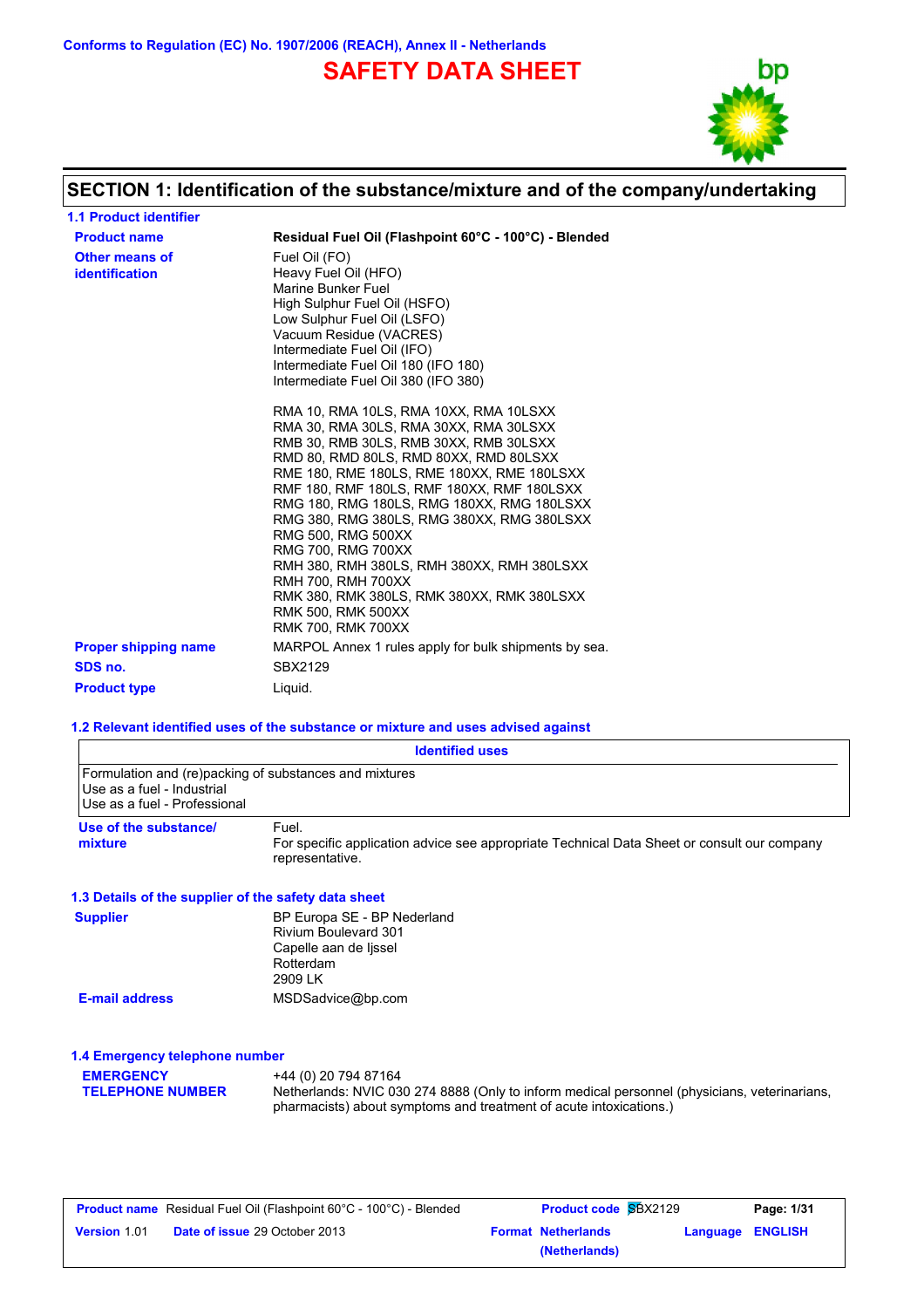#### **SECTION 2: Hazards identification**

| 2.1 Classification of the substance or mixture                |                                                                                                                                                                                                                 |
|---------------------------------------------------------------|-----------------------------------------------------------------------------------------------------------------------------------------------------------------------------------------------------------------|
| <b>Product definition</b>                                     | Mixture                                                                                                                                                                                                         |
| <b>Classification according to Directive 1999/45/EC [DPD]</b> |                                                                                                                                                                                                                 |
|                                                               | The product is classified as dangerous according to Directive 1999/45/EC and its amendments.                                                                                                                    |
| <b>Classification</b>                                         | Carc. Cat. 2: R45<br>Repr. Cat. 3; R63<br>Xn: R20, R48/21<br>Xi: R38<br>N: R50/53                                                                                                                               |
| <b>Human health hazards</b>                                   | May cause cancer. Possible risk of harm to the unborn child. Also harmful by inhalation. Also<br>harmful: danger of serious damage to health by prolonged exposure in contact with skin.<br>Irritating to skin. |
| <b>Environmental hazards</b>                                  | Very toxic to aquatic organisms, may cause long-term adverse effects in the aquatic<br>environment.                                                                                                             |
|                                                               | See Section 16 for the full text of the R phrases or H statements declared above.                                                                                                                               |

See sections 11 and 12 for more detailed information on health effects and symptoms and environmental hazards.

#### **2.2 Label elements**

**Hazard symbol or symbols**





Dangerous for the environment

#### **Indication of danger**

| <b>Risk phrases</b>                                                  | R45- May cause cancer.<br>R63- Possible risk of harm to the unborn child.<br>R20- Also harmful by inhalation.<br>R48/21- Also harmful: danger of serious damage to health by prolonged exposure in contact<br>with skin.<br>R38- Irritating to skin.<br>R50/53- Very toxic to aquatic organisms, may cause long-term adverse effects in the aquatic<br>environment.                                                                                                                                                                                                                                                                                    |
|----------------------------------------------------------------------|--------------------------------------------------------------------------------------------------------------------------------------------------------------------------------------------------------------------------------------------------------------------------------------------------------------------------------------------------------------------------------------------------------------------------------------------------------------------------------------------------------------------------------------------------------------------------------------------------------------------------------------------------------|
| <b>Safety phrases</b>                                                | S53- Avoid exposure - obtain special instructions before use.<br>S36/37- Wear suitable protective clothing and gloves.<br>S61- Avoid release to the environment. Refer to special instructions/safety data sheet.                                                                                                                                                                                                                                                                                                                                                                                                                                      |
| <b>Supplemental label</b><br>elements                                | Not applicable.                                                                                                                                                                                                                                                                                                                                                                                                                                                                                                                                                                                                                                        |
| <b>Special packaging requirements</b>                                |                                                                                                                                                                                                                                                                                                                                                                                                                                                                                                                                                                                                                                                        |
| <b>Containers to be fitted</b><br>with child-resistant<br>fastenings | Not applicable.                                                                                                                                                                                                                                                                                                                                                                                                                                                                                                                                                                                                                                        |
| <b>Tactile warning of danger</b>                                     | Not applicable.                                                                                                                                                                                                                                                                                                                                                                                                                                                                                                                                                                                                                                        |
| 2.3 Other hazards                                                    |                                                                                                                                                                                                                                                                                                                                                                                                                                                                                                                                                                                                                                                        |
| Other hazards which do<br>not result in classification               | Will cause burns if hot material contacts eyes.<br>Will cause burns if hot material contacts skin.<br>This material can contain hydrogen sulphide $(H_2S)$ , a very toxic and extremely flammable gas.<br>This material may contain significant quantities of polycyclic aromatic hydrocarbons (PCAs),<br>some of which have been shown by experimental studies to induce skin cancer.<br>Note: High Pressure Applications<br>Injections through the skin resulting from contact with the product at high pressure constitute a<br>major medical emergency.<br>See 'Notes to physician' under First-Aid Measures, Section 4 of this Safety Data Sheet. |

# **SECTION 3: Composition/information on ingredients**

| Substance/mixture                 | Mixture                                                                                                    |               |                           | <b>Classification</b>                         |                              |
|-----------------------------------|------------------------------------------------------------------------------------------------------------|---------------|---------------------------|-----------------------------------------------|------------------------------|
| <b>Product/ingredient</b><br>name | <b>Identifiers</b>                                                                                         | $\frac{9}{6}$ | 67/548/EEC                | <b>Regulation (EC) No.</b><br>1272/2008 [CLP] | <b>Type</b>                  |
| Version 1.01                      | <b>Product name</b> Residual Fuel Oil (Flashpoint 60°C - 100°C) - Blended<br>Date of issue 29 October 2013 |               | <b>Format Netherlands</b> | Product code SBX2129<br>Language              | Page: 2/31<br><b>ENGLISH</b> |
|                                   |                                                                                                            |               | (Netherlands)             |                                               |                              |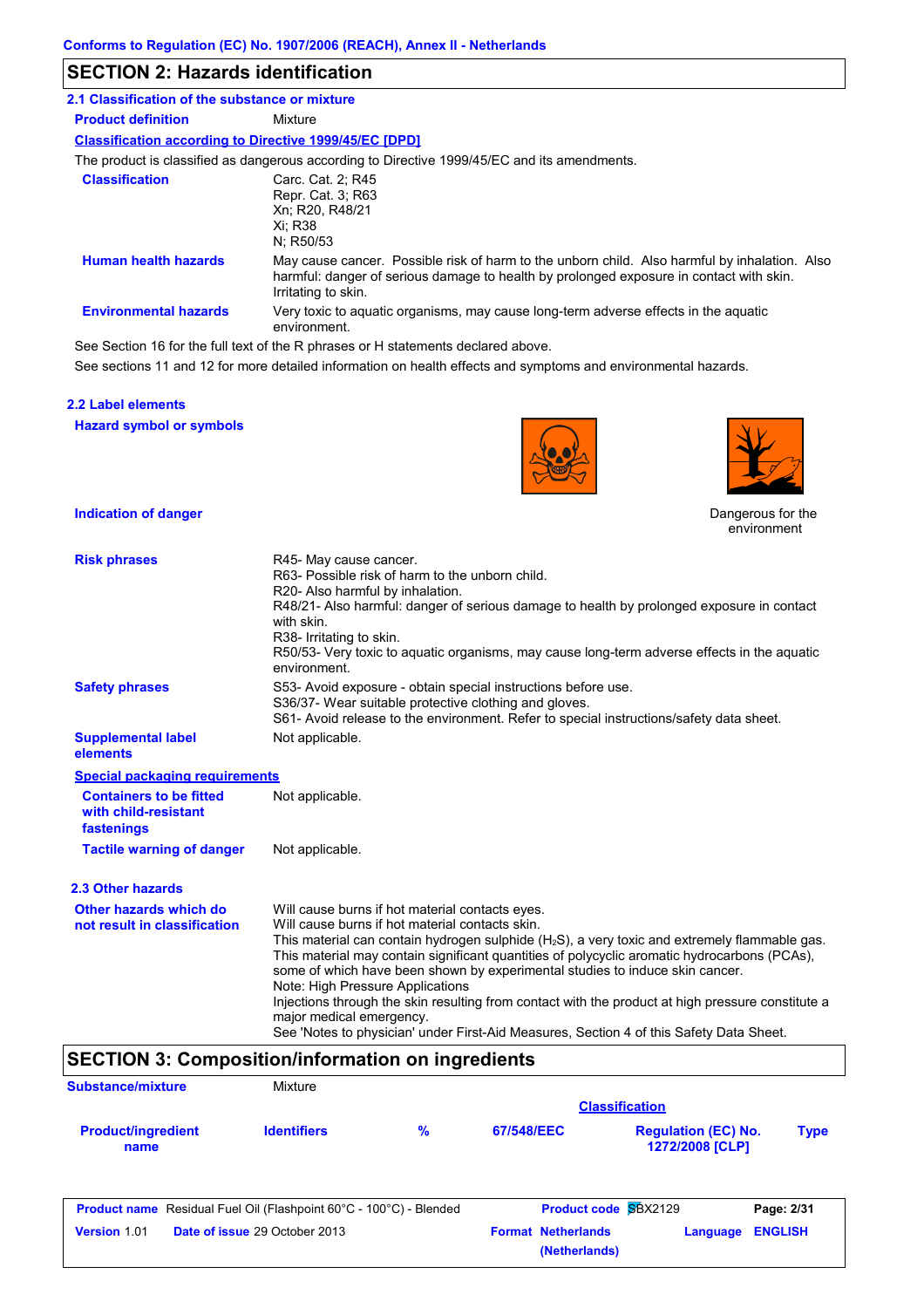#### **Conforms to Regulation (EC) No. 1907/2006 (REACH), Annex II - Netherlands**

# **SECTION 3: Composition/information on ingredients**

| Fuel oil, residual       | REACH #:            | $0 - 100$ | Carc. Cat. 2; R45    | Acute Tox. 4, H332      | $\overline{[1]}$ |
|--------------------------|---------------------|-----------|----------------------|-------------------------|------------------|
|                          | 01-2119474894-22    |           | Repr. Cat. 3; R63    | Carc. 1B, H350          |                  |
|                          | EC: 270-675-6       |           | Xn; R20, R48/21      | Repr. 2, H361d          |                  |
|                          | CAS: 68476-33-5     |           | <b>R66</b>           | <b>STOT RE 2, H373</b>  |                  |
|                          | Index: 649-024-00-9 |           | N; R50/53            | Aquatic Chronic 1, H410 |                  |
| Residues (petroleum),    | REACH #:            | $0 - 95$  | Carc. Cat. 2; R45    | Acute Tox. 4, H332      | $[1]$            |
| atmospheric              | 01-2119485969-10    |           | Repr. Cat. 3; R63    | Carc. 1B, H350          |                  |
|                          | EC: 269-777-3       |           | Xn; R20, R48/21      | Repr. 2, H361d          |                  |
|                          | CAS: 68333-22-2     |           | <b>R66</b>           | <b>STOT RE 2, H373</b>  |                  |
|                          |                     |           | N; R50/53            | Aquatic Chronic 1, H410 |                  |
| residues (petroleum),    | REACH#:             | $0 - 75$  | Carc. Cat. 2; R45    | Acute Tox. 4, H332      | $[1]$            |
| thermal cracked          | 01-2119484869-13    |           | Repr. Cat. 3; R63    | Carc. 1B, H350          |                  |
|                          | EC: 265-081-9       |           | Xn; R20, R48/21      | Repr. 2, H361d          |                  |
|                          | CAS: 64741-80-6     |           | <b>R66</b>           | STOT RE 2, H373         |                  |
|                          |                     |           | N; R50/53            | Aquatic Chronic 1, H410 |                  |
| residues (petroleum),    | REACH #:            | $0 - 25$  | Carc. Cat. 2; R45    | Acute Tox. 4, H332      | $[1]$            |
| hydrocracked             | 01-2119489964-16    |           | Repr. Cat. 3; R63    | Carc. 1B, H350          |                  |
|                          | EC: 265-076-1       |           | Xn; R20, R48/21      | Repr. 2, H361d          |                  |
|                          | CAS: 64741-75-9     |           | <b>R66</b>           | STOT RE 2, H373         |                  |
|                          | Index: 649-012-00-3 |           | N; R50/53            | Aquatic Chronic 1, H410 |                  |
| residues (petroleum),    | REACH #:            | $0 - 25$  | Carc. Cat. 2; R45    | Acute Tox. 4, H332      | $[1]$            |
| catalytic cracking       | 01-2119486485-25    |           | Repr. Cat. 3; R63    | Carc. 1B, H350          |                  |
|                          | EC: 295-511-0       |           | Xn; R20, R48/21      | Repr. 2, H361d          |                  |
|                          | CAS: 92061-97-7     |           | <b>R66</b>           | STOT RE 2, H373         |                  |
|                          |                     |           | N; R50/53            | Aquatic Chronic 1, H410 |                  |
| Gas oils (petroleum),    | REACH#:             | $0 - 15$  | Carc. Cat. 2; R45    | Acute Tox. 4, H332      | [1] [2]          |
| heavy vacuum             | 01-2119487294-29    |           | Repr. Cat. 3; R63    | Carc. 1B, H350          |                  |
|                          | EC: 265-058-3       |           | Xn; R20, R48/21      | Repr. 2, H361d          |                  |
|                          | CAS: 64741-57-7     |           | <b>R66</b>           | STOT RE 2, H373         |                  |
|                          |                     |           | N: R50/53            | Aquatic Chronic 1, H410 |                  |
| Distillates (petroleum), | REACH #:            | $0 - 15$  | Carc. Cat. 2; R45    | Flam. Liq. 3, H226      | $[1]$            |
| light catalytic cracked  | 01-2119489734-23    |           | Xn; R20, R48/21, R65 | Acute Tox. 4, H332      |                  |
|                          | EC: 265-060-4       |           | Xi; R38              | Skin Irrit. 2, H315     |                  |
|                          | CAS: 64741-59-9     |           | N; R50/53            | Carc. 1B, H350          |                  |
|                          | Index: 649-435-00-3 |           |                      | STOT RE 2, H373         |                  |
|                          |                     |           |                      | Asp. Tox. 1, H304       |                  |
|                          |                     |           |                      | Aquatic Chronic 1, H410 |                  |
| Distillates (petroleum), | REACH#:             | $0 - 15$  | Carc. Cat. 2; R45    | Acute Tox. 4, H332      | $[1]$            |
| light thermal cracked    | 01-2119472307-37    |           | Xn; R20, R48/21, R65 | Skin Irrit. 2, H315     |                  |
|                          | EC: 265-084-5       |           | Xi; R38              | Carc. 1B, H350          |                  |
|                          | CAS: 64741-82-8     |           | N; R50/53            | STOT RE 2, H373         |                  |
|                          |                     |           |                      | Asp. Tox. 1, H304       |                  |
|                          |                     |           |                      | Aquatic Chronic 1, H410 |                  |

**See Section 16 for the full text of the R-phrases declared above.**

**See Section 16 for the full text of the H statements declared above.**

#### **Type**

[1] Substance classified with a health or environmental hazard

[2] Substance with a workplace exposure limit

[3] Substance meets the criteria for PBT according to Regulation (EC) No. 1907/2006, Annex XIII

[4] Substance meets the criteria for vPvB according to Regulation (EC) No. 1907/2006, Annex XIII

[5] Substance of equivalent concern

Occupational exposure limits, if available, are listed in Section 8.

#### **SECTION 4: First aid measures**

| Eye contact         | Hot product - Flood with water to dissipate heat. In the event of any product remaining, do not<br>try to remove it other than by continued irrigation with water. Obtain medical attention<br>immediately.<br>Cold product - Wash eye thoroughly with copious quantities of water, ensuring eyelids are held<br>open. Obtain medical advice if any pain or redness develops or persists. |
|---------------------|-------------------------------------------------------------------------------------------------------------------------------------------------------------------------------------------------------------------------------------------------------------------------------------------------------------------------------------------------------------------------------------------|
| <b>Skin contact</b> | Hot Product - Flood skin with cold water to dissipate heat, cover with clean cotton or gauze,<br>obtain medical advice immediately.<br>Cold Product - Wash contaminated skin with soap and water. Remove contaminated clothing<br>and wash underlying skin as soon as reasonably practicable.<br>Never use gasoline, kerosene or other solvents to remove product from skin or clothing.  |

|                     | <b>Product name</b> Residual Fuel Oil (Flashpoint 60°C - 100°C) - Blended | <b>Product code SBX2129</b> |                  | Page: 3/31 |
|---------------------|---------------------------------------------------------------------------|-----------------------------|------------------|------------|
| <b>Version 1.01</b> | <b>Date of issue 29 October 2013</b>                                      | <b>Format Netherlands</b>   | Language ENGLISH |            |
|                     |                                                                           | (Netherlands)               |                  |            |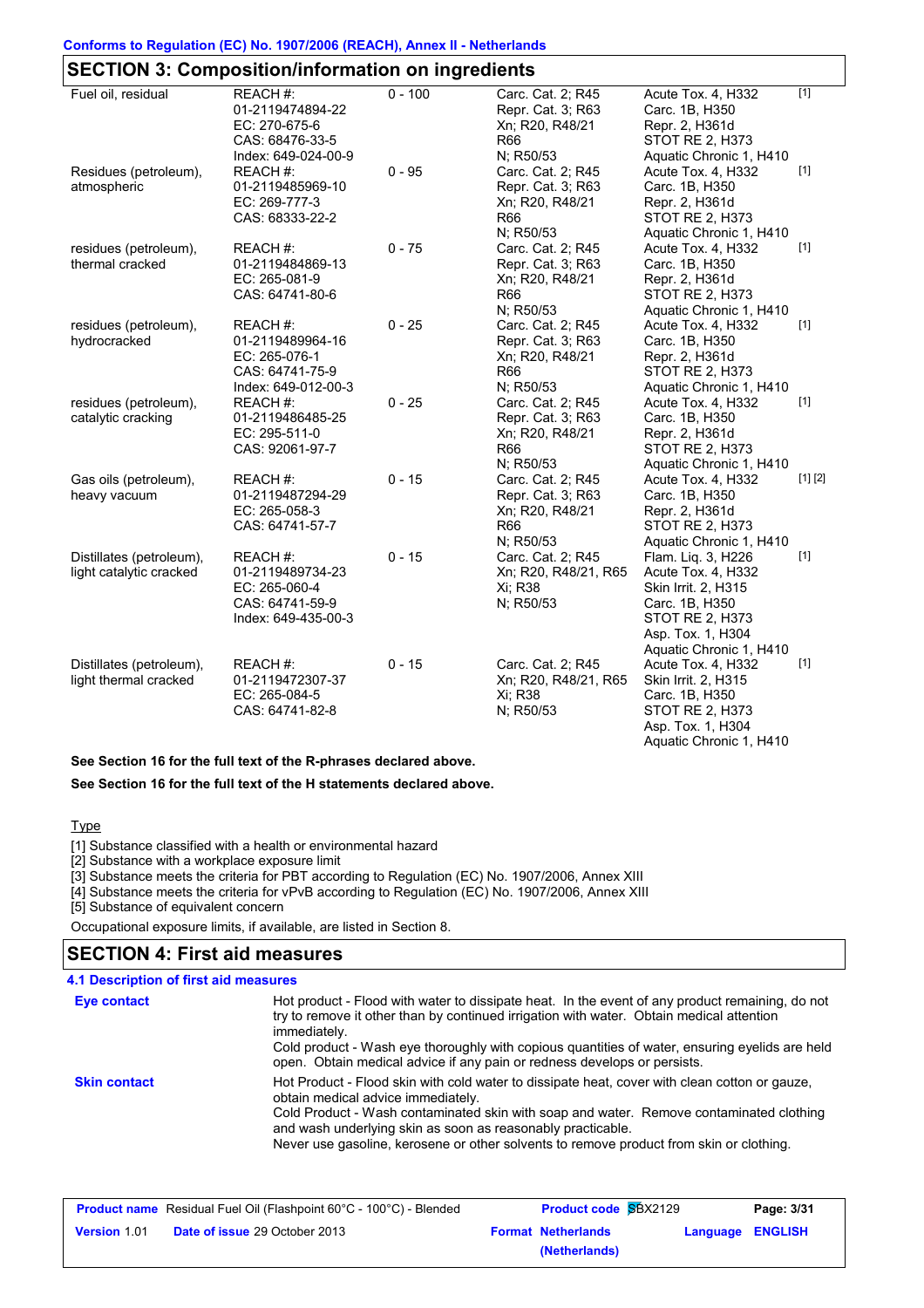| <b>SECTION 4: First aid measures</b> |                                                                                                                                                                                                                                                                                                                                                                                                                                                                                                                                              |
|--------------------------------------|----------------------------------------------------------------------------------------------------------------------------------------------------------------------------------------------------------------------------------------------------------------------------------------------------------------------------------------------------------------------------------------------------------------------------------------------------------------------------------------------------------------------------------------------|
| <b>Inhalation</b>                    | Get medical attention immediately. If inhaled, remove to fresh air. If not breathing, if breathing<br>is irregular or if respiratory arrest occurs, provide artificial respiration or oxygen by trained<br>personnel.                                                                                                                                                                                                                                                                                                                        |
|                                      | EXPOSURE TO HYDROGEN SULPHIDE:<br>Casualties suffering ill effects as a result of exposure to hydrogen sulphide should be<br>immediately removed to fresh air and medical assistance obtained without delay. Unconscious<br>casualties must be placed in the recovery position. Monitor breathing and pulse rate and if<br>breathing has failed, or is deemed inadequate, respiration must be assisted, preferably by the<br>mouth to mouth method. Administer external cardiac massage if necessary. Seek medical<br>attention immediately. |
| Ingestion                            | Get medical attention immediately. Do not induce vomiting unless directed to do so by medical<br>personnel. Never give anything by mouth to an unconscious person. If unconscious, place in<br>recovery position and get medical attention immediately.                                                                                                                                                                                                                                                                                      |
| <b>Protection of first-aiders</b>    | No action shall be taken involving any personal risk or without suitable training. If it is<br>suspected that fumes are still present, the rescuer should wear an appropriate mask or self-<br>contained breathing apparatus. It may be dangerous to the person providing aid to give mouth-<br>to-mouth resuscitation. Wash contaminated clothing thoroughly with water before removing it,<br>or wear gloves.                                                                                                                              |

#### **4.2 Most important symptoms and effects, both acute and delayed**

See Section 11 for more detailed information on health effects and symptoms.

#### **4.3 Indication of any immediate medical attention and special treatment needed**

| <b>Notes to physician</b> | Treatment should in general be symptomatic and directed to relieving any effects.<br>Inhalation of hydrogen sulphide may cause central respiratory depression leading to coma and<br>death. It is irritant to the respiratory tract causing chemical pneumonitis and pulmonary<br>oedema. The onset of pulmonary oedema may be delayed for 24 to 48 hours. Treat with<br>oxygen and ventilate as appropriate. Administer broncho-dilators if indicated and consider<br>administration of corticosteroids. Keep casualty under surveillance for 48 hours in case<br>pulmonary oedema develops.<br>Note: High Pressure Applications<br>Injections through the skin resulting from contact with the product at high pressure constitute a<br>major medical emergency. Injuries may not appear serious at first but within a few hours tissue<br>becomes swollen, discoloured and extremely painful with extensive subcutaneous necrosis.<br>Surgical exploration should be undertaken without delay. Thorough and extensive debridement<br>of the wound and underlying tissue is necessary to minimise tissue loss and prevent or limit<br>permanent damage. Note that high pressure may force the product considerable distances<br>along tissue planes. |
|---------------------------|--------------------------------------------------------------------------------------------------------------------------------------------------------------------------------------------------------------------------------------------------------------------------------------------------------------------------------------------------------------------------------------------------------------------------------------------------------------------------------------------------------------------------------------------------------------------------------------------------------------------------------------------------------------------------------------------------------------------------------------------------------------------------------------------------------------------------------------------------------------------------------------------------------------------------------------------------------------------------------------------------------------------------------------------------------------------------------------------------------------------------------------------------------------------------------------------------------------------------------------------------------|
|---------------------------|--------------------------------------------------------------------------------------------------------------------------------------------------------------------------------------------------------------------------------------------------------------------------------------------------------------------------------------------------------------------------------------------------------------------------------------------------------------------------------------------------------------------------------------------------------------------------------------------------------------------------------------------------------------------------------------------------------------------------------------------------------------------------------------------------------------------------------------------------------------------------------------------------------------------------------------------------------------------------------------------------------------------------------------------------------------------------------------------------------------------------------------------------------------------------------------------------------------------------------------------------------|

## **SECTION 5: Firefighting measures**

| <b>Suitable extinguishing</b>     | In case of fire, use water fog, foam, dry chemical or carbon dioxide extinguisher or spray. |
|-----------------------------------|---------------------------------------------------------------------------------------------|
| media                             | This substance will float and can be reignited on surface water.                            |
| Unsuitable extinguishing<br>media | Do not use water jet.                                                                       |

#### **5.2 Special hazards arising from the substance or mixture**

| <b>Hazards from the</b><br>substance or mixture | Combustible liquid. Avoid spraying directly into storage containers because of the danger of<br>boil-over. In a fire or if heated, a pressure increase will occur and the container may burst, with<br>the risk of a subsequent explosion. Vapours can form explosive mixtures with air. Vapours are<br>heavier than air and can spread along the ground or float on water surfaces to remote ignition<br>sources. Vapours may accumulate in low or confined areas or travel a considerable distance to<br>a source of ignition and flash back. Runoff to sewer may create fire or explosion hazard. Boil-<br>over is the rapid increase in volume caused by the presence of water in hot product and the<br>subsequent overflow from a tank. |
|-------------------------------------------------|-----------------------------------------------------------------------------------------------------------------------------------------------------------------------------------------------------------------------------------------------------------------------------------------------------------------------------------------------------------------------------------------------------------------------------------------------------------------------------------------------------------------------------------------------------------------------------------------------------------------------------------------------------------------------------------------------------------------------------------------------|
| <b>Hazardous combustion</b><br>products         | Combustion products may include the following:<br>carbon oxides $(CO, CO2)$ (carbon monoxide, carbon dioxide)<br>sulphur oxides $(SO, SO2, etc.)$<br>Hydrogen Sulphide (H2S)<br>unidentified organic and inorganic compounds                                                                                                                                                                                                                                                                                                                                                                                                                                                                                                                  |

#### **5.3 Advice for firefighters**

|                     | <b>Product name</b> Residual Fuel Oil (Flashpoint 60°C - 100°C) - Blended | <b>Product code SBX2129</b> |                  | Page: 4/31 |
|---------------------|---------------------------------------------------------------------------|-----------------------------|------------------|------------|
| <b>Version 1.01</b> | <b>Date of issue 29 October 2013</b>                                      | <b>Format Netherlands</b>   | Language ENGLISH |            |
|                     |                                                                           | (Netherlands)               |                  |            |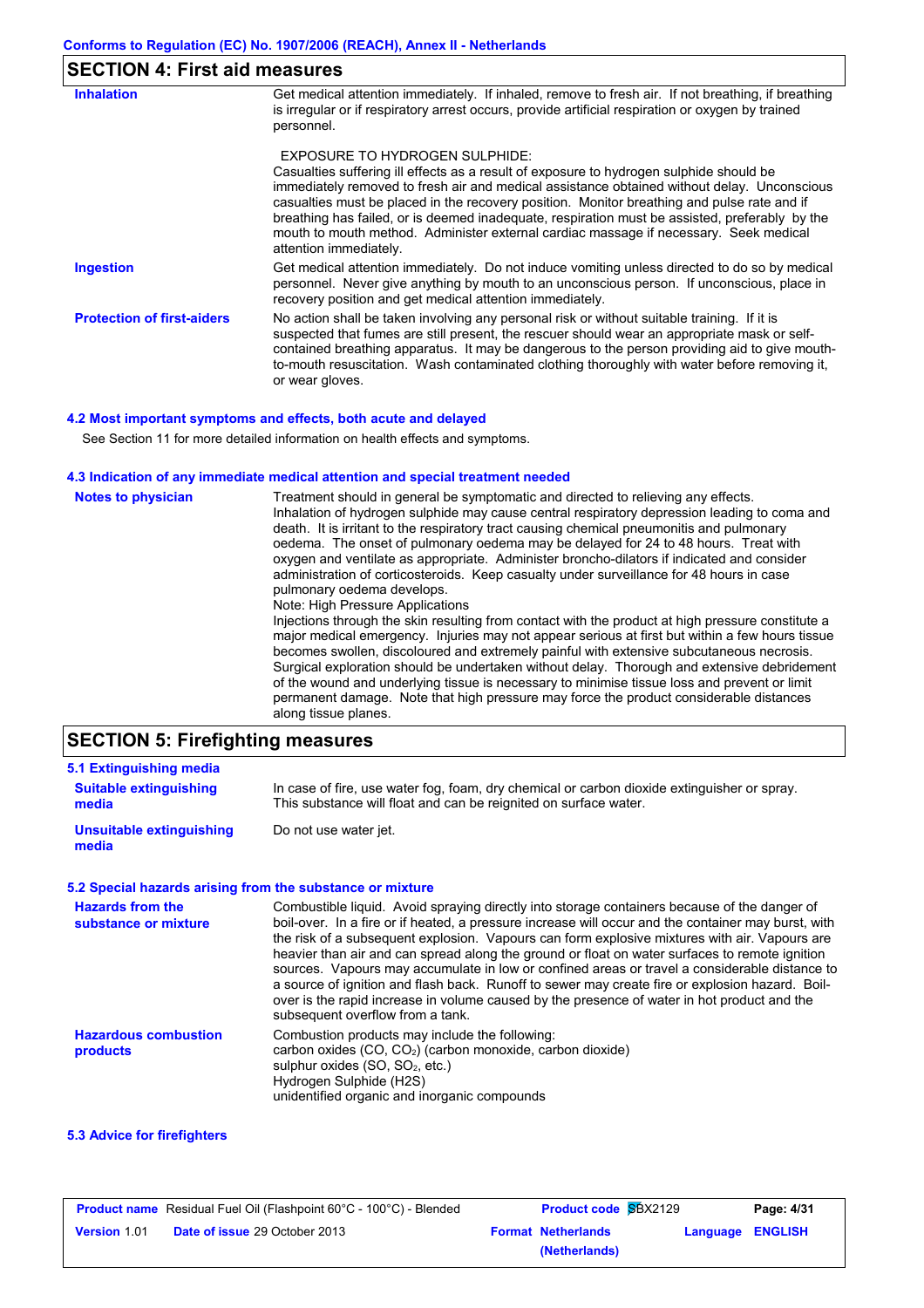# **SECTION 5: Firefighting measures**

| <b>Special precautions for</b><br>fire-fighters          | Fire water contaminated with this material must be contained and prevented from being<br>discharged to any waterway, sewer or drain. First move people out of line-of-sight of the scene<br>and away from windows. This material is very toxic to aquatic organisms. Move containers<br>from fire area if this can be done without risk. No action shall be taken involving any personal<br>risk or without suitable training. Promptly isolate the scene by removing all persons from the<br>vicinity of the incident if there is a fire. Use water spray to keep fire-exposed containers cool. |
|----------------------------------------------------------|--------------------------------------------------------------------------------------------------------------------------------------------------------------------------------------------------------------------------------------------------------------------------------------------------------------------------------------------------------------------------------------------------------------------------------------------------------------------------------------------------------------------------------------------------------------------------------------------------|
| <b>Special protective</b><br>equipment for fire-fighters | Fire-fighters should wear appropriate protective equipment and self-contained breathing<br>apparatus (SCBA) with a full face-piece operated in positive pressure mode. Clothing for fire-<br>fighters (including helmets, protective boots and gloves) conforming to European standard EN<br>469 will provide a basic level of protection for chemical incidents.                                                                                                                                                                                                                                |

# **SECTION 6: Accidental release measures**

|                                         | 6.1 Personal precautions, protective equipment and emergency procedures                                                                                                                                                                                                                                                                                                                                                                                                                                                                                                                                                                                                                                                                                                                                                                                                                                                                                                                                                                                                                                                                                                                                                                                                                                                                                                                                                                                                                                                                                                                                                                                                                                                                                                                                            |
|-----------------------------------------|--------------------------------------------------------------------------------------------------------------------------------------------------------------------------------------------------------------------------------------------------------------------------------------------------------------------------------------------------------------------------------------------------------------------------------------------------------------------------------------------------------------------------------------------------------------------------------------------------------------------------------------------------------------------------------------------------------------------------------------------------------------------------------------------------------------------------------------------------------------------------------------------------------------------------------------------------------------------------------------------------------------------------------------------------------------------------------------------------------------------------------------------------------------------------------------------------------------------------------------------------------------------------------------------------------------------------------------------------------------------------------------------------------------------------------------------------------------------------------------------------------------------------------------------------------------------------------------------------------------------------------------------------------------------------------------------------------------------------------------------------------------------------------------------------------------------|
| For non-emergency<br>personnel          | Eliminate all ignition sources. Immediately contact emergency personnel. No action shall be<br>taken involving any personal risk or without suitable training. Evacuate surrounding areas.<br>Keep unnecessary and unprotected personnel from entering. Do not touch or walk through<br>spilt material. Floors may be slippery; use care to avoid falling. No flares, smoking or flames in<br>hazard area. Do not breathe vapour or mist. Ensure good ventilation. Put on appropriate<br>personal protective equipment.                                                                                                                                                                                                                                                                                                                                                                                                                                                                                                                                                                                                                                                                                                                                                                                                                                                                                                                                                                                                                                                                                                                                                                                                                                                                                            |
|                                         | This material can contain hydrogen sulphide $(H_2S)$ , a very toxic and extremely flammable gas.<br>Entry into a confined space or poorly ventilated area contaminated with vapour, mist or fume is<br>extremely hazardous without the correct respiratory protective equipment and a safe system of<br>work. Wear self-contained positive pressure breathing apparatus (SCBA).                                                                                                                                                                                                                                                                                                                                                                                                                                                                                                                                                                                                                                                                                                                                                                                                                                                                                                                                                                                                                                                                                                                                                                                                                                                                                                                                                                                                                                    |
| For emergency responders                | Entry into a confined space or poorly ventilated area contaminated with vapour, mist or fume is<br>extremely hazardous without the correct respiratory protective equipment and a safe system of<br>work. Wear self-contained breathing apparatus. Wear a suitable chemical protective suit.<br>Chemical resistant boots. See also the information in "For non-emergency personnel".                                                                                                                                                                                                                                                                                                                                                                                                                                                                                                                                                                                                                                                                                                                                                                                                                                                                                                                                                                                                                                                                                                                                                                                                                                                                                                                                                                                                                               |
| <b>6.2 Environmental</b><br>precautions | Storage tanks must be positioned within a bunded area.                                                                                                                                                                                                                                                                                                                                                                                                                                                                                                                                                                                                                                                                                                                                                                                                                                                                                                                                                                                                                                                                                                                                                                                                                                                                                                                                                                                                                                                                                                                                                                                                                                                                                                                                                             |
|                                         | Spillages in water or at sea:<br>Depending upon its temperature the product may be liquid, semi-solid or solid. Protect drains<br>from spills and prevent entry of product, since this may result in blockage on cooling. Should<br>blockage occur, notify the appropriate authority immediately. Product less dense than water: In<br>case of small spillages in closed waters (i.e. ports), contain product with floating barriers or<br>other equipment. Collect spilled product by absorbing with specific floating absorbents. If<br>possible, large spillages in open waters should be contained with floating barriers or other<br>mechanical means. If this is not possible, control the spreading of the spillage, and collect the<br>product by skimming or other suitable mechanical means. The use of dispersants should be<br>advised by an expert, and, if required, approved by local authorities. Collect recovered product<br>and other contaminated materials in suitable tanks or containers for recycle, recovery or safe<br>disposal. Product which is denser than water will sink to the bottom, and usually no<br>intervention will be feasible. If possible, collect the product and contaminated materials with<br>mechanical means, and store/dispose of according to relevant regulations. In special situations<br>(to be assessed on case-by-case basis, according to expert judgement and local conditions),<br>excavations of trenches on the bottom to collect the product with sand may be a feasible option.<br>Depending upon its temperature the product may be liquid, semi-solid or solid. Protect drains<br>from spills and prevent entry of product, since this may result in blockage on cooling. Should<br>blockage occur, notify the appropriate authority immediately. |
|                                         | 6.3 Methods and materials for containment and cleaning up                                                                                                                                                                                                                                                                                                                                                                                                                                                                                                                                                                                                                                                                                                                                                                                                                                                                                                                                                                                                                                                                                                                                                                                                                                                                                                                                                                                                                                                                                                                                                                                                                                                                                                                                                          |
| <b>Small spill</b>                      | Eliminate all ignition sources. Stop leak if without risk. Move containers from spill area.<br>Absorb with an inert material and place in an appropriate waste disposal container. Dispose of<br>via a licensed waste disposal contractor.                                                                                                                                                                                                                                                                                                                                                                                                                                                                                                                                                                                                                                                                                                                                                                                                                                                                                                                                                                                                                                                                                                                                                                                                                                                                                                                                                                                                                                                                                                                                                                         |
| <b>Large spill</b>                      | Eliminate all ignition sources. Immediately contact emergency personnel. Stop leak if without<br>risk. Move containers from spill area. Approach the release from upwind. Prevent entry into<br>sewers, water courses, basements or confined areas. Dike spill area and do not allow product<br>to reach sewage system and surface or ground water. Contain and collect spillage with non-<br>combustible, absorbent material e.g. sand, earth, vermiculite or diatomaceous earth and place<br>in container for disposal according to local regulations. Use spark-proof tools and explosion-<br>proof equipment. Contaminated absorbent material may pose the same hazard as the spilt<br>product. Dispose of via a licensed waste disposal contractor.                                                                                                                                                                                                                                                                                                                                                                                                                                                                                                                                                                                                                                                                                                                                                                                                                                                                                                                                                                                                                                                           |

|                     | <b>Product name</b> Residual Fuel Oil (Flashpoint 60°C - 100°C) - Blended | <b>Product code SBX2129</b> |                  | Page: 5/31 |
|---------------------|---------------------------------------------------------------------------|-----------------------------|------------------|------------|
| <b>Version 1.01</b> | <b>Date of issue 29 October 2013</b>                                      | <b>Format Netherlands</b>   | Language ENGLISH |            |
|                     |                                                                           | (Netherlands)               |                  |            |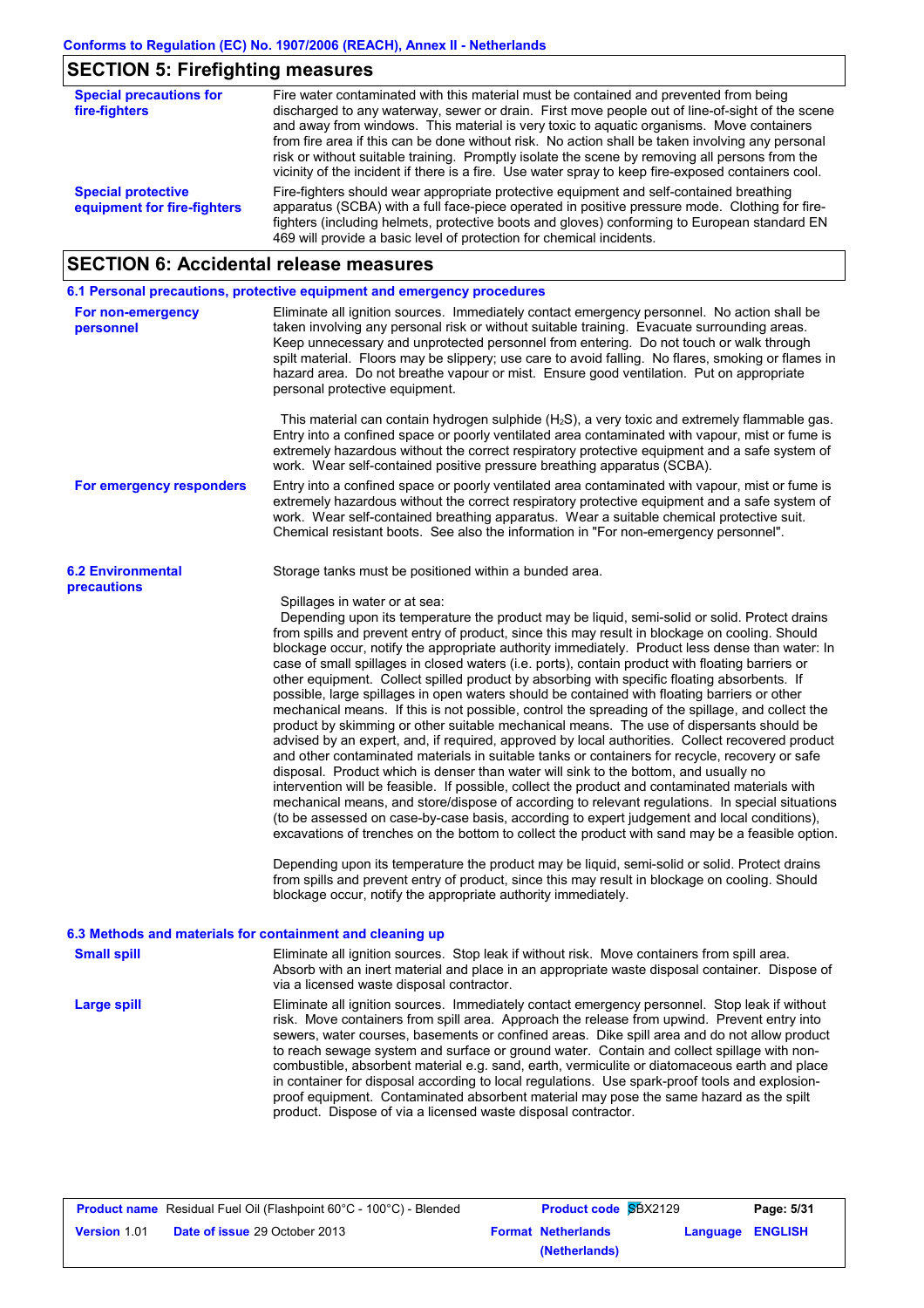# **SECTION 6: Accidental release measures**

| 6.4 Reference to other | See Section 1 for emergency contact information.                            |
|------------------------|-----------------------------------------------------------------------------|
|                        |                                                                             |
| sections               | See Section 5 for firefighting measures.                                    |
|                        | See Section 8 for information on appropriate personal protective equipment. |
|                        | See Section 12 for environmental precautions.                               |
|                        | See Section 13 for additional waste treatment information.                  |
|                        |                                                                             |

### **SECTION 7: Handling and storage**

The information in this section contains generic advice and guidance. The list of Identified Uses in Section 1 should be consulted for any available use-specific information provided in the Exposure Scenario(s).

#### **7.1 Precautions for safe handling**

**Version** 1.01

| 7.3 Specific end use(s)<br><b>Recommendations</b>                             | See section 1.2 and Exposure scenarios in annex, if applicable.                                                                                                                                                                                                                                                                                                                                                                                                                                                                                                                                                                                                                                                                                                                                                                                                                                                                                                                                                                                                                                                                                                                                                                                                                                                                                                                                                                                                                                                                                                                                                                                                                                                                                                                                                                                                                                                                                                                                                                                                                                                                                                                                                                                                                                                                                                                                                                             |  |
|-------------------------------------------------------------------------------|---------------------------------------------------------------------------------------------------------------------------------------------------------------------------------------------------------------------------------------------------------------------------------------------------------------------------------------------------------------------------------------------------------------------------------------------------------------------------------------------------------------------------------------------------------------------------------------------------------------------------------------------------------------------------------------------------------------------------------------------------------------------------------------------------------------------------------------------------------------------------------------------------------------------------------------------------------------------------------------------------------------------------------------------------------------------------------------------------------------------------------------------------------------------------------------------------------------------------------------------------------------------------------------------------------------------------------------------------------------------------------------------------------------------------------------------------------------------------------------------------------------------------------------------------------------------------------------------------------------------------------------------------------------------------------------------------------------------------------------------------------------------------------------------------------------------------------------------------------------------------------------------------------------------------------------------------------------------------------------------------------------------------------------------------------------------------------------------------------------------------------------------------------------------------------------------------------------------------------------------------------------------------------------------------------------------------------------------------------------------------------------------------------------------------------------------|--|
|                                                                               |                                                                                                                                                                                                                                                                                                                                                                                                                                                                                                                                                                                                                                                                                                                                                                                                                                                                                                                                                                                                                                                                                                                                                                                                                                                                                                                                                                                                                                                                                                                                                                                                                                                                                                                                                                                                                                                                                                                                                                                                                                                                                                                                                                                                                                                                                                                                                                                                                                             |  |
| <b>PGS Storage:</b>                                                           | Eliminate all ignition sources. Keep away from heat and direct sunlight. Keep container tightly<br>closed and sealed until ready for use. Containers that have been opened must be carefully<br>resealed and kept upright to prevent leakage. Do not store in unlabelled containers. Separate<br>from oxidising materials. Store in accordance with local regulations. Store in a dry, cool and<br>well-ventilated area, away from incompatible materials (see Section 10). Store in a segregated<br>and approved area. Use appropriate containment to avoid environmental contamination.<br>Storage according to PGS 15 or 16                                                                                                                                                                                                                                                                                                                                                                                                                                                                                                                                                                                                                                                                                                                                                                                                                                                                                                                                                                                                                                                                                                                                                                                                                                                                                                                                                                                                                                                                                                                                                                                                                                                                                                                                                                                                              |  |
| <b>7.2 Conditions for safe</b><br>storage, including any<br>incompatibilities | noticed, medical advice should be sought without delay.<br>Do not enter storage tanks. If entry to vessels is necessary, follow permit to work procedures.<br>Electrical equipment should not be used unless it is intrinsically safe (i.e. will not produce<br>sparks). Entry to any tanks or other confined space requires a full risk assessment and<br>appropriate control measures to be put in place in conformance with appropriate regulations<br>and industry practice on confined space entry. Explosive air/vapour mixtures can occur,<br>particularly in unventilated or confined spaces. If hydrogen sulphide is present, the flammable<br>limits can be from 4.3 to 45.5% by volume and its presence may promote the formation of<br>pyrophoric iron compounds. If product comes into contact with hot surfaces, or leaks occur<br>from pressurised fuel pipes, the vapour or mists generated will create a flammability or<br>explosion hazard. Light hydrocarbon vapours can build up in the headspace of tanks. These<br>can cause flammability/explosion hazards even at temperatures below the normal flash point<br>(note: flash point must not be regarded as a reliable indicator of the potential flammability of<br>vapour in tank headspaces). Tank headspaces should always be regarded as potentially<br>flammable and care should be taken to avoid static electrical discharge and all ignition sources<br>during filling, ullaging and sampling from storage tanks. Product contaminated rags, paper or<br>material used to absorb spillages, represent a fire hazard, and should not be allowed to<br>accumulate. Dispose of safely immediately after use. This material can contain hydrogen<br>sulphide (H <sub>2</sub> S), a very toxic and extremely flammable gas. Vapours containing hydrogen<br>sulphide may accumulate during storage or transport and may also be vented during filling of<br>tanks. Hydrogen sulphide has a typical "bad egg" smell but at high concentrations the sense of<br>smell is rapidly lost, therefore do not rely on sense of smell for detecting hydrogen sulphide.<br>Use specially designed measuring instruments for determining its concentration. When the<br>product is pumped (e.g. during filling, discharge or ullaging) and when sampling, there is a risk<br>of static discharge. Ensure equipment used is properly earthed or bonded to the tank structure. |  |
| <b>Advice on general</b><br>occupational hygiene                              | Eating, drinking and smoking should be prohibited in areas where this material is handled,<br>stored and processed. Wash thoroughly after handling. Remove contaminated clothing and<br>protective equipment before entering eating areas. See also Section 8 for additional<br>information on hygiene measures.<br>Regular periodic self inspection of the skin is recommended, especially those areas subject to<br>contamination. In the event of any localised changes in appearance or texture of the skin being                                                                                                                                                                                                                                                                                                                                                                                                                                                                                                                                                                                                                                                                                                                                                                                                                                                                                                                                                                                                                                                                                                                                                                                                                                                                                                                                                                                                                                                                                                                                                                                                                                                                                                                                                                                                                                                                                                                       |  |
|                                                                               | Avoid exposure - obtain special instructions before use. Avoid exposure during pregnancy. Do<br>not get in eyes or on skin or clothing. Do not ingest. Avoid breathing vapour or mist. Avoid<br>contact of spilt material and runoff with soil and surface waterways. Use only with adequate<br>ventilation. Wear appropriate respirator when ventilation is inadequate. Keep in the original<br>container or an approved alternative made from a compatible material, kept tightly closed when<br>not in use. Store and use away from heat, sparks, open flame or any other ignition source.<br>Take precautionary measures against electrostatic discharges. To avoid fire or explosion,<br>dissipate static electricity during transfer by earthing and bonding containers and equipment<br>before transferring material. Do not reuse container. Empty containers retain product residue<br>and can be hazardous.                                                                                                                                                                                                                                                                                                                                                                                                                                                                                                                                                                                                                                                                                                                                                                                                                                                                                                                                                                                                                                                                                                                                                                                                                                                                                                                                                                                                                                                                                                                       |  |
| <b>Protective measures</b>                                                    | Contact with hot product may cause burns. Put on appropriate personal protective equipment.                                                                                                                                                                                                                                                                                                                                                                                                                                                                                                                                                                                                                                                                                                                                                                                                                                                                                                                                                                                                                                                                                                                                                                                                                                                                                                                                                                                                                                                                                                                                                                                                                                                                                                                                                                                                                                                                                                                                                                                                                                                                                                                                                                                                                                                                                                                                                 |  |

**Date of issue** 29 October 2013 **Format Netherlands Language ENGLISH**

**(Netherlands)**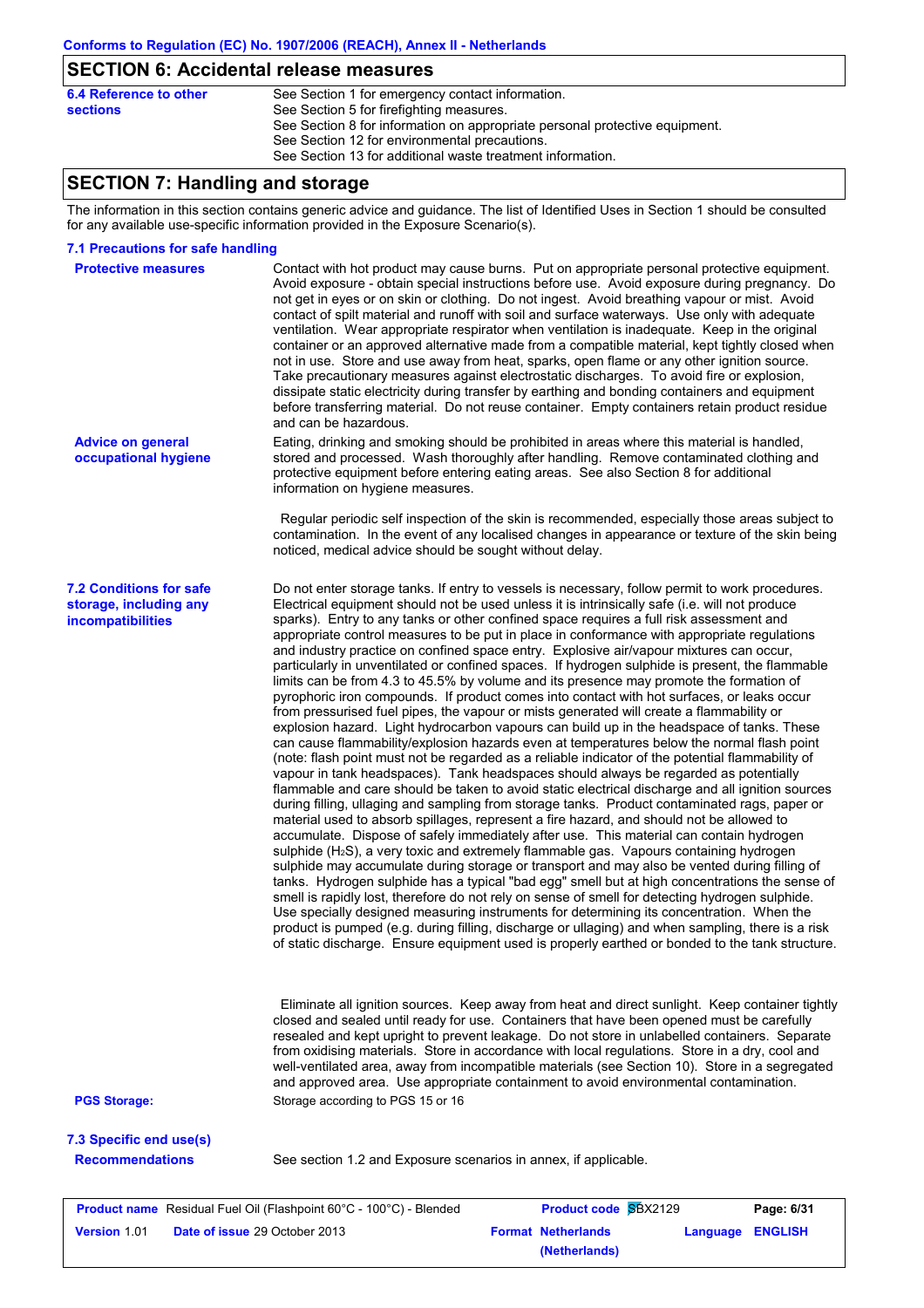**The information in this section contains generic advice and guidance. The list of Identified Uses in Section 1 should be consulted for any available use-specific information provided in the Exposure Scenario(s).**

#### **8.1 Control parameters**

| <b>Occupational exposure limits</b> |  |  |  |
|-------------------------------------|--|--|--|
|-------------------------------------|--|--|--|

| <b>Product/ingredient name</b>                   | <b>Exposure limit values</b>                                                                                           |
|--------------------------------------------------|------------------------------------------------------------------------------------------------------------------------|
| Fuel oil, residual                               | <b>ACGIH TLV (United States).</b>                                                                                      |
|                                                  | TWA: 0.2 mg/m <sup>3</sup> , (Benzene-soluble)                                                                         |
| Residues (petroleum), atmospheric                | <b>ACGIH TLV (United States).</b>                                                                                      |
|                                                  | STEL: 1480 mg/m <sup>3</sup> 15 minutes. Form: Petrol (Recommended)                                                    |
|                                                  | STEL: 500 ppm 15 minutes. Form: Petrol (Recommended)                                                                   |
|                                                  | TWA: 890 mg/m <sup>3</sup> 8 hours. Form: Petrol (Recommended)                                                         |
|                                                  | TWA: 330 ppm 8 hours. Form: Petrol (Recommended)                                                                       |
|                                                  | TWA: 100 ppm 8 hours. Form: Stoddard Solvent (Recommended)                                                             |
|                                                  | TWA: 525 mg/m <sup>3</sup> 8 hours. Form: Stoddard Solvent (Recommended)                                               |
| Gas oils (petroleum), heavy vacuum               | MinSZW Wettelijke Grenswaarden (Netherlands).                                                                          |
|                                                  | OEL, 8-h TWA: 5 mg/m <sup>3</sup> 8 hours. Issued/Revised: 1/2007 Form: mist                                           |
| Distillates (petroleum), light catalytic cracked | <b>ACGIH TLV (United States).</b>                                                                                      |
|                                                  | TWA: 525 mg/m <sup>3</sup> 8 hours. Form: Stoddard Solvent (Recommended)                                               |
|                                                  | TWA: 100 ppm 8 hours. Form: Stoddard Solvent (Recommended)                                                             |
| Hydrogen Sulphide                                | [Air contaminant]                                                                                                      |
|                                                  | MinSZW Wettelijke Grenswaarden (Netherlands).                                                                          |
|                                                  | OEL, 8-h TWA: 2.3 mg/m <sup>3</sup> 8 hours. Issued/Revised: 1/2007                                                    |
|                                                  | Whilst specific OELs for certain components may be shown in this section, other components may be present in any mist, |

Whilst specific OELs for certain components may be shown in this section, other components may be present in any mist, vapour or dust produced. Therefore, the specific OELs may not be applicable to the product as a whole and are provided for guidance only.

**Recommended monitoring procedures**

If this product contains ingredients with exposure limits, personal, workplace atmosphere or biological monitoring may be required to determine the effectiveness of the ventilation or other control measures and/or the necessity to use respiratory protective equipment. Reference should be made to monitoring standards, such as the following: European Standard EN 689 (Workplace atmospheres - Guidance for the assessment of exposure by inhalation to chemical agents for comparison with limit values and measurement strategy) European Standard EN 14042 (Workplace atmospheres - Guide for the application and use of procedures for the assessment of exposure to chemical and biological agents) European Standard EN 482 (Workplace atmospheres - General requirements for the performance of procedures for the measurement of chemical agents) Reference to national guidance documents for methods for the determination of hazardous substances will also be required.

#### **Derived No Effect Level**

| <b>Product/ingredient name</b>                                            | <b>Type</b> |                                       | <b>Exposure</b> | <b>Value</b>                | <b>Population</b> | <b>Effects</b> |
|---------------------------------------------------------------------------|-------------|---------------------------------------|-----------------|-----------------------------|-------------------|----------------|
| Fuel oil, residual                                                        | <b>DNEL</b> | Short term<br>Inhalation              | 15 minutes      | 4700 mg/m <sup>3</sup>      | Workers           | Systemic       |
|                                                                           | <b>DNEL</b> | Long term Dermal                      | 8 hours TWA     | $0.065$ mg/kg<br>bw/day     | Workers           | Systemic       |
|                                                                           | <b>DNEL</b> | Long term<br>Inhalation               | 8 hours TWA     | $0.12 \text{ mg/m}^3$       | Workers           | Systemic       |
|                                                                           | <b>DNEL</b> | Long term Oral                        | 24 hours TWA    | $0.015$ mg/kg<br>bw/day     | Consumers         | Systemic       |
| Residues (petroleum),<br>atmospheric                                      | <b>DNEL</b> | Short term<br>Inhalation              | 15 minutes      | 4700 mg/m <sup>3</sup>      | Workers           | Systemic       |
|                                                                           | <b>DNEL</b> | Long term Dermal                      | 8 hours TWA     | $0.065$ mg/kg<br>bw/day     | Workers           | Systemic       |
|                                                                           | <b>DNEL</b> | Long term<br>Inhalation               | 8 hours TWA     | $0.12$ mg/m <sup>3</sup>    | Workers           | Systemic       |
|                                                                           | <b>DNEL</b> | Long term Oral                        | 24 hours TWA    | $0.015$ mg/kg<br>bw/day     | Consumers         | Systemic       |
| Residues (petroleum),<br>hydrocracked                                     | <b>DNEL</b> | Short term<br>Inhalation              | 15 minutes      | 4700 mg/m <sup>3</sup>      | Workers           | Systemic       |
|                                                                           | <b>DNEL</b> | Long term Dermal                      | 8 hours TWA     | 0.065 mg/kg<br>bw/day       | <b>Workers</b>    | Systemic       |
|                                                                           | <b>DNEL</b> | Long term<br>Inhalation               | 8 hours TWA     | $0.12 \text{ mg/m}^3$       | Workers           | Systemic       |
|                                                                           | <b>DNEL</b> | Long term Oral                        | 24 hours TWA    | $0.015$ mg/kg<br>bw/dav     | Consumers         | Systemic       |
| Gas oils (petroleum), heavy<br>vacuum                                     | <b>DNEL</b> | Short term<br>Inhalation              | 15 minutes      | 4700 mg/m <sup>3</sup>      | Workers           | Systemic       |
|                                                                           | <b>DNEL</b> | Long term Dermal                      | 8 hours TWA     | $0.065$ mg/kg<br>bw/day     | Workers           | Systemic       |
|                                                                           | <b>DNEL</b> | Long term                             | 8 hours TWA     | $0.12$ mg/m <sup>3</sup>    | <b>Workers</b>    | Systemic       |
| <b>Product name</b> Residual Fuel Oil (Flashpoint 60°C - 100°C) - Blended |             |                                       |                 | <b>Product code SBX2129</b> |                   | Page: 7/31     |
| Version 1.01<br>Date of issue 29 October 2013                             |             | <b>Format Netherlands</b><br>Language |                 |                             | <b>ENGLISH</b>    |                |
|                                                                           |             |                                       |                 | (Netherlands)               |                   |                |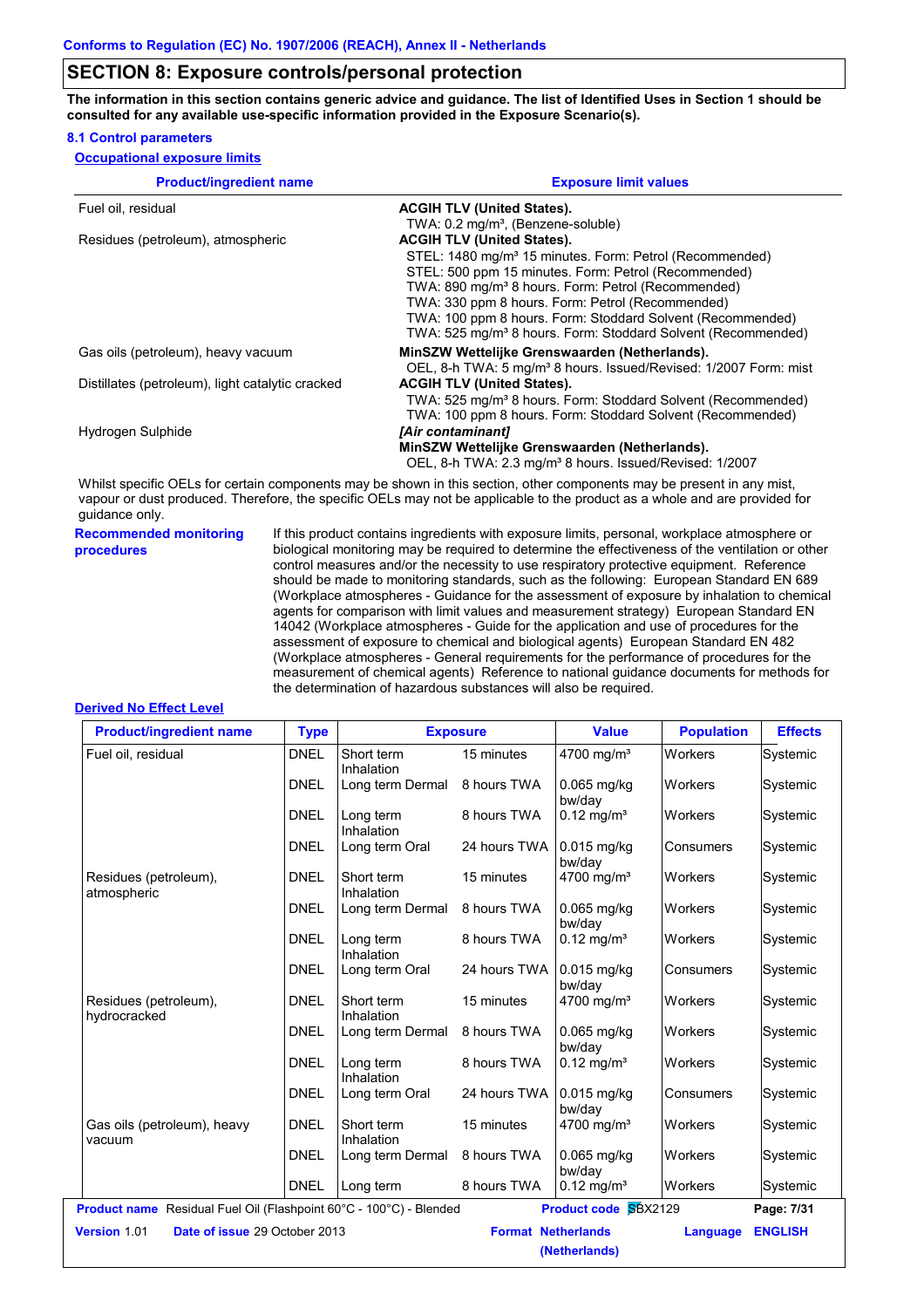| JLV HUN 0. LADUSUI 6 CUINIUIS/D61 SUHAI DI UL6CNUH  |             |                         |                           |                       |                               |          |
|-----------------------------------------------------|-------------|-------------------------|---------------------------|-----------------------|-------------------------------|----------|
|                                                     |             | Inhalation              |                           |                       |                               |          |
|                                                     | <b>DNEL</b> | Long term Oral          | 24 hours TWA 10.015 mg/kg | bw/dav                | Consumers                     | Systemic |
| Distillates (petroleum), light<br>catalytic cracked | <b>DNEL</b> | l Short term Dermal     | 15 minutes                | $2230 \text{ mg/m}^3$ | <b>Workers</b>                | Systemic |
|                                                     | <b>DNEL</b> | Long term Dermal        | 8 hours TWA               | 2.4 mg/kg bw/<br>dav  | <b>Workers</b>                | Systemic |
|                                                     | <b>DNEL</b> | Long term<br>Inhalation | 8 hours TWA               | $30 \text{ mg/m}^3$   | <b>Workers</b>                | Systemic |
|                                                     | <b>DNEL</b> | Long term Oral          | 24 hours TWA              | 1 mg/kg bw/day        | Human via the<br>lenvironment | Systemic |

#### **Predicted No Effect Concentration**

No PNECs available

| <b>8.2 Exposure controls</b>                         |                             |                                                                                                                                                                                                                                                                                                                                                                                                                                                                                                                                                                                                                                                                                                                                                                                                                                                                                                                                                                                                               |
|------------------------------------------------------|-----------------------------|---------------------------------------------------------------------------------------------------------------------------------------------------------------------------------------------------------------------------------------------------------------------------------------------------------------------------------------------------------------------------------------------------------------------------------------------------------------------------------------------------------------------------------------------------------------------------------------------------------------------------------------------------------------------------------------------------------------------------------------------------------------------------------------------------------------------------------------------------------------------------------------------------------------------------------------------------------------------------------------------------------------|
| <b>Appropriate engineering</b><br><b>controls</b>    |                             | Provide exhaust ventilation or other engineering controls to keep the airborne concentrations of<br>vapours below their respective occupational exposure limits.<br>All activities involving chemicals should be assessed for their risks to health, to ensure<br>exposures are adequately controlled. Personal protective equipment should only be considered<br>after other forms of control measures (e.g. engineering controls) have been suitably evaluated.<br>Personal protective equipment should conform to appropriate standards, be suitable for use, be<br>kept in good condition and properly maintained.<br>Your supplier of personal protective equipment should be consulted for advice on selection and<br>appropriate standards. For further information contact your national organisation for standards.<br>The final choice of protective equipment will depend upon a risk assessment. It is important to<br>ensure that all items of personal protective equipment are compatible.     |
| <b>Individual protection measures</b>                |                             |                                                                                                                                                                                                                                                                                                                                                                                                                                                                                                                                                                                                                                                                                                                                                                                                                                                                                                                                                                                                               |
| <b>Hygiene measures</b>                              |                             | Wash hands, forearms and face thoroughly after handling chemical products, before eating,<br>smoking and using the lavatory and at the end of the working period. Ensure that eyewash<br>stations and safety showers are close to the workstation location.                                                                                                                                                                                                                                                                                                                                                                                                                                                                                                                                                                                                                                                                                                                                                   |
| <b>Respiratory protection</b>                        |                             | If local exhaust ventilation or other methods of ventilation are not possible or are insufficient,<br>wear suitable respiratory protective devices. Wear suitable respiratory protective devices if<br>there is a risk of exposure limits being exceeded. The choice of suitable respiratory device will<br>depend upon a risk assessment of the workplace environment and the task being carried out.<br>If required, the respiratory device must be certified as safe in defined explosive atmospheres<br>(EX Label). Respiratory protective devices must be checked to ensure they fit correctly each<br>time they are worn. Please consult European standard EN 529 for further guidance on the<br>selection, use, care and maintenance of respiratory protective devices.                                                                                                                                                                                                                                |
|                                                      | following situations apply. | Suitable breathing apparatus (independent of ambient atmosphere) must be worn if any of the<br>- When the workplace atmosphere is considered to be immediately dangerous to life and health.<br>- When there is a risk of the workplace atmosphere being oxygen deficient.<br>- When the workplace atmosphere is uncontrolled.<br>- When the workplace atmosphere is unknown.<br>- When there is a risk of loss of consciousness or asphyxiation<br>- When entry into a confined space is required.<br>- When there is a risk of gases being released that could be a fire or explosion hazard.<br>- When the concentration of contaminants in the atmosphere exceeds the level of protection<br>(maximum allowed concentration) given by a filtering device<br>- When the contaminants have a low odour that would not be tasted or smelt by the wearer of a<br>filtering device if the filter became exhausted or saturated.<br>- When there is a risk of hydrogen sulphide exposure limits being exceeded. |
|                                                      | must be worn.               | If there is a requirement for the use of a respiratory protective device, but the use of breathing<br>apparatus (independent of ambient atmosphere) is not required, then a suitable filtering device<br>The filter class must be suitable for the maximum contaminant concentration (gas/vapour/<br>aerosol/particulates) that may arise when handling the product.                                                                                                                                                                                                                                                                                                                                                                                                                                                                                                                                                                                                                                          |
|                                                      |                             | Recommended: Gas filter suitable for gases and vapours. Filter type: A.<br>Combined filter suitable for gases, vapours and particles (dust, smoke, mist,<br>aerosol). Filter type: AP.                                                                                                                                                                                                                                                                                                                                                                                                                                                                                                                                                                                                                                                                                                                                                                                                                        |
| <b>Eye/face protection</b><br><b>Skin protection</b> |                             | Recommended: Chemical splash goggles.                                                                                                                                                                                                                                                                                                                                                                                                                                                                                                                                                                                                                                                                                                                                                                                                                                                                                                                                                                         |

|                     | <b>Product name</b> Residual Fuel Oil (Flashpoint 60°C - 100°C) - Blended | <b>Product code SBX2129</b> |                  | Page: 8/31 |
|---------------------|---------------------------------------------------------------------------|-----------------------------|------------------|------------|
| <b>Version 1.01</b> | <b>Date of issue 29 October 2013</b>                                      | <b>Format Netherlands</b>   | Language ENGLISH |            |
|                     |                                                                           | (Netherlands)               |                  |            |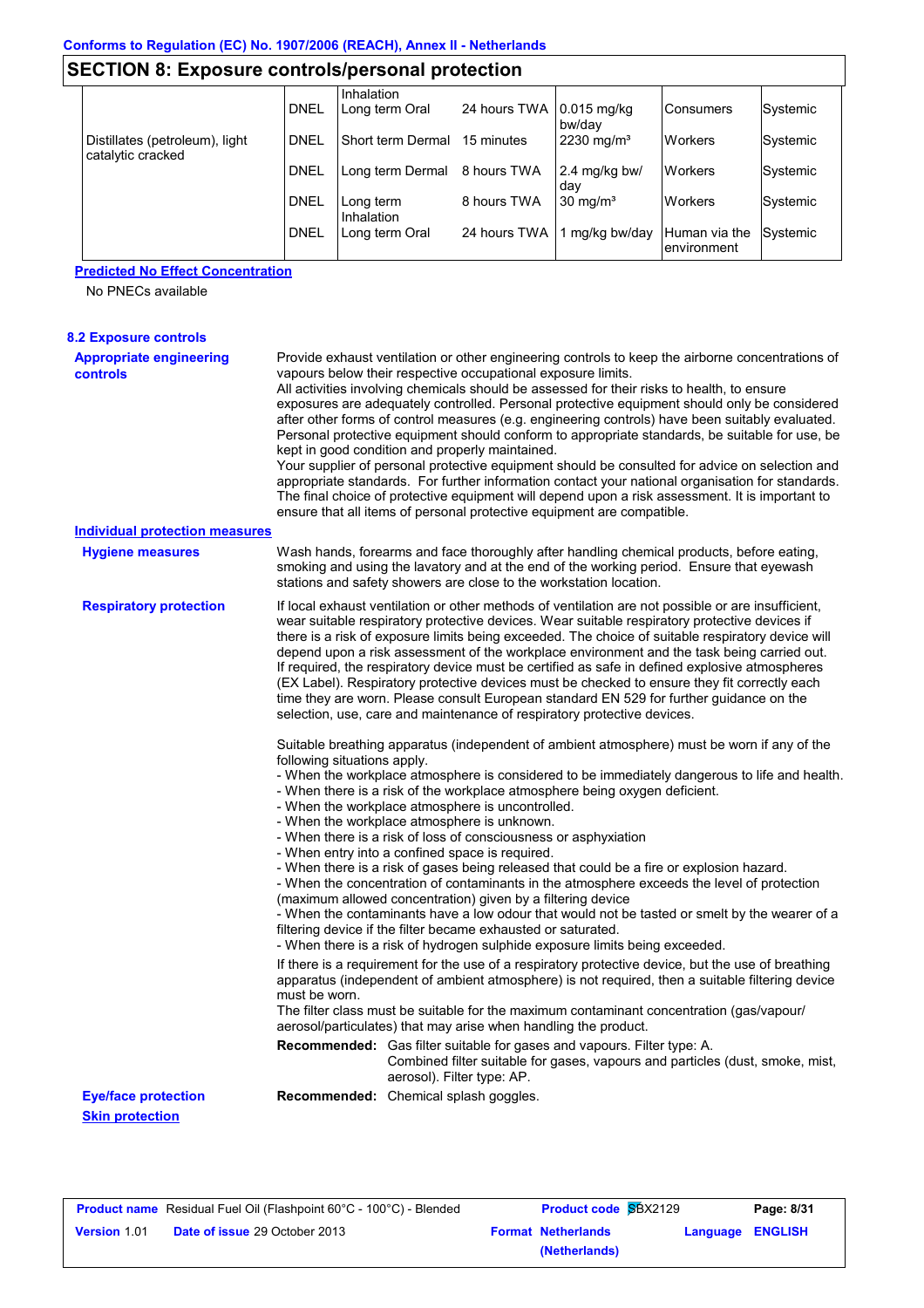### **Hand protection General Information:** Because specific work environments and material handling practices vary, safety procedures should be developed for each intended application. The correct choice of protective gloves depends upon the chemicals being handled, and the conditions of work and use. Most gloves provide protection for only a limited time before they must be discarded and replaced (even the best chemically resistant gloves will break down after repeated chemical exposures). Gloves should be chosen in consultation with the supplier / manufacturer and taking account of a full assessment of the working conditions. Recommended: Nitrile gloves. **Breakthrough time:** Breakthrough time data are generated by glove manufacturers under laboratory test conditions and represent how long a glove can be expected to provide effective permeation resistance. It is important when following breakthrough time recommendations that actual workplace conditions are taken into account. Always consult with your glove supplier for up-to-date technical information on breakthrough times for the recommended glove type. Our recommendations on the selection of gloves are as follows: Continuous contact: Gloves with a minimum breakthrough time of 240 minutes, or >480 minutes if suitable gloves can be obtained. If suitable gloves are not available to offer that level of protection, gloves with shorter breakthrough times may be acceptable as long as appropriate glove maintenance and replacement regimes are determined and adhered to. Short-term / splash protection: Recommended breakthrough times as above. It is recognised that for short-term, transient exposures, gloves with shorter breakthrough times may commonly be used. Therefore, appropriate maintenance and replacement regimes must be determined and rigorously followed. **Glove Thickness:** For general applications, we recommend gloves with a thickness typically greater than 0.35 mm. It should be emphasised that glove thickness is not necessarily a good predictor of glove resistance to a specific chemical, as the permeation efficiency of the glove will be dependent on the exact composition of the glove material. Therefore, glove selection should also be based on consideration of the task requirements and knowledge of breakthrough times. Glove thickness may also vary depending on the glove manufacturer, the glove type and the glove model. Therefore, the manufacturers' technical data should always be taken into account to ensure selection of the most appropriate glove for the task. Note: Depending on the activity being conducted, gloves of varying thickness may be required for specific tasks. For example: • Thinner gloves (down to 0.1 mm or less) may be required where a high degree of manual dexterity is needed. However, these gloves are only likely to give short duration protection and would normally be just for single use applications, then disposed of. • Thicker gloves (up to 3 mm or more) may be required where there is a mechanical (as well as a chemical) risk i.e. where there is abrasion or puncture potential. Cold material: Wear suitable protective clothing. Footwear highly resistant to chemicals. **Skin and body**

When there is a risk of ignition wear inherently fire resistant protective clothes and gloves. Refer to standard: ISO 11612 When there is a risk of ignition from static electricity, wear anti-static protective clothing. For greatest effectiveness against static electricity, overalls, boots and gloves should all be antistatic. Refer to standard: EN 1149

Cotton or polyester/cotton overalls will only provide protection against light superficial

|                     | <b>Product name</b> Residual Fuel Oil (Flashpoint 60°C - 100°C) - Blended | <b>Product code SBX2129</b> |                         | Page: 9/31 |
|---------------------|---------------------------------------------------------------------------|-----------------------------|-------------------------|------------|
| <b>Version 1.01</b> | <b>Date of issue 29 October 2013</b>                                      | <b>Format Netherlands</b>   | <b>Language ENGLISH</b> |            |
|                     |                                                                           | (Netherlands)               |                         |            |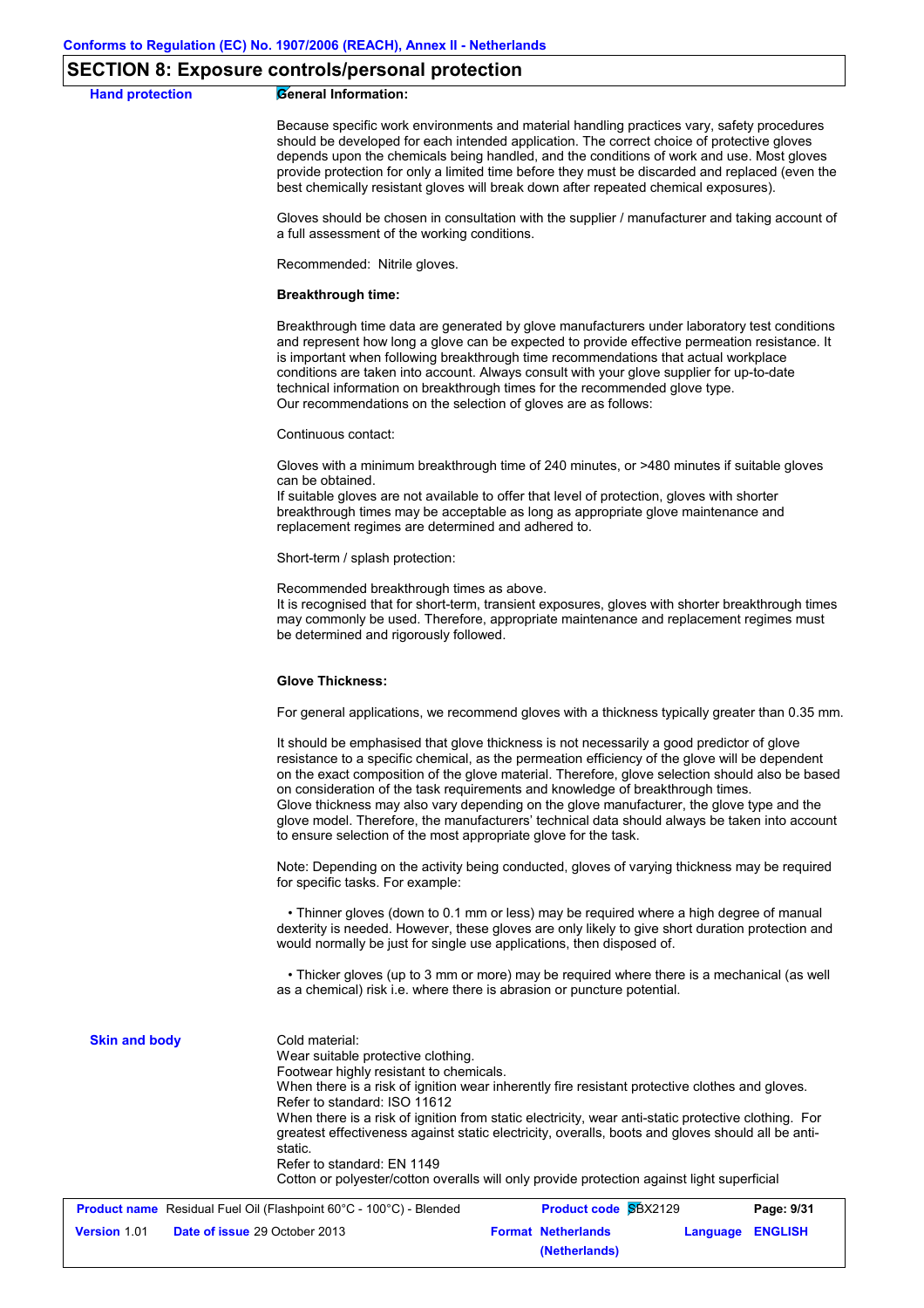|                                           | contamination.<br>Work clothing / overalls should be laundered on a regular basis. Laundering of contaminated<br>work clothing should only be done by professional cleaners who have been told about the<br>hazards of the contamination. Always keep contaminated work clothing away from<br>uncontaminated work clothing and uncontaminated personal clothes.<br>When the risk of skin exposure is high (from experience this could apply to the following tasks:<br>cleaning work, maintenance and service, filling and transfer, taking samples and cleaning up<br>spillages) then a chemical protective suit and boots will be required. |
|-------------------------------------------|-----------------------------------------------------------------------------------------------------------------------------------------------------------------------------------------------------------------------------------------------------------------------------------------------------------------------------------------------------------------------------------------------------------------------------------------------------------------------------------------------------------------------------------------------------------------------------------------------------------------------------------------------|
| <b>Thermal hazards</b>                    | Hot material: Protection should be provided for exposed areas of the neck and head. Wear<br>suitable protective clothing to protect against heat and brief contact with flame.                                                                                                                                                                                                                                                                                                                                                                                                                                                                |
| <b>Environmental exposure</b><br>controls | Emissions from ventilation or work process equipment should be checked to ensure they<br>comply with the requirements of environmental protection legislation. In some cases, fume<br>scrubbers, filters or engineering modifications to the process equipment will be necessary to<br>reduce emissions to acceptable levels.                                                                                                                                                                                                                                                                                                                 |

# **SECTION 9: Physical and chemical properties**

#### 150 to 750°C (302 to 1382°F) **Physical state Melting point/freezing point Initial boiling point and boiling range Vapour pressure Relative density Vapour density** Liquid. Not available. Not available. >0.9 [Air = 1] <0.133 kPa (<1 mm Hg) at 20°C **Odour** Oily. **pH Colour** Brown./ Black. [Dark] **Evaporation rate** Not available. **Auto-ignition temperature Flash point** Not available. Closed cup: 60 to 100°C (140 to 212°F) [Pensky-Martens.] Lower: 0.5% Upper: 5% Not available. Not available. Not available. **Viscosity** Minematic: 180 to 1600 mm<sup>2</sup>/s (180 to 1600 cSt) at 40°C Kinematic: >10 mm<sup>2</sup>/s (>10 cSt) at 50°C **Odour threshold** Not available. **Partition coefficient: n-octanol/ water Upper/lower flammability or explosive limits Explosive properties Oxidising properties** Not available. **9.1 Information on basic physical and chemical properties Appearance Decomposition temperature** Not available. **Flammability (solid, gas)** Not available. **Pour point**  $-15$  to 36 °C **Density** 935 to 1020 kg/m<sup>3</sup> (0.935 to 1.02 g/cm<sup>3</sup>) at 15°C **Solubility(ies)** insoluble in water.

#### **9.2 Other information**

No additional information.

#### **SECTION 10: Stability and reactivity**

| <b>10.1 Reactivity</b>                            | materials for additional information.                                                                                                                                   | No specific test data available for this product. Refer to Conditions to avoid and Incompatible |                |  |  |  |  |  |  |
|---------------------------------------------------|-------------------------------------------------------------------------------------------------------------------------------------------------------------------------|-------------------------------------------------------------------------------------------------|----------------|--|--|--|--|--|--|
| <b>10.2 Chemical stability</b>                    | The product is stable.                                                                                                                                                  |                                                                                                 |                |  |  |  |  |  |  |
| <b>10.3 Possibility of</b><br>hazardous reactions | Under normal conditions of storage and use, hazardous polymerisation will not occur.<br>Under normal conditions of storage and use, hazardous reactions will not occur. |                                                                                                 |                |  |  |  |  |  |  |
| <b>10.4 Conditions to avoid</b>                   | Avoid all possible sources of ignition (spark or flame). Avoid excessive heat.                                                                                          |                                                                                                 |                |  |  |  |  |  |  |
|                                                   | <b>Product name</b> Residual Fuel Oil (Flashpoint 60°C - 100°C) - Blended                                                                                               | <b>Product code SBX2129</b>                                                                     | Page: 10/31    |  |  |  |  |  |  |
| Version 1.01<br>Date of issue 29 October 2013     |                                                                                                                                                                         | <b>Format Netherlands</b><br>Language<br>(Netherlands)                                          | <b>ENGLISH</b> |  |  |  |  |  |  |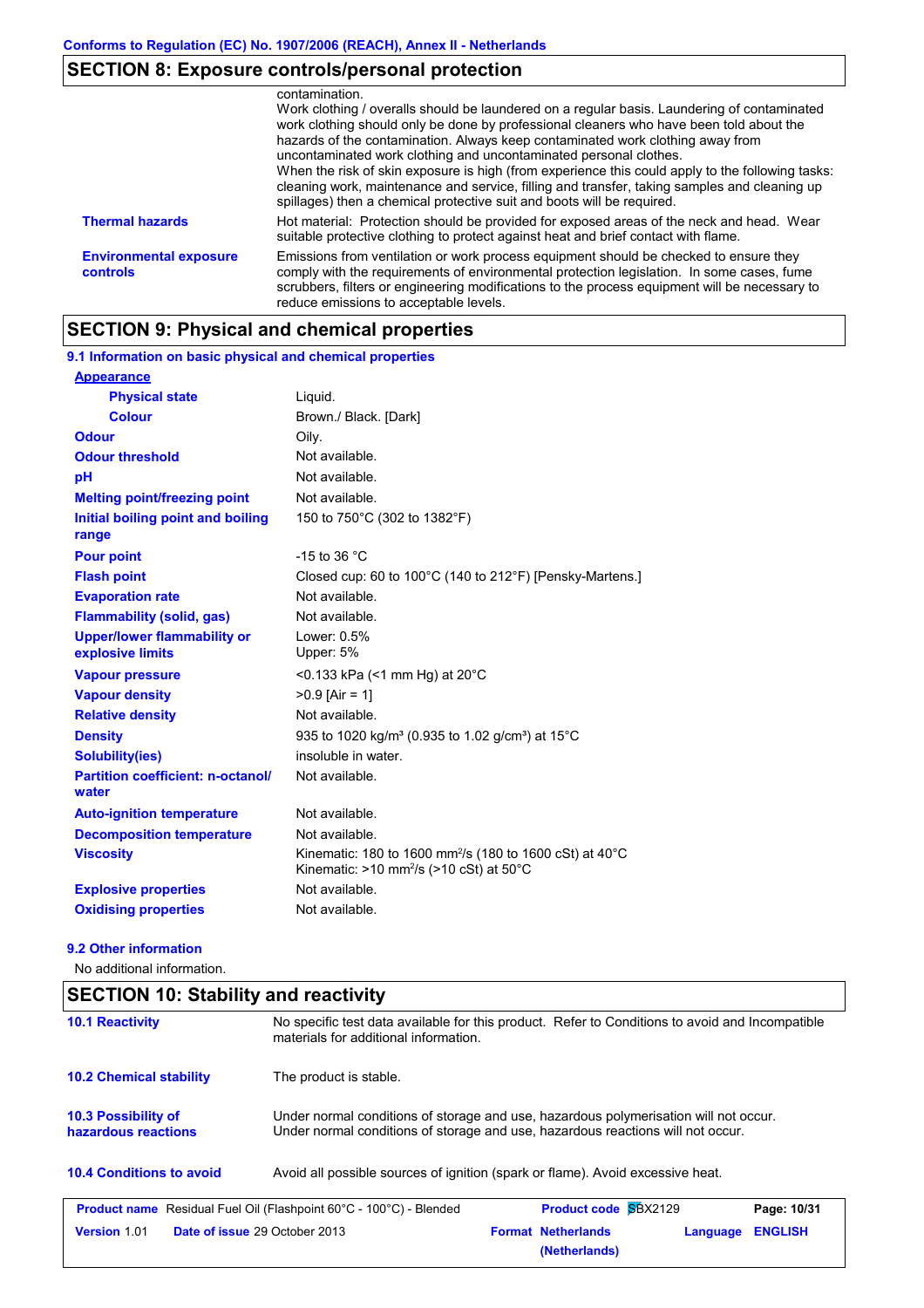# **SECTION 10: Stability and reactivity**

**10.5 Incompatible materials** Reactive or incompatible with the following materials: oxidising materials.

**10.6 Hazardous decomposition products** Under normal conditions of storage and use, hazardous decomposition products should not be produced.

# **SECTION 11: Toxicological information**

#### **11.1 Information on toxicological effects**

#### **Acute toxicity**

| <b>Product/ingredient</b><br>name                                  | <b>Result / Route</b>                           |            | <b>Test authority /</b><br><b>Number</b> | <b>Species</b> | <b>Dose</b>                                | <b>Exposure</b> | <b>Remarks</b>                                                        |
|--------------------------------------------------------------------|-------------------------------------------------|------------|------------------------------------------|----------------|--------------------------------------------|-----------------|-----------------------------------------------------------------------|
| Fuel oil, residual                                                 | LC50<br>Inhalation<br>Dusts and<br>mists        | EPA        | 798.<br>115                              | Rat            | 4500 mg/m <sup>3</sup>                     | 4 hours         | Based on<br>Carbon<br>black oil                                       |
|                                                                    | <b>LC50</b><br>Inhalation<br>Dusts and<br>mists | <b>EPA</b> | 798.<br>115                              | Rat            | 4100 mg/m <sup>3</sup>                     | 4 hours         | Based on<br>Carbon<br>black oil                                       |
|                                                                    | LD50 Dermal                                     | EU         | <b>B.3</b>                               | Rabbit         | >2000 mg/kg                                |                 | Based on<br>Catalytic<br>cracked<br>clarified oil<br>(CCCO)           |
|                                                                    | LD50 Dermal                                     | OECD       | 434                                      | Rabbit         | >2000 mg/kg                                |                 | Based on<br>Heavy fuel<br>oil                                         |
|                                                                    | LD50 Oral                                       | OECD       | 401                                      | Rat            | 5270 mg/kg                                 |                 | Based on<br>Catalytic<br>cracked<br>clarified oil                     |
|                                                                    | LD50 Oral                                       | OECD       | 401                                      | Rat            | 4320 mg/kg                                 |                 | (CCCO)<br>Based on<br>Catalytic<br>cracked<br>clarified oil<br>(CCCO) |
| Residues (petroleum),<br>atmospheric                               | <b>LC50</b><br>Inhalation<br>Dusts and<br>mists | <b>EPA</b> | 798.<br>115                              | Rat            | 4500 mg/m <sup>3</sup>                     | 4 hours         | Based on<br>Carbon<br>black oil                                       |
|                                                                    | <b>LC50</b><br>Inhalation<br>Dusts and<br>mists | <b>EPA</b> | 798.<br>115                              | Rat            | 4100 mg/m <sup>3</sup>                     | 4 hours         | Based on<br>Carbon<br>black oil                                       |
|                                                                    | LD50 Dermal                                     | EU         | <b>B.3</b>                               | Rabbit         | >2000 mg/kg                                |                 | Based on<br>Catalytic<br>cracked<br>clarified oil<br>(CCCO)           |
|                                                                    | LD50 Dermal                                     | OECD       | 434                                      | Rabbit         | >2000 mg/kg                                |                 | Based on<br>Heavy fuel<br>oil                                         |
|                                                                    | LD50 Oral                                       | OECD       | 401                                      | Rat            | 5270 mg/kg                                 |                 | Based on<br>Catalytic<br>cracked<br>clarified oil<br>(CCCO)           |
|                                                                    | LD50 Oral                                       | OECD       | 401                                      | Rat            | 4320 mg/kg                                 |                 | Based on<br>Catalytic<br>cracked<br>clarified oil<br>(CCCO)           |
| Residues (petroleum),<br>hydrocracked                              | <b>LC50</b><br>Inhalation<br>Dusts and<br>mists | EPA        | 798.<br>115                              | Rat            | 4500 mg/m <sup>3</sup>                     | 4 hours         | Based on<br>Carbon<br>black oil                                       |
|                                                                    | <b>LC50</b><br>Inhalation                       | EPA        | 798.<br>115                              | Rat            | 4100 mg/m <sup>3</sup>                     | 4 hours         | Based on<br>Carbon                                                    |
| Product name Residual Fuel Oil (Flashpoint 60°C - 100°C) - Blended |                                                 |            |                                          |                | Product code SBX2129                       |                 | Page: 11/31                                                           |
| Version 1.01                                                       | Date of issue 29 October 2013                   |            |                                          |                | <b>Format Netherlands</b><br>(Netherlands) | <b>Language</b> | <b>ENGLISH</b>                                                        |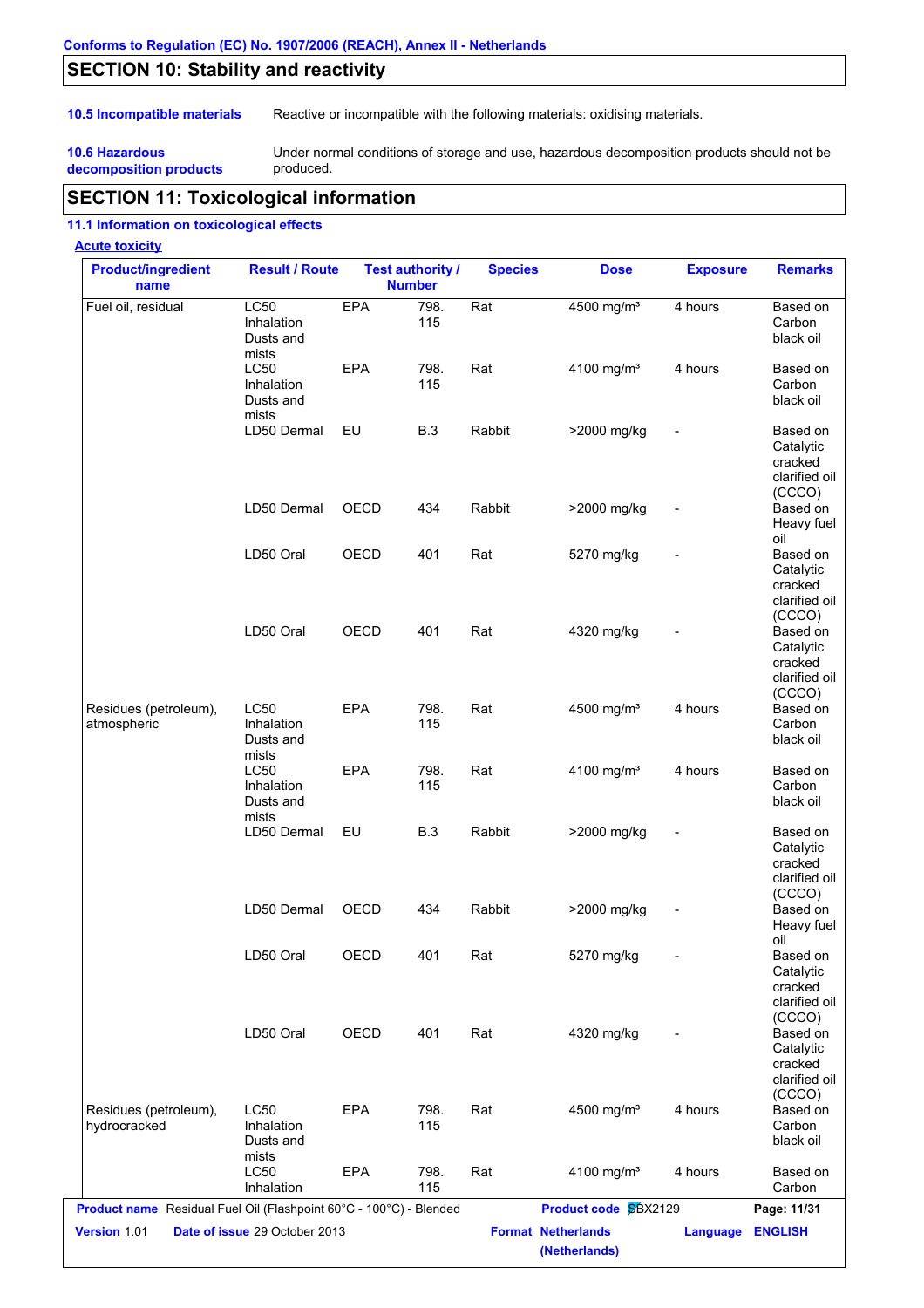#### **Conforms to Regulation (EC) No. 1907/2006 (REACH), Annex II - Netherlands**

| <b>SECTION 11: Toxicological information</b>        |                                                 |             |                           |        |                                           |         |                                                                           |  |  |
|-----------------------------------------------------|-------------------------------------------------|-------------|---------------------------|--------|-------------------------------------------|---------|---------------------------------------------------------------------------|--|--|
|                                                     | Dusts and<br>mists                              |             |                           |        |                                           |         | black oil                                                                 |  |  |
|                                                     | LD50 Dermal                                     | EU          | <b>B.3</b>                | Rabbit | >2000 mg/kg                               |         | Based on<br>Catalytic<br>cracked<br>clarified oil<br>(CCCO)               |  |  |
|                                                     | LD50 Dermal                                     | OECD        | 434                       | Rabbit | >2000 mg/kg                               |         | Based on<br>Heavy fuel<br>oil                                             |  |  |
|                                                     | LD50 Oral                                       | OECD        | 401                       | Rat    | 5270 mg/kg                                |         | Based on<br>Catalytic<br>cracked<br>clarified oil                         |  |  |
|                                                     | LD50 Oral                                       | OECD        | 401                       | Rat    | 4320 mg/kg                                |         | (CCCO)<br>Based on<br>Catalytic<br>cracked<br>clarified oil<br>(CCCO)     |  |  |
| Gas oils (petroleum),<br>heavy vacuum               | <b>LC50</b><br>Inhalation<br>Dusts and<br>mists | <b>EPA</b>  | <b>OTS</b><br>798.<br>115 | Rat    | 4500 mg/m <sup>3</sup>                    | 4 hours | Based on<br>Carbon<br>black oil                                           |  |  |
|                                                     | LC50<br>Inhalation<br>Dusts and<br>mists        | <b>EPA</b>  | <b>OTS</b><br>798.<br>115 | Rat    | 4100 mg/m <sup>3</sup>                    | 4 hours | Based on<br>Carbon<br>black oil                                           |  |  |
|                                                     | LD50 Dermal                                     | EU          | <b>B.3</b>                | Rabbit | >2000 mg/kg                               |         | Based on<br>Catalytic<br>cracked<br>clarified oil<br>(CCCO)               |  |  |
|                                                     | LD50 Dermal                                     | OECD        | 434                       | Rabbit | >2000 mg/kg                               |         | Based on<br>Heavy fuel<br>oil                                             |  |  |
|                                                     | LD50 Oral                                       | OECD        | 401                       | Rat    | 5270 mg/kg                                |         | Based on<br>Catalytic<br>cracked<br>clarified oil<br>(CCCO)               |  |  |
|                                                     | LD50 Oral                                       | <b>OECD</b> | 401                       | Rat    | 4320 mg/kg                                |         | Based on<br>Catalytic<br>cracked<br>clarified oil<br>(CCCO)               |  |  |
| Distillates (petroleum),<br>light catalytic cracked | <b>LC50</b><br>Inhalation<br>Dusts and<br>mists | OECD        | 403                       | Rat    | 4.65 to 5.55 mg/ 4 hours<br>I aerosol     |         | Based on<br>light<br>catalytically<br>cracked<br>distillate               |  |  |
|                                                     | LD50 Dermal                                     | OECD        | 402                       | Rabbit | >2000 mg/kg<br>intact and<br>abraded skin |         | Based on<br>light<br>catalytically<br>cracked                             |  |  |
|                                                     | LD50 Oral                                       | OECD        | 401                       | Rat    | 3200 mg/kg                                |         | distillate<br>Based on<br>light<br>catalytically<br>cracked               |  |  |
|                                                     | LD50 Oral                                       | OECD        | 401                       | Rat    | 4660 mg/kg                                |         | distillate<br>Based on<br>light<br>catalytically<br>cracked<br>distillate |  |  |

**Product name** Residual Fuel Oil (Flashpoint 60°C - 100°C) - Blended **Product code S**BX2129 **Page: 12/31** | **Version** 1.01 **Date of issue** 29 October 2013 **Format Netherlands Language ENGLISH (Netherlands)**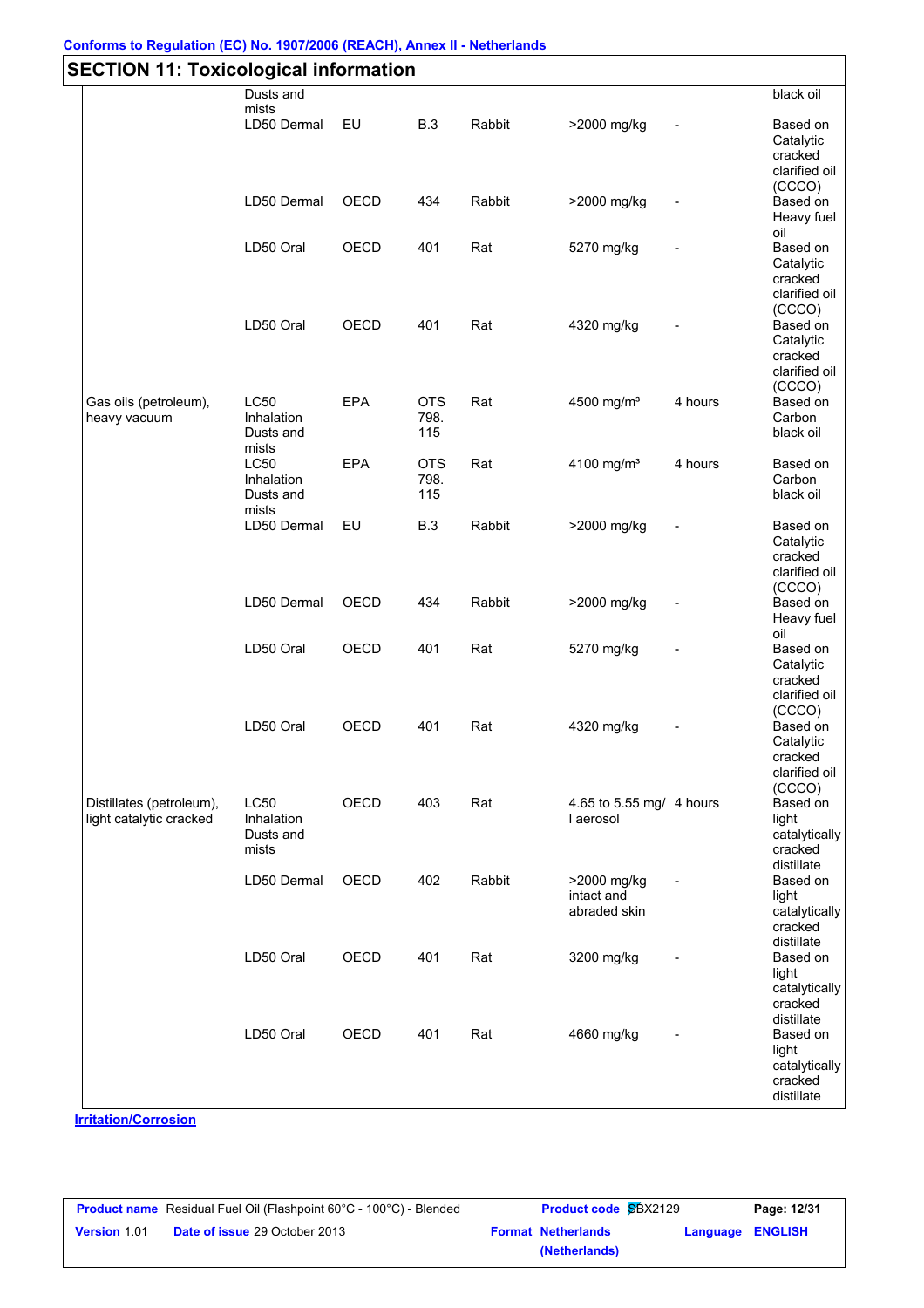# **SECTION 11: Toxicological information**

| <b>Product/ingredient</b><br>name                   | <b>Test authority / Test</b><br>number |            | <b>Species</b> | <b>Route / Result</b>                     | <b>Test</b><br>concentration | <b>Remarks</b>                                        |
|-----------------------------------------------------|----------------------------------------|------------|----------------|-------------------------------------------|------------------------------|-------------------------------------------------------|
| Fuel oil, residual                                  | <b>B.4</b><br>EU                       |            | Rabbit         | Skin - Non-irritant<br>to skin.           | $\blacksquare$               | Based on Heavy<br>fuel oil                            |
|                                                     | EU                                     | <b>B.5</b> | Rabbit         | Eves - Non-<br>irritating to the<br>eyes. |                              | Based on Heavy<br>fuel oil                            |
| Residues (petroleum),<br>atmospheric                | EU                                     | B.4        | Rabbit         | Skin - Non-irritant<br>to skin.           | $\overline{\phantom{a}}$     | Based on Heavy<br>fuel oil                            |
|                                                     | EU                                     | B.5        | Rabbit         | Eyes - Non-<br>irritating to the<br>eyes. |                              | Based on Heavy<br>fuel oil                            |
| Residues (petroleum),<br>hydrocracked               | EU                                     | B.4        | Rabbit         | Skin - Non-irritant<br>to skin.           |                              | Based on Heavy<br>fuel oil                            |
|                                                     | EU                                     | <b>B.5</b> | Rabbit         | Eves - Non-<br>irritating to the<br>eyes. |                              | Based on Heavy<br>fuel oil                            |
| Gas oils (petroleum),<br>heavy vacuum               | EU                                     | <b>B.4</b> | Rabbit         | Skin - Non-irritant<br>to skin.           | $\overline{\phantom{a}}$     | Based on Heavy<br>fuel oil                            |
|                                                     | EU                                     | <b>B.5</b> | Rabbit         | Eyes - Non-<br>irritating to the<br>eyes. |                              | Based on Heavy<br>fuel oil                            |
| Distillates (petroleum),<br>light catalytic cracked | OECD                                   | 405        | Rabbit         | Eyes - Non-<br>irritating to the<br>eyes. |                              | Based on light<br>catalytically<br>cracked distillate |
|                                                     | <b>OECD</b>                            | 404        | Rabbit         | Skin - Irritant                           |                              | Based on light<br>catalytically<br>cracked distillate |

#### **Sensitiser**

| <b>Product/ingredient</b><br>name                   | <b>Route</b> |      | <b>Test authority / Test</b><br>number |            | <b>Result</b>   | <b>Remarks</b>                                        |  |
|-----------------------------------------------------|--------------|------|----------------------------------------|------------|-----------------|-------------------------------------------------------|--|
| Fuel oil, residual                                  | skin         | EU   | B.6                                    | Guinea pig | Not sensitising | Based on Heavy<br>fuel oil                            |  |
| Residues (petroleum),<br>atmospheric                | skin         | EU   | B.6                                    | Guinea pig | Not sensitising | Based on Heavy<br>fuel oil                            |  |
| Residues (petroleum),<br>hydrocracked               | skin         | EU   | B.6                                    | Guinea pig | Not sensitising | Based on Heavy<br>fuel oil                            |  |
| Gas oils (petroleum),<br>heavy vacuum               | skin         | EU   | B.6                                    | Guinea pig | Not sensitising | Based on Heavy<br>fuel oil                            |  |
| Distillates (petroleum),<br>light catalytic cracked | skin         | OECD | 406                                    | Guinea pig | Not sensitising | Based on light<br>catalytically<br>cracked distillate |  |

#### **GERM CELL MUTAGENICITY**

| <b>Product/ingredient</b><br>name                                  | <b>Test authority /</b><br><b>Test number</b> | <b>Cell</b> |                         | <b>Type</b>                                    | <b>Result</b>               | <b>Remarks</b>                                               |
|--------------------------------------------------------------------|-----------------------------------------------|-------------|-------------------------|------------------------------------------------|-----------------------------|--------------------------------------------------------------|
| Fuel oil, residual                                                 | Equivalent to<br>OECD 476                     |             | Experiment:<br>In vitro | Subject:<br>Mammal -<br>species<br>unspecified | Positive                    | <b>Based on Catalytic</b><br>cracked clarified oil<br>(CCCO) |
|                                                                    | Equivalent to<br><b>OECD 471</b>              |             | Experiment:<br>In vitro | Subject: Non-<br>mammalian<br>species          | Positive                    | <b>Based on Catalytic</b><br>cracked clarified oil<br>(CCCO) |
|                                                                    | Equivalent to<br>OECD <sub>475</sub>          | Cell: Germ  | Experiment:<br>In vivo  | Subject:<br>Unspecified                        | Negative                    | <b>Based on Catalytic</b><br>cracked clarified oil<br>(CCCO) |
|                                                                    | Equivalent to<br>OECD <sub>474</sub>          | Cell: Germ  | Experiment:<br>In vivo  | Subject:<br>Unspecified                        | Negative                    | <b>Based on Catalytic</b><br>cracked clarified oil<br>(CCCO) |
| Residues (petroleum),<br>atmospheric                               | Equivalent to<br>OECD 476                     |             | Experiment:<br>In vitro | Subject:<br>Mammal -<br>species<br>unspecified | Positive                    | <b>Based on Catalytic</b><br>cracked clarified oil<br>(CCCO) |
|                                                                    | Equivalent to<br>OECD <sub>471</sub>          |             | Experiment:<br>In vitro | Subject: Non-<br>mammalian<br>species          | Positive                    | <b>Based on Catalytic</b><br>cracked clarified oil<br>(CCCO) |
|                                                                    | Equivalent to<br>OECD <sub>475</sub>          | Cell: Germ  | Experiment:<br>In vivo  | Subject:<br>Unspecified                        | Negative                    | <b>Based on Catalytic</b><br>cracked clarified oil<br>(CCCO) |
| Product name Residual Fuel Oil (Flashpoint 60°C - 100°C) - Blended |                                               |             |                         |                                                | <b>Product code SBX2129</b> | Page: 13/31                                                  |
| Version 1.01                                                       | Date of issue 29 October 2013                 |             |                         | <b>Format Netherlands</b><br>(Netherlands)     |                             | <b>ENGLISH</b><br>Language                                   |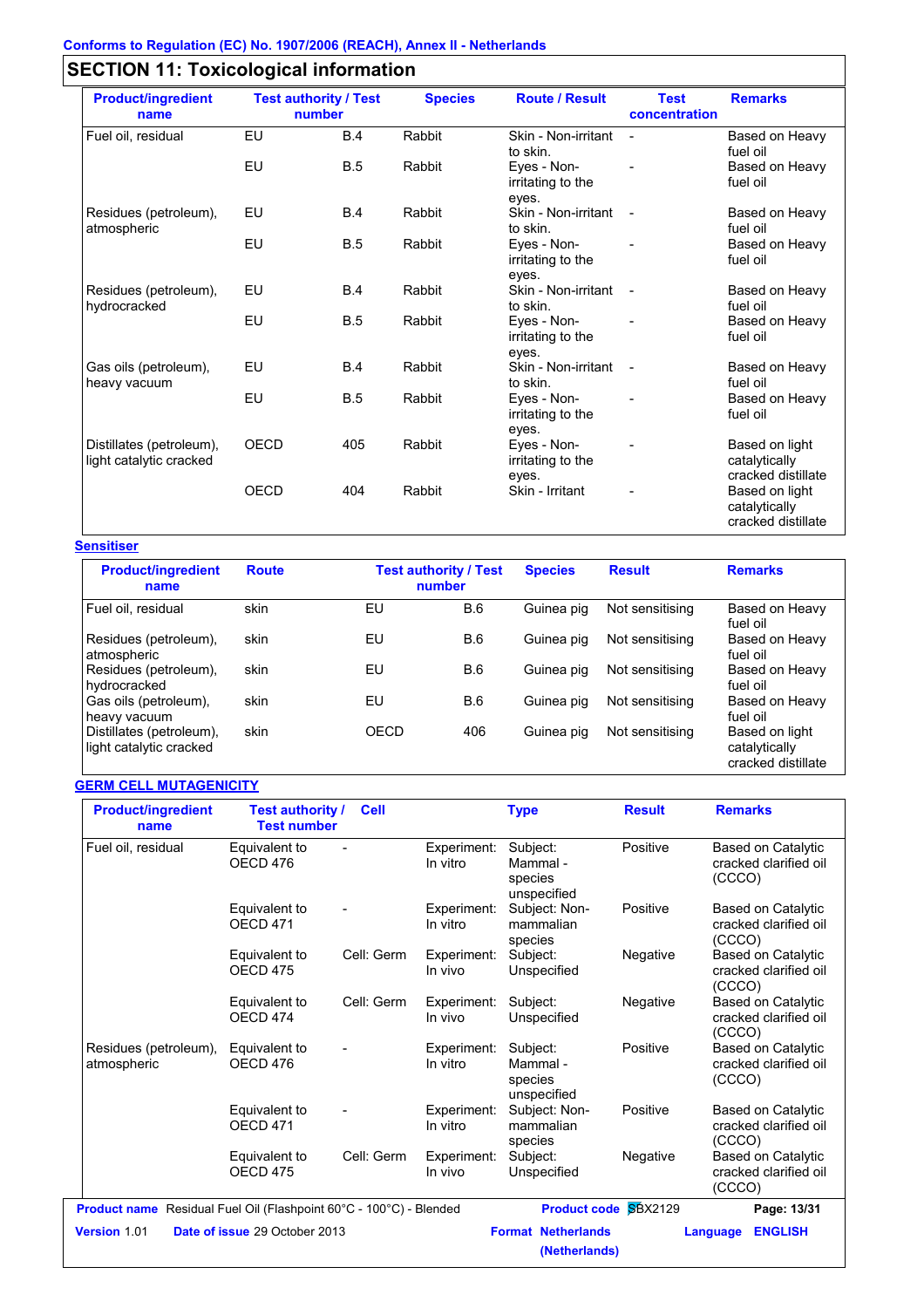#### **Conforms to Regulation (EC) No. 1907/2006 (REACH), Annex II - Netherlands**

|                                                     | Equivalent to                        | Cell: Germ       | Experiment:             | Subject:                                       | Negative | <b>Based on Catalytic</b>                                    |
|-----------------------------------------------------|--------------------------------------|------------------|-------------------------|------------------------------------------------|----------|--------------------------------------------------------------|
|                                                     | OECD <sub>474</sub>                  |                  | In vivo                 | Unspecified                                    |          | cracked clarified oil<br>(CCCO)                              |
| Residues (petroleum),<br>hydrocracked               | Equivalent to<br>OECD 476            |                  | Experiment:<br>In vitro | Subject:<br>Mammal -<br>species<br>unspecified | Positive | <b>Based on Catalytic</b><br>cracked clarified oil<br>(CCCO) |
|                                                     | Equivalent to<br>OECD <sub>471</sub> |                  | Experiment:<br>In vitro | Subject: Non-<br>mammalian<br>species          | Positive | <b>Based on Catalytic</b><br>cracked clarified oil<br>(CCCO) |
|                                                     | Equivalent to<br>OECD <sub>475</sub> | Cell: Germ       | Experiment:<br>In vivo  | Subject:<br>Unspecified                        | Negative | <b>Based on Catalytic</b><br>cracked clarified oil<br>(CCCO) |
|                                                     | Equivalent to<br>OECD <sub>474</sub> | Cell: Germ       | Experiment:<br>In vivo  | Subject:<br>Unspecified                        | Negative | <b>Based on Catalytic</b><br>cracked clarified oil<br>(CCCO) |
| Gas oils (petroleum),<br>heavy vacuum               | Equivalent to<br>OECD 476            |                  | Experiment:<br>In vitro | Subject:<br>Mammal -<br>species<br>unspecified | Positive | <b>Based on Catalytic</b><br>cracked clarified oil<br>(CCCO) |
|                                                     | Equivalent to<br>OECD <sub>471</sub> |                  | Experiment:<br>In vitro | Subject: Non-<br>mammalian<br>species          | Positive | <b>Based on Catalytic</b><br>cracked clarified oil<br>(CCCO) |
|                                                     | Equivalent to<br>OECD <sub>475</sub> | Cell: Germ       | Experiment:<br>In vivo  | Subject:<br>Unspecified                        | Negative | <b>Based on Catalytic</b><br>cracked clarified oil<br>(CCCO) |
|                                                     | Equivalent to<br>OECD 474            | Cell: Germ       | Experiment:<br>In vivo  | Subject:<br>Unspecified                        | Negative | <b>Based on Catalytic</b><br>cracked clarified oil<br>(CCCO) |
| Distillates (petroleum),<br>light catalytic cracked | OECD 471                             | Cell:<br>Somatic | Experiment:<br>In vitro | Subject: Non-<br>mammalian<br>species          | Positive | Based on coker gas<br>oil                                    |
|                                                     | Equivalent to<br>OECD <sub>475</sub> | Cell: Germ       | Experiment:<br>In vivo  | Subject:<br>Unspecified                        | Negative | Based on straight<br>run middle distillate                   |

**Carcinogenicity** Fuel oil, residual Equivalent 451 to OECD Mouse Dermal Lifetime Positive Based on **Catalytic** cracked clarified oil (CCCO) Residues (petroleum), atmospheric Equivalent 451 to OECD Mouse Dermal Lifetime Positive Based on **Catalytic** cracked clarified oil (CCCO) Residues (petroleum), hydrocracked Equivalent 451 to OECD Mouse Dermal Lifetime Positive Based on **Catalytic** cracked clarified oil (CCCO) Gas oils (petroleum), heavy vacuum Equivalent 451 to OECD Mouse Dermal Lifetime Positive Based on **Catalytic** cracked clarified oil (CCCO) Distillates (petroleum), light catalytic cracked Equivalent 451 to OECD Mouse Dermal 2 years Positive Based on catalytically cracked light cycle oil **Product/ingredient name Test authority / Test number Species Exposure Result Route Remarks**

**Reproductive toxicity**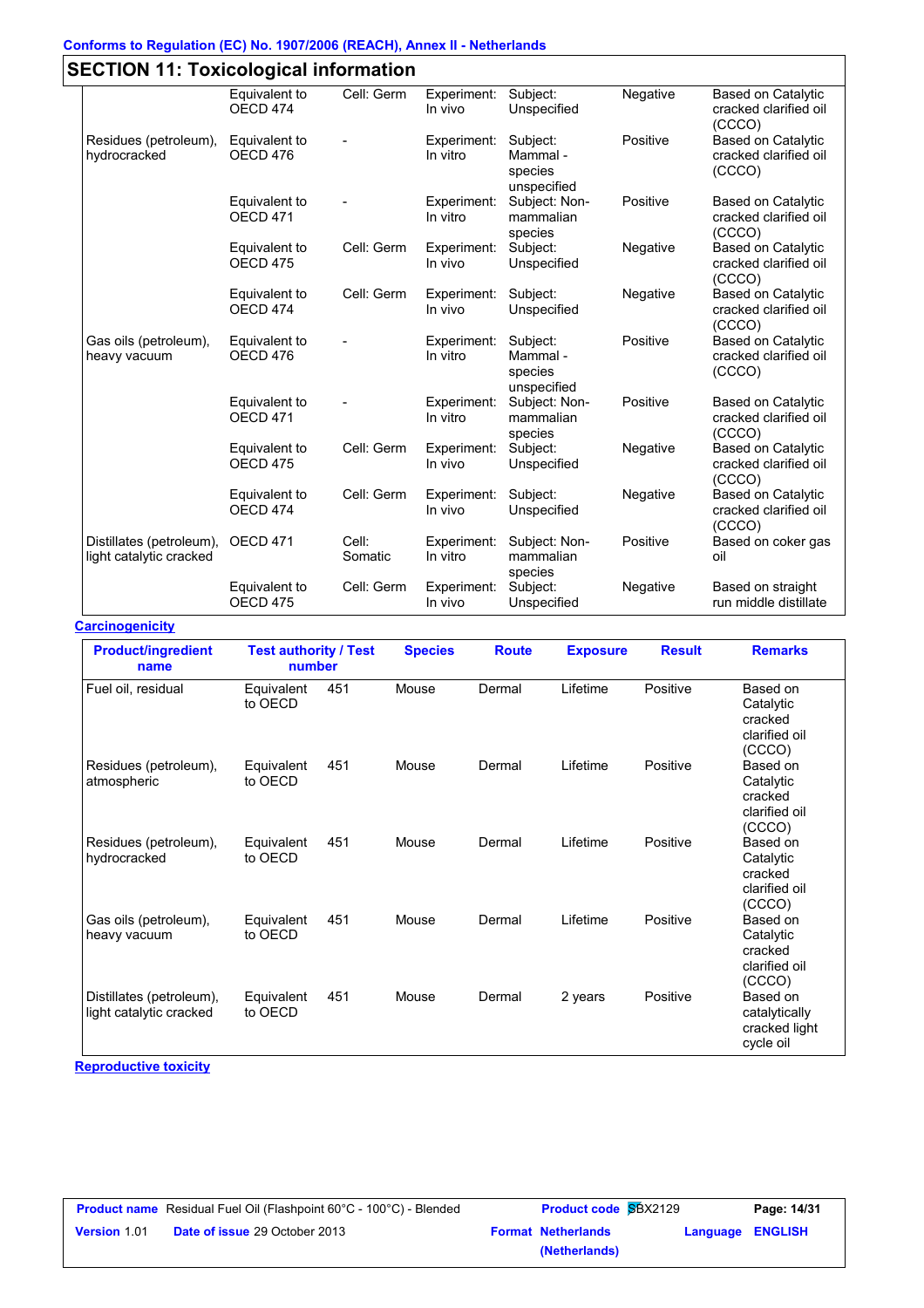| <b>Product/ingredient</b><br>name                             |                  | <b>Test number</b>         | <b>Test authority / Species</b> | <b>Route</b> |                                                                       | <b>Exposure Developmental Maternal</b> | toxicity       | <b>Fertility</b> | <b>Remarks</b>                                                                                  |
|---------------------------------------------------------------|------------------|----------------------------|---------------------------------|--------------|-----------------------------------------------------------------------|----------------------------------------|----------------|------------------|-------------------------------------------------------------------------------------------------|
| Fuel oil, residual                                            | <b>EPA</b>       | <b>OTS</b><br>798.<br>4700 | Rat                             | Dermal       | 70 days<br>no effects<br>observed                                     | $\overline{a}$                         | $\overline{a}$ |                  | Negative Based on<br>Catalytic<br>cracked<br>clarified oil<br>(CCCO)                            |
|                                                               | EPA              | <b>OTS</b><br>798.<br>4900 | Rat                             | Dermal       | 20 days<br><b>Effects</b><br>observed                                 | Positive                               |                |                  | Based on<br>atmospheric<br>residue                                                              |
| <b>Residues</b><br>(petroleum),<br>atmospheric                | EPA              | <b>OTS</b><br>798.<br>4700 | Rat                             | Dermal       | 70 days<br>no effects<br>observed                                     |                                        |                |                  | Negative Based on<br>Catalytic<br>cracked<br>clarified oil<br>(CCCO)                            |
|                                                               | <b>EPA</b>       | <b>OTS</b><br>798.<br>4900 | Rat                             | Dermal       | 20 days<br>Effects<br>observed                                        | Positive                               |                |                  | Based on<br>atmospheric<br>residue                                                              |
| Residues<br>(petroleum),<br>hydrocracked                      | <b>EPA</b>       | <b>OTS</b><br>798.<br>4700 | Rat                             | Dermal       | 70 days<br>no effects<br>observed                                     |                                        |                |                  | Negative Based on<br>Catalytic<br>cracked<br>clarified oil<br>(CCCO)                            |
|                                                               | EPA              | <b>OTS</b><br>798.<br>4900 | Rat                             | Dermal       | 20 days<br><b>Effects</b><br>observed                                 | Positive                               |                |                  | Based on<br>atmospheric<br>residue                                                              |
| Gas oils<br>(petroleum), heavy<br>vacuum                      | <b>EPA</b>       | <b>OTS</b><br>798.<br>4700 | Rat                             | Dermal       | 70 days                                                               | $\overline{a}$                         |                |                  | Negative no effects<br>observed<br>(Based on<br>Catalytic<br>cracked<br>clarified oil<br>(CCCO) |
|                                                               | EPA              | <b>OTS</b><br>798.<br>4900 | Rat                             | Dermal       | 20 days                                                               | Positive                               |                |                  | <b>Effects</b><br>observed<br>(Based on<br>atmospheric<br>residue)                              |
| <b>Distillates</b><br>(petroleum), light<br>catalytic cracked | not<br>guideline |                            | Rat                             | Dermal       | 31 days<br>Effects<br>observed<br>at<br>maternally<br>toxic<br>doses. |                                        |                |                  | Negative Based on<br>light coker<br>gas oil                                                     |
|                                                               | not<br>guideline |                            | Rat                             | Dermal       | 31 days                                                               | Negative                               |                |                  | Based on<br>light coker<br>gas oil                                                              |

#### **Specific target organ toxicity**

| <b>Product /</b><br><b>Ingredient</b><br><b>Name</b> | <b>Hazard</b>                                                             | Test authority /<br><b>Test number</b> |                              | <b>Species</b> | <b>Route</b>     | <b>Type</b>               | <b>Dose</b>                 | <b>Exposure Target</b> | organs         | <b>Remarks</b>                                              |
|------------------------------------------------------|---------------------------------------------------------------------------|----------------------------------------|------------------------------|----------------|------------------|---------------------------|-----------------------------|------------------------|----------------|-------------------------------------------------------------|
| Fuel oil,<br>residual                                | STOT - RE                                                                 | Equivalent<br>to EPA                   | <b>OPPTS</b><br>870.<br>3250 | Rat            | Dermal           | <b>LOAEL</b>              | 20 to 200<br>mg/kg          | 90 days                | liver<br>blood | Based on<br>Catalytic<br>cracked<br>clarified oil<br>(CCCO) |
|                                                      | STOT - SE                                                                 | Equivalent<br>to<br><b>OECD</b>        | 401                          | Rat            | Oral             | <b>LOAEL</b>              | >2000<br>mg/kg              |                        | $\blacksquare$ | Based on<br>Catalytic<br>cracked<br>clarified oil<br>(CCCO) |
|                                                      | STOT-SE EPA                                                               |                                        | <b>OTS</b><br>798.<br>1150   | Rat            | Inhalation LOAEL |                           | 10 to 20<br>mg/l            | 4 hours                |                | Based on<br>Catalytic<br>cracked<br>clarified oil<br>(CCCO) |
|                                                      | STOT-SE OECD                                                              |                                        | 434                          | Rabbit         | Dermal           | <b>LOAEL</b>              | >2000<br>mg/kg              |                        |                | Based on<br>Catalytic                                       |
|                                                      | <b>Product name</b> Residual Fuel Oil (Flashpoint 60°C - 100°C) - Blended |                                        |                              |                |                  |                           | <b>Product code SBX2129</b> |                        |                | Page: 15/31                                                 |
| Version 1.01                                         | Date of issue 29 October 2013                                             |                                        |                              |                |                  | <b>Format Netherlands</b> | (Netherlands)               |                        | Language       | <b>ENGLISH</b>                                              |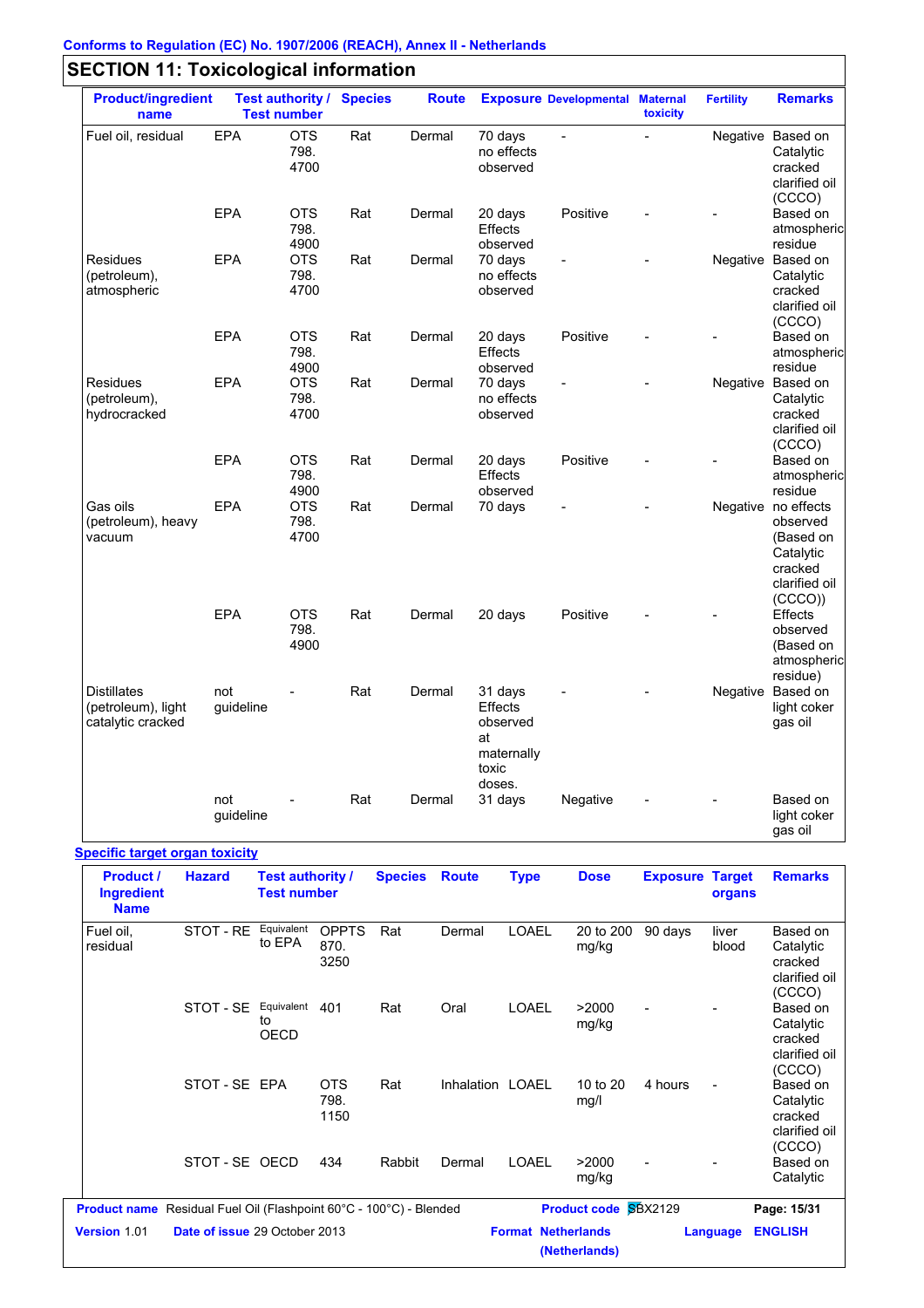|                    |                          |                   |              |        |                  |              |                   |         |                | cracked                  |
|--------------------|--------------------------|-------------------|--------------|--------|------------------|--------------|-------------------|---------|----------------|--------------------------|
|                    |                          |                   |              |        |                  |              |                   |         |                | clarified oil<br>(CCCO)  |
| <b>Residues</b>    | STOT - RE Equivalent     |                   | <b>OPPTS</b> | Rat    | Dermal           | LOAEL        | 20 to 200         | 90 days | liver          | Based on                 |
| (petroleum),       |                          | to EPA            | 870.         |        |                  |              | mg/kg             |         | blood          | Catalytic                |
| atmospheric        |                          |                   | 3250         |        |                  |              |                   |         |                | cracked                  |
|                    |                          |                   |              |        |                  |              |                   |         |                | clarified oil            |
|                    |                          |                   |              |        |                  |              |                   |         |                | (CCCO)                   |
|                    | STOT - SE Equivalent 401 | to                |              | Rat    | Oral             | <b>LOAEL</b> | >2000             |         |                | Based on                 |
|                    |                          | OECD              |              |        |                  |              | mg/kg             |         |                | Catalytic                |
|                    |                          |                   |              |        |                  |              |                   |         |                | cracked<br>clarified oil |
|                    |                          |                   |              |        |                  |              |                   |         |                | (CCCO)                   |
|                    | STOT-SE EPA              |                   | <b>OTS</b>   | Rat    | Inhalation LOAEL |              | 10 to 20          | 4 hours | $\blacksquare$ | Based on                 |
|                    |                          |                   | 798.         |        |                  |              | mg/l              |         |                | Catalytic                |
|                    |                          |                   | 1150         |        |                  |              |                   |         |                | cracked                  |
|                    |                          |                   |              |        |                  |              |                   |         |                | clarified oil            |
|                    |                          |                   |              |        |                  |              |                   |         |                | (CCCO)                   |
|                    | STOT-SE OECD             |                   | 434          | Rabbit | Dermal           | LOAEL        | >2000             |         |                | Based on                 |
|                    |                          |                   |              |        |                  |              | mg/kg             |         |                | Catalytic<br>cracked     |
|                    |                          |                   |              |        |                  |              |                   |         |                | clarified oil            |
|                    |                          |                   |              |        |                  |              |                   |         |                | (CCCO)                   |
| Residues           | STOT - RE Equivalent     |                   | <b>OPPTS</b> | Rat    | Dermal           | LOAEL        | 20 to 200         | 90 days | liver          | Based on                 |
| (petroleum),       |                          | to EPA            | 870.         |        |                  |              | mg/kg             |         | blood          | Catalytic                |
| hydrocracked       |                          |                   | 3250         |        |                  |              |                   |         |                | cracked                  |
|                    |                          |                   |              |        |                  |              |                   |         |                | clarified oil            |
|                    |                          |                   |              |        |                  |              |                   |         |                | (CCCO)                   |
|                    | STOT - SE Equivalent     | to                | 401          | Rat    | Oral             | LOAEL        | >2000             |         |                | Based on                 |
|                    |                          | OECD              |              |        |                  |              | mg/kg             |         |                | Catalytic<br>cracked     |
|                    |                          |                   |              |        |                  |              |                   |         |                | clarified oil            |
|                    |                          |                   |              |        |                  |              |                   |         |                | (CCCO)                   |
|                    | STOT-SE EPA              |                   | <b>OTS</b>   | Rat    | Inhalation LOAEL |              | 10 to 20          | 4 hours | $\blacksquare$ | Based on                 |
|                    |                          |                   | 798.         |        |                  |              | mg/l              |         |                | Catalytic                |
|                    |                          |                   | 1150         |        |                  |              |                   |         |                | cracked                  |
|                    |                          |                   |              |        |                  |              |                   |         |                | clarified oil            |
|                    |                          |                   |              |        |                  |              |                   |         |                | (CCCO)                   |
|                    | STOT-SE OECD             |                   | 434          | Rabbit | Dermal           | LOAEL        | >2000             |         |                | Based on                 |
|                    |                          |                   |              |        |                  |              | mg/kg             |         |                | Catalytic                |
|                    |                          |                   |              |        |                  |              |                   |         |                | cracked                  |
|                    |                          |                   |              |        |                  |              |                   |         |                | clarified oil<br>(CCCO)  |
| Gas oils           | STOT - RE Equivalent     |                   | <b>OPPTS</b> | Rat    | Dermal           | LOAEL        | 20 to 200 90 days |         | liver          | Based on                 |
| (petroleum),       |                          | to EPA            | 870.         |        |                  |              | mg/kg             |         | blood          | Catalytic                |
| heavy vacuum       |                          |                   | 3250         |        |                  |              |                   |         |                | cracked                  |
|                    |                          |                   |              |        |                  |              |                   |         |                | clarified oil            |
|                    |                          |                   |              |        |                  |              |                   |         |                | (CCCO)                   |
|                    | STOT - SE Equivalent 401 |                   |              | Rat    | Oral             | <b>LOAEL</b> | >2000             |         |                | Based on                 |
|                    |                          | to<br><b>OECD</b> |              |        |                  |              | mg/kg             |         |                | Catalytic                |
|                    |                          |                   |              |        |                  |              |                   |         |                | cracked                  |
|                    |                          |                   |              |        |                  |              |                   |         |                | clarified oil<br>(CCCO)  |
|                    | STOT-SE EPA              |                   | <b>OTS</b>   | Rat    | Inhalation LOAEL |              | 10 to 20          | 4 hours | $\blacksquare$ | Based on                 |
|                    |                          |                   | 798.         |        |                  |              | mg/l              |         |                | Catalytic                |
|                    |                          |                   | 1150         |        |                  |              |                   |         |                | cracked                  |
|                    |                          |                   |              |        |                  |              |                   |         |                | clarified oil            |
|                    |                          |                   |              |        |                  |              |                   |         |                | (CCCO)                   |
|                    | STOT - SE Equivalent 434 |                   |              | Rabbit | Dermal           | <b>LOAEL</b> | >2000             |         |                | Based on                 |
|                    |                          | to<br>OECD        |              |        |                  |              | mg/kg             |         |                | Catalytic                |
|                    |                          |                   |              |        |                  |              |                   |         |                | cracked                  |
|                    |                          |                   |              |        |                  |              |                   |         |                | clarified oil            |
| <b>Distillates</b> | STOT - RE Equivalent 410 |                   |              | Rabbit | Dermal           | <b>NOAEL</b> | $>200$ mg/        | 28 days | blood          | (CCCO)<br>Based on       |
| (petroleum),       |                          | to                |              |        |                  |              | kg bw/day         |         |                | light                    |
| light catalytic    |                          | OECD              |              |        |                  |              |                   |         |                | catalytically            |
| cracked            |                          |                   |              |        |                  |              |                   |         |                | cracked                  |
|                    |                          |                   |              |        |                  |              |                   |         |                | distillate               |
|                    | STOT - RE Equivalent 411 |                   |              | Rat    | Dermal           | <b>NOAEL</b> | 20 to 200         | 90 days | liver          | Based on                 |
|                    |                          | to                |              |        |                  |              | mg/kg             |         | Thymus         | light                    |
|                    |                          | <b>OECD</b>       |              |        |                  |              | bw/day            |         |                | catalytically            |
|                    |                          |                   |              |        |                  |              |                   |         |                | cracked                  |
|                    |                          |                   |              |        |                  |              |                   |         |                |                          |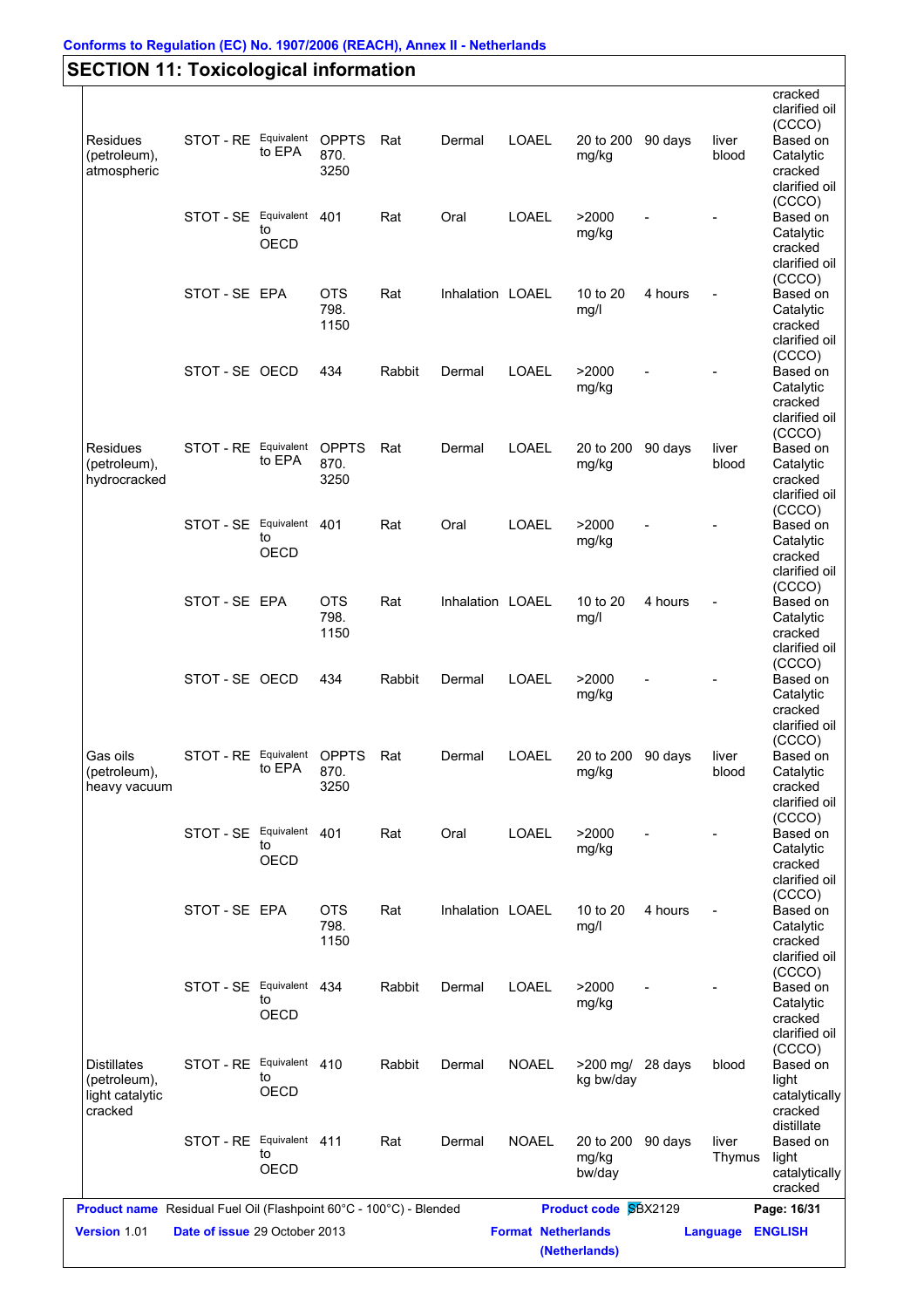#### **Conforms to Regulation (EC) No. 1907/2006 (REACH), Annex II - Netherlands**

# **SECTION 11: Toxicological information**

|                                                                                                          | STOT - RE Equivalent 411      | to                                  |                                                                                  | Rat                                | Dermal                                            | <b>LOAEL</b>              | 20 to 200<br>mg/kg                                                                                                                                                                               | 90 days                | blood<br>kidneys | distillate<br>Based on<br>coker light                                                       |
|----------------------------------------------------------------------------------------------------------|-------------------------------|-------------------------------------|----------------------------------------------------------------------------------|------------------------------------|---------------------------------------------------|---------------------------|--------------------------------------------------------------------------------------------------------------------------------------------------------------------------------------------------|------------------------|------------------|---------------------------------------------------------------------------------------------|
|                                                                                                          | STOT - SE Equivalent 401      | <b>OECD</b><br>to<br><b>OECD</b>    |                                                                                  | Rat                                | Oral                                              | <b>LOAEL</b>              | bw/day<br>>2000<br>mg/kg<br>bw                                                                                                                                                                   | 90 days                |                  | gas oil<br>Based on<br>Catalytic<br>cracked<br>clarified oil                                |
|                                                                                                          | STOT - SE                     | Equivalent 402<br>to<br><b>OECD</b> |                                                                                  | Rabbit                             | Dermal                                            | LOAEL                     | >2000<br>mg/kg<br>bw                                                                                                                                                                             | 90 days                |                  | (CCCO)<br>Based on<br>Catalytic<br>cracked<br>clarified oil                                 |
|                                                                                                          | STOT - RE Equivalent 413      | to<br>OECD                          |                                                                                  | Rat                                | Inhalation NOAEL                                  |                           | 6 hours                                                                                                                                                                                          | $>0.2$ mg/l 13 weeks - |                  | (CCCO)<br>Based on<br>Diesel fuel                                                           |
|                                                                                                          | STOT - RE                     | Equivalent 403<br>to<br>OECD        |                                                                                  | Rat                                | Inhalation LOAEL                                  |                           | $>5$ mg/l 4 4 hours<br>hours                                                                                                                                                                     |                        |                  | Based on<br>Catalytic<br>cracked<br>clarified oil<br>(CCCO)                                 |
| <b>Information on the likely</b><br>routes of exposure                                                   |                               |                                     |                                                                                  |                                    | Routes of entry anticipated: Dermal, Inhalation.  |                           |                                                                                                                                                                                                  |                        |                  |                                                                                             |
| <b>Potential acute health effects</b>                                                                    |                               |                                     |                                                                                  |                                    |                                                   |                           |                                                                                                                                                                                                  |                        |                  |                                                                                             |
| <b>Inhalation</b>                                                                                        |                               |                                     | Harmful by inhalation.                                                           |                                    |                                                   |                           |                                                                                                                                                                                                  |                        |                  |                                                                                             |
| <b>Ingestion</b>                                                                                         |                               |                                     |                                                                                  |                                    | No known significant effects or critical hazards. |                           |                                                                                                                                                                                                  |                        |                  |                                                                                             |
| <b>Skin contact</b>                                                                                      |                               |                                     |                                                                                  |                                    |                                                   |                           | Irritating to skin. Will cause burns if hot material contacts skin.                                                                                                                              |                        |                  |                                                                                             |
| <b>Eye contact</b>                                                                                       |                               |                                     |                                                                                  |                                    |                                                   |                           | May cause eye irritation. Will cause burns if hot material contacts eyes.                                                                                                                        |                        |                  |                                                                                             |
| <b>Symptoms related to the physical, chemical and toxicological characteristics</b><br><b>Inhalation</b> |                               |                                     |                                                                                  |                                    |                                                   |                           |                                                                                                                                                                                                  |                        |                  |                                                                                             |
|                                                                                                          |                               | headache                            | nausea or vomiting<br>drowsiness/fatigue<br>dizziness/vertigo<br>unconsciousness |                                    |                                                   |                           |                                                                                                                                                                                                  |                        |                  |                                                                                             |
| <b>Ingestion</b>                                                                                         |                               |                                     | reduced foetal weight<br>increase in foetal deaths<br>skeletal malformations     |                                    | Adverse symptoms may include the following:       |                           |                                                                                                                                                                                                  |                        |                  |                                                                                             |
| <b>Skin contact</b>                                                                                      |                               | irritation<br>redness               |                                                                                  |                                    | Adverse symptoms may include the following:       |                           |                                                                                                                                                                                                  |                        |                  |                                                                                             |
| <b>Eye contact</b>                                                                                       |                               |                                     | No specific data.                                                                |                                    |                                                   |                           |                                                                                                                                                                                                  |                        |                  |                                                                                             |
| Delayed and immediate effects and also chronic effects from short and long term exposure                 |                               |                                     |                                                                                  |                                    |                                                   |                           |                                                                                                                                                                                                  |                        |                  |                                                                                             |
| <b>Inhalation</b>                                                                                        |                               |                                     |                                                                                  | nose, mouth and respiratory tract. |                                                   |                           | to produce skin cancer. May be harmful by inhalation if exposure to vapour, mists or fumes<br>resulting from thermal decomposition products occurs. Vapour, mist or fume may irritate the        |                        |                  | Vapour, mists or fumes may contain polycyclic aromatic hydrocarbons some of which are known |
| <b>Ingestion</b>                                                                                         |                               |                                     |                                                                                  |                                    |                                                   |                           | If swallowed, may irritate the mouth, throat and digestive system. If swallowed, may cause<br>abdominal pain, stomach cramps, nausea, vomiting and diarrhoea.                                    |                        |                  |                                                                                             |
| <b>Skin contact</b>                                                                                      |                               |                                     | including cancer.                                                                |                                    |                                                   |                           | As with all such products containing potentially harmful levels of PCAs, prolonged or repeated<br>skin contact may eventually result in dermatitis or more serious irreversible skin disorders   |                        |                  |                                                                                             |
| <b>Eye contact</b>                                                                                       |                               |                                     | and watering of the eyes.                                                        |                                    |                                                   |                           | Potential risk of transient stinging or redness if accidental eye contact occurs. Vapour, mist or<br>fume may cause eye irritation. Exposure to vapour, mist or fume may cause stinging, redness |                        |                  |                                                                                             |
| <b>Potential chronic health effects</b>                                                                  |                               |                                     |                                                                                  |                                    |                                                   |                           |                                                                                                                                                                                                  |                        |                  |                                                                                             |
| <b>General</b>                                                                                           |                               |                                     | to produce skin cancer.                                                          |                                    |                                                   |                           | Harmful: danger of serious damage to health by prolonged exposure in contact with skin.                                                                                                          |                        |                  | Vapour, mists or fumes may contain polycyclic aromatic hydrocarbons some of which are known |
| <b>Carcinogenicity</b>                                                                                   |                               |                                     |                                                                                  |                                    |                                                   |                           | May cause cancer. Risk of cancer depends on duration and level of exposure.                                                                                                                      |                        |                  |                                                                                             |
| <b>Mutagenicity</b>                                                                                      |                               |                                     |                                                                                  |                                    | No known significant effects or critical hazards. |                           |                                                                                                                                                                                                  |                        |                  |                                                                                             |
| <b>Developmental effects</b>                                                                             |                               |                                     |                                                                                  |                                    | Possible risk of harm to the unborn child.        |                           |                                                                                                                                                                                                  |                        |                  |                                                                                             |
| <b>Fertility effects</b>                                                                                 |                               |                                     |                                                                                  |                                    | No known significant effects or critical hazards. |                           |                                                                                                                                                                                                  |                        |                  |                                                                                             |
| <b>Product name</b> Residual Fuel Oil (Flashpoint 60°C - 100°C) - Blended                                |                               |                                     |                                                                                  |                                    |                                                   |                           | Product code SBX2129                                                                                                                                                                             |                        |                  | Page: 17/31                                                                                 |
| <b>Version 1.01</b>                                                                                      | Date of issue 29 October 2013 |                                     |                                                                                  |                                    |                                                   | <b>Format Netherlands</b> |                                                                                                                                                                                                  |                        | Language ENGLISH |                                                                                             |

**(Netherlands)**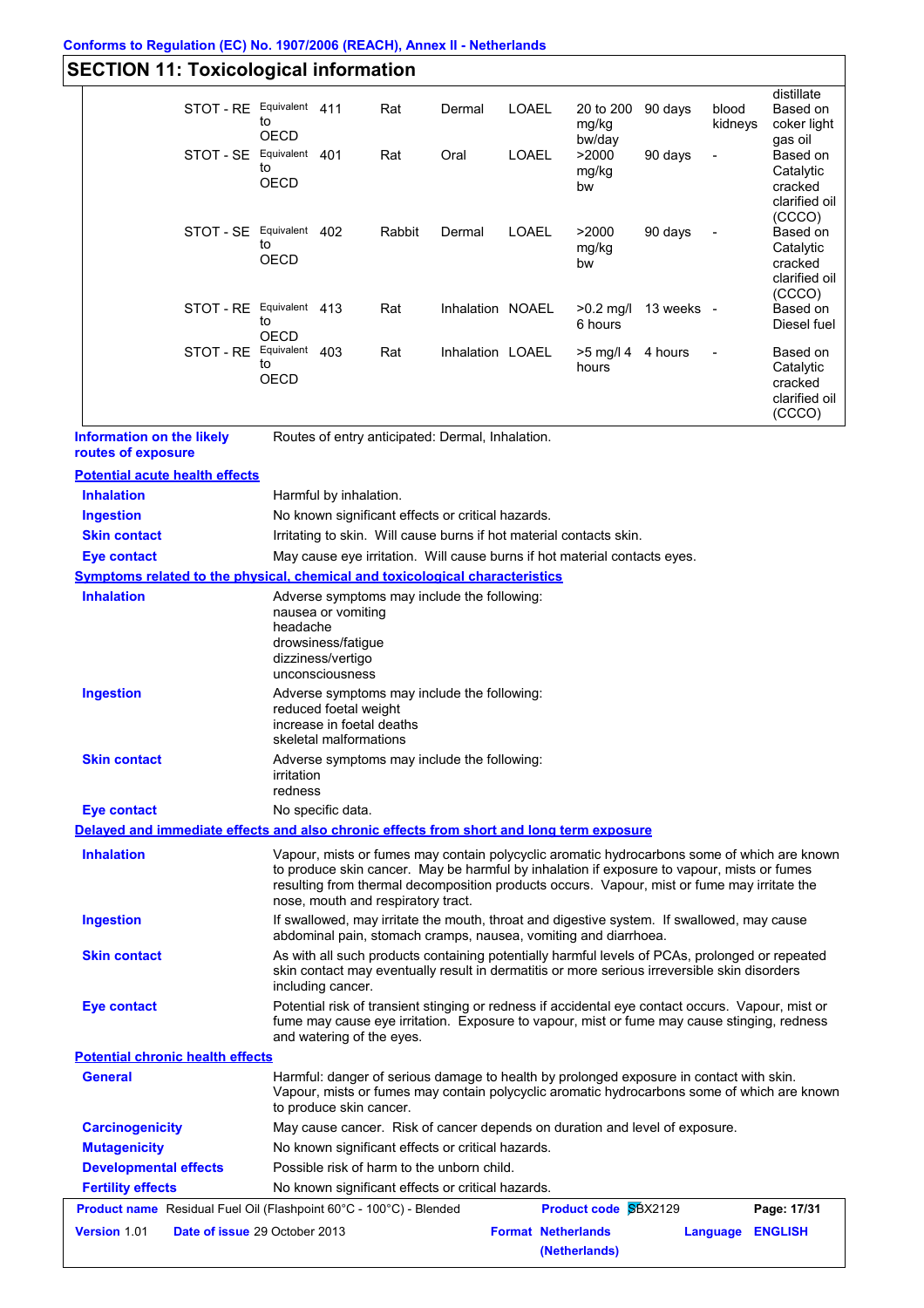### **SECTION 12: Ecological information**

| <b>12.1 Toxicity</b>                                |                                               |                          |                |                                                 |                 |                      |                                  |
|-----------------------------------------------------|-----------------------------------------------|--------------------------|----------------|-------------------------------------------------|-----------------|----------------------|----------------------------------|
| <b>Product/ingredient</b><br>name                   | <b>Test authority /</b><br><b>Test number</b> |                          | <b>Species</b> | <b>Type / Result</b>                            | <b>Exposure</b> | <b>Effects</b>       | <b>Remarks</b>                   |
| Fuel oil, residual                                  | OECD                                          | 202                      | Daphnia        | Acute EL50 2 mg/l<br>Nominal Fresh water        | 48 hours        | Mobility             | Based on<br>Heavy fuel<br>oil    |
|                                                     | <b>OECD</b>                                   | 203                      | Fish           | Acute LL50 79 mg/l<br>Nominal Fresh water       | 96 hours        |                      | Based on<br>residual<br>fuel oil |
|                                                     | Modelled<br>data                              | $\sim$                   | Daphnia        | Chronic NOEL 0.27 mg/l<br>Nominal Fresh water   | 21 days         | Reproduction         | $\blacksquare$                   |
|                                                     | Modelled<br>data                              | $\overline{\phantom{a}}$ | Fish           | Chronic NOEL 0.1 mg/l<br>Nominal Fresh water    | 28 days         | Mortality            | -                                |
| Residues (petroleum),<br>atmospheric                | OECD                                          | 202                      | Daphnia        | Acute EL50 2 mg/l<br>Nominal Fresh water        | 48 hours        | Mobility             | Based on<br>Heavy fuel<br>oil    |
|                                                     | <b>OECD</b>                                   | 203                      | Fish           | Acute LL50 79 mg/l<br>Nominal Fresh water       | 96 hours        |                      | Based on<br>residual<br>fuel oil |
|                                                     | Modelled<br>data                              | $\sim$                   | Daphnia        | Chronic NOEL 0.27 mg/l<br>Nominal Fresh water   | 21 days         | Reproduction         | $\blacksquare$                   |
|                                                     | Modelled<br>data                              | $\blacksquare$           | Fish           | Chronic NOEL 0.1 mg/l<br>Nominal Fresh water    | 28 days         | Mortality            |                                  |
| Residues (petroleum),<br>hydrocracked               | <b>OECD</b>                                   | 202                      | Daphnia        | Acute EL50 2 mg/l<br>Nominal Fresh water        | 48 hours        | Mobility             | Based on<br>Heavy fuel<br>oil    |
|                                                     | <b>OECD</b>                                   | 203                      | Fish           | Acute LL50 79 mg/l<br>Nominal Fresh water       | 96 hours        |                      | Based on<br>residual<br>fuel oil |
|                                                     | Modelled<br>data                              | $\sim$                   | Daphnia        | Chronic NOEL 0.27 mg/l<br>Nominal Fresh water   | 21 days         | Reproduction         | $\blacksquare$                   |
|                                                     | Modelled<br>data                              | $\blacksquare$           | Fish           | Chronic NOEL 0.1 mg/l<br>Nominal Fresh water    | 28 days         | Mortality            |                                  |
| Gas oils (petroleum),<br>heavy vacuum               | <b>OECD</b>                                   | 202                      | Daphnia        | Acute EL50 2 mg/l<br>Nominal Fresh water        | 48 hours        | Mobility             | Based on<br>Heavy fuel<br>oil    |
|                                                     | <b>OECD</b>                                   | 203                      | Fish           | Acute LL50 79 mg/l<br>Nominal Fresh water       | 96 hours        |                      | Based on<br>residual<br>fuel oil |
|                                                     | Modelled<br>data                              | $\overline{\phantom{a}}$ | Daphnia        | Chronic NOEL 0.27 mg/l<br>Nominal Fresh water   | 21 days         | Reproduction         | $\blacksquare$                   |
|                                                     | Modelled<br>data                              | $\sim$                   | Fish           | Chronic NOEL 0.1 mg/l<br>Nominal Fresh water    | 28 days         | Mortality            |                                  |
| Distillates (petroleum),<br>light catalytic cracked | Modelled<br>data                              | $\overline{\phantom{a}}$ | Algae          | Acute EL50 0.202 mg/l<br>Nominal Fresh water    | 72 hours        | (growth rate)        |                                  |
|                                                     | Modelled<br>data                              | $\overline{\phantom{a}}$ | Daphnia        | Acute EL50 0.319 mg/l<br>Nominal Fresh water    | 48 hours        | Mobility             |                                  |
|                                                     | Modelled<br>data                              | $\sim$                   | Other          | Acute EL50 1.954 mg/l<br>Nominal Fresh water    | 40 hours        | growth<br>inhibition |                                  |
|                                                     | Modelled<br>data                              | $\sim$                   | Fish           | Acute LL50 0.156 mg/l<br>Nominal Fresh water    | 96 hours        |                      |                                  |
|                                                     | Modelled<br>data                              | $\sim$                   | Other          | Acute NOEL 0.241 mg/l<br>Nominal Fresh water    | 40 hours        | growth<br>inhibition |                                  |
|                                                     | not<br>quideline                              | $\blacksquare$           | Other          | Chronic NOAEL 5000<br>ppm Fresh water           | 18 weeks        | Growth               |                                  |
|                                                     | Modelled<br>data                              | $\sim$                   | Daphnia        | Chronic NOEL 0.053 mg/<br>I Nominal Fresh water | 21 days         | Immobilisation -     |                                  |
|                                                     | Modelled<br>data                              | $\sim$                   | Fish           | Chronic NOEL 0.029 mg/<br>I Nominal Fresh water | 14 days         | Mortality            |                                  |

**Environmental hazards** Very toxic to aquatic organisms, may cause long-term adverse effects in the aquatic environment.

#### **12.2 Persistence and degradability**

Partially biodegradable.

#### **12.3 Bioaccumulative potential**

This product is not expected to bioaccumulate through food chains in the environment.

| <b>Product name</b> Residual Fuel Oil (Flashpoint 60°C - 100°C) - Blended |                                      | <b>Product code SBX2129</b> | Page: 18/31      |
|---------------------------------------------------------------------------|--------------------------------------|-----------------------------|------------------|
| Version 1.01                                                              | <b>Date of issue 29 October 2013</b> | <b>Format Netherlands</b>   | Language ENGLISH |
|                                                                           |                                      | (Netherlands)               |                  |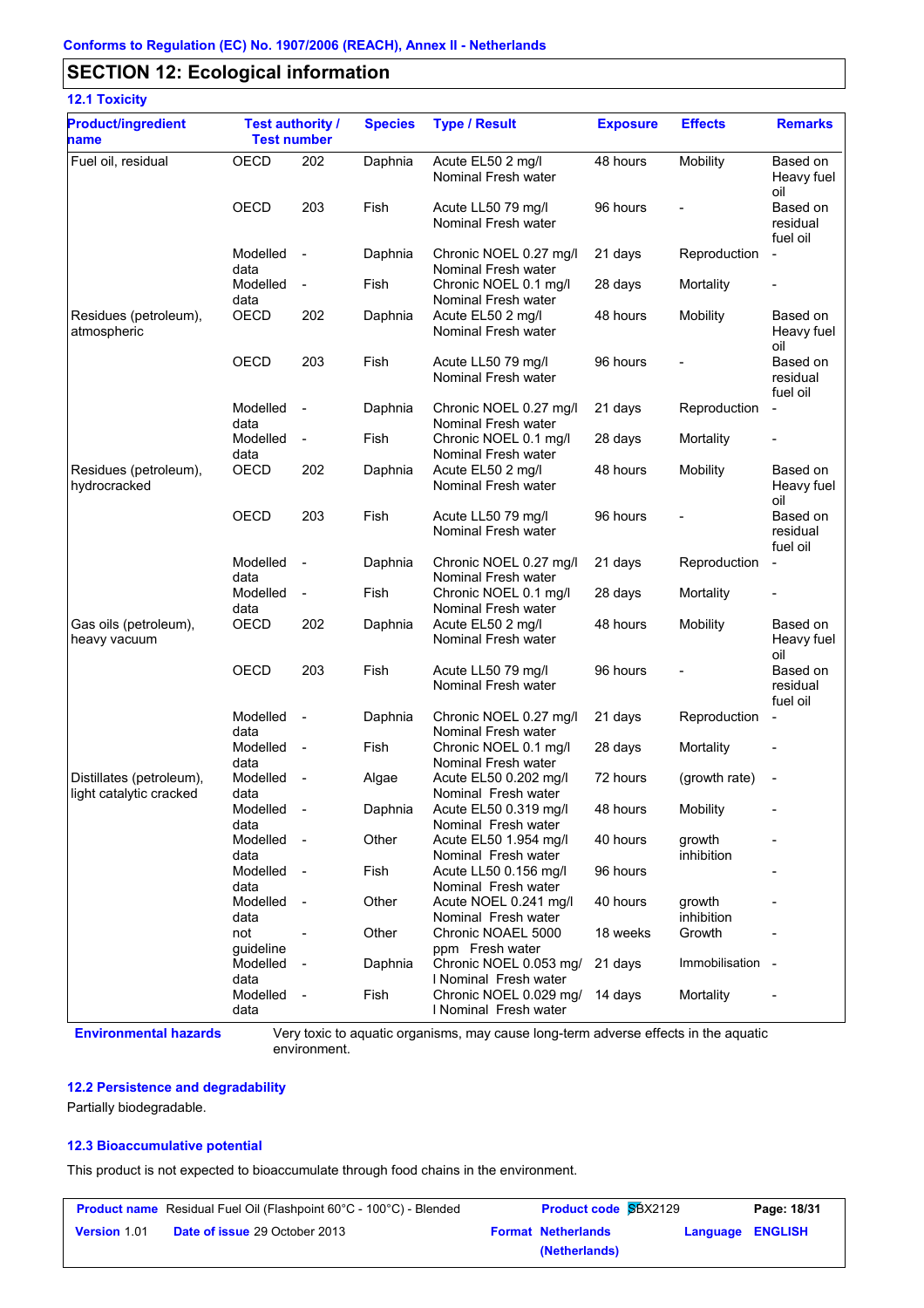## **SECTION 12: Ecological information**

| 12.4 Mobility in soil                                   |                                                                                                                    |
|---------------------------------------------------------|--------------------------------------------------------------------------------------------------------------------|
| <b>Soil/water partition</b><br><b>coefficient (Koc)</b> | Not available.                                                                                                     |
| <b>Mobility</b>                                         | Spillages may penetrate the soil causing ground water contamination. This material may<br>accumulate in sediments. |
| 12.5 Results of PBT and vPvB assessment                 |                                                                                                                    |
| <b>PBT</b>                                              | Not applicable.                                                                                                    |
| <b>vPvB</b>                                             | Not applicable.                                                                                                    |

**12.6 Other adverse effects**

This product has a density close to that of water. If released to water the product may sink. Spills are unlikely to form a distinct film on the water surface, and may become dispersed as globules if mixed or agitated. **Other ecological information**

### **SECTION 13: Disposal considerations**

The information in this section contains generic advice and guidance. The list of Identified Uses in Section 1 should be consulted for any available use-specific information provided in the Exposure Scenario(s).

#### **13.1 Waste treatment methods**

#### **Product**

**Methods of disposal**

The generation of waste should be avoided or minimised wherever possible. Significant quantities of waste product residues should not be disposed of via the foul sewer but processed in a suitable effluent treatment plant. Dispose of surplus and non-recyclable products via a licensed waste disposal contractor. Disposal of this product, solutions and any by-products should at all times comply with the requirements of environmental protection and waste disposal legislation and any regional local authority requirements.

#### **Hazardous waste** Yes.

#### **European waste catalogue (EWC)**

| <b>Waste code</b> | <b>Waste designation</b> |
|-------------------|--------------------------|
| l 13 07 01*       | fuel oil and diesel      |

However, deviation from the intended use and/or the presence of any potential contaminants may require an alternative waste disposal code to be assigned by the end user.

| <b>Packaging</b>           |                                                                                                                                                                                                                                                                                                                                                                                                                                                                                                                                                                                                                                                         |
|----------------------------|---------------------------------------------------------------------------------------------------------------------------------------------------------------------------------------------------------------------------------------------------------------------------------------------------------------------------------------------------------------------------------------------------------------------------------------------------------------------------------------------------------------------------------------------------------------------------------------------------------------------------------------------------------|
| <b>Methods of disposal</b> | Dispose of via an authorised person/licensed waste disposal contractor in accordance with<br>local regulations. Recycle, if possible.                                                                                                                                                                                                                                                                                                                                                                                                                                                                                                                   |
| <b>Special precautions</b> | This material and its container must be disposed of in a safe way. Care should be taken when<br>handling emptied containers that have not been cleaned or rinsed out. Empty containers or<br>liners may retain some product residues. Empty containers represent a fire hazard as they may<br>contain flammable product residues and vapour. Never weld, solder or braze empty containers.<br>Avoid dispersal of spilt material and runoff and contact with soil, waterways, drains and sewers.                                                                                                                                                         |
| <b>Other information</b>   | Empty packages may contain some remaining product. Hazard warning labels are a guide to the<br>safe handling of empty packaging and should not be removed.                                                                                                                                                                                                                                                                                                                                                                                                                                                                                              |
|                            | Empty containers represent a fire hazard as they may contain flammable product residues and<br>vapour. Never weld, solder or braze containers unless they are cleaned and do not contain<br>flammable vapours and residues.                                                                                                                                                                                                                                                                                                                                                                                                                             |
|                            | At sea, used or unwanted product should be stored for eventual discharge into port approved<br>waste oil disposal facilities.                                                                                                                                                                                                                                                                                                                                                                                                                                                                                                                           |
|                            | Dusts generated during the removal of ash deposits from engine/boiler combustion surfaces or<br>exhaust spaces, will be harmful if inhaled and may cause nausea and eye, nose and throat<br>irritation. Repeated contact may result in serious irreversible disorders.<br>Before working in combustion/exhaust spaces or handling fuel oil ash/dust the area should be<br>thoroughly damped down with water. If this is not possible, wear full breathing apparatus or<br>positive pressure filter sets. Protective clothing must always be worn. When inspecting<br>combustion/exhaust spaces, wear full face dust respirator and protective clothing. |

|                     | <b>Product name</b> Residual Fuel Oil (Flashpoint 60°C - 100°C) - Blended | <b>Product code SBX2129</b> |  | Page: 19/31      |
|---------------------|---------------------------------------------------------------------------|-----------------------------|--|------------------|
| <b>Version 1.01</b> | <b>Date of issue 29 October 2013</b>                                      | <b>Format Netherlands</b>   |  | Language ENGLISH |
|                     |                                                                           | (Netherlands)               |  |                  |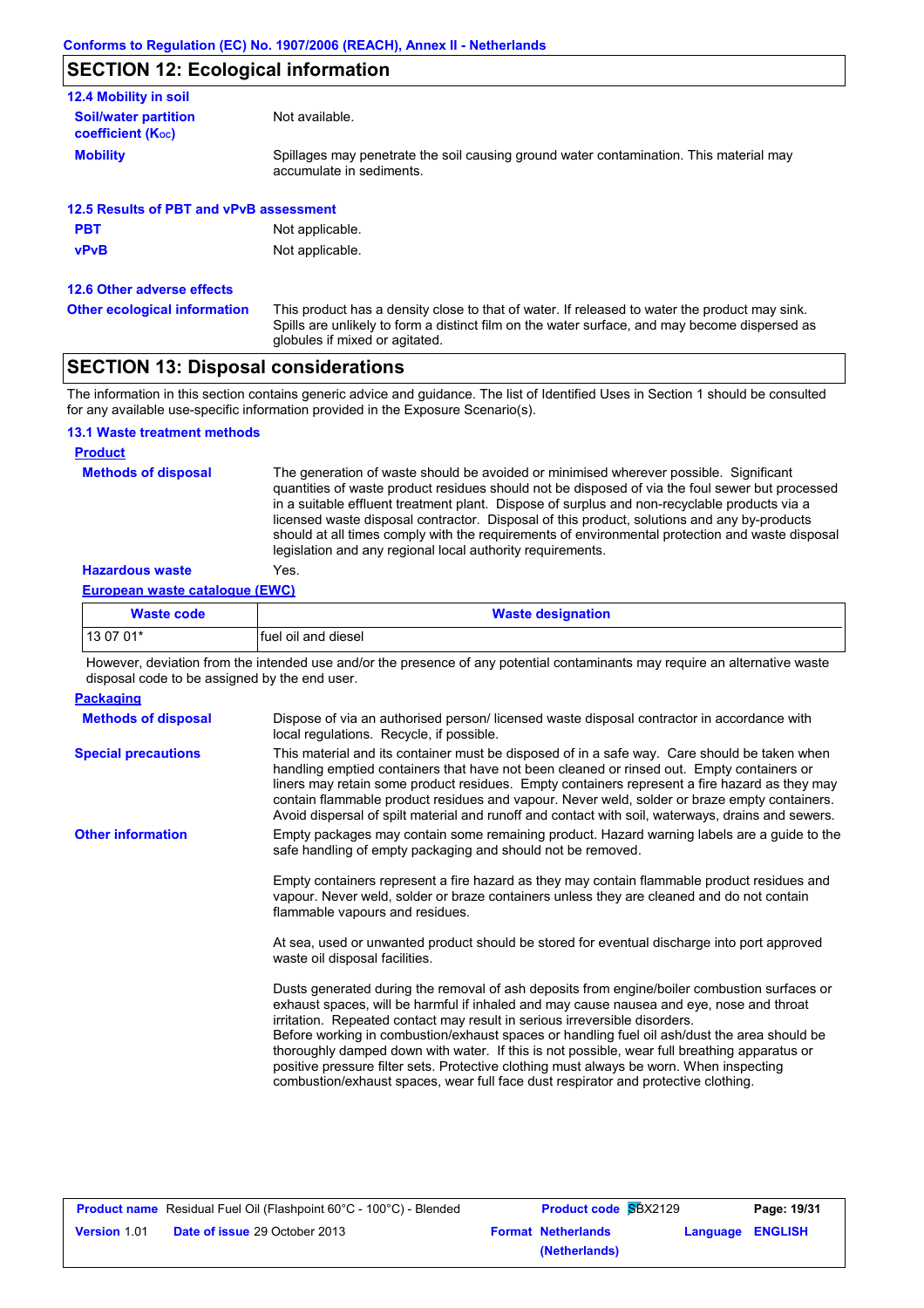# **SECTION 14: Transport information**

|                                           | <b>ADR/RID</b>                                                                                 | <b>ADN</b>                                                                                                   | <b>IMDG</b>                                                                                                       | <b>IATA</b>                                                                                    |
|-------------------------------------------|------------------------------------------------------------------------------------------------|--------------------------------------------------------------------------------------------------------------|-------------------------------------------------------------------------------------------------------------------|------------------------------------------------------------------------------------------------|
| 14.1 UN number                            | <b>UN 3082</b>                                                                                 | <b>UN 9003</b>                                                                                               | <b>UN 3082</b>                                                                                                    | <b>UN 3082</b>                                                                                 |
| 14.2 UN proper<br>shipping name           | <b>FNVIRONMENTALLY</b><br><b>HAZARDOUS</b><br>SUBSTANCE.<br>LIQUID, N.O.S.<br>(Heavy fuel oil) | <b>SUBSTANCES WITH</b><br>A FLASH-POINT<br>ABOVE 60°C AND<br><b>NOT MORE THAN</b><br>100°C. (Heavy fuel oil) | <b>FNVIRONMENTALLY</b><br><b>HAZARDOUS</b><br>SUBSTANCE.<br>LIQUID, N.O.S<br>Marine pollutant<br>(Heavy fuel oil) | <b>FNVIRONMENTALLY</b><br><b>HAZARDOUS</b><br>SUBSTANCE.<br>LIQUID, N.O.S.<br>(Heavy fuel oil) |
| <b>14.3 Transport</b><br>hazard class(es) | 9<br>$\frac{1}{2}$                                                                             | 9<br>q                                                                                                       | 9<br>$\frac{1}{2}$                                                                                                | 9                                                                                              |
| 14.4 Packing<br>group                     | III                                                                                            | $\mathbf{III}$                                                                                               | III                                                                                                               | Ш                                                                                              |
| 14.5<br><b>Environmental</b><br>hazards   | Yes.                                                                                           | Yes.                                                                                                         | Yes.                                                                                                              | No.                                                                                            |
| <b>Additional</b><br><b>information</b>   | <b>Hazard identification</b><br>number<br>90<br>Tunnel code<br>E                               | <b>Remarks</b><br>Table: C. Danger: 9+<br>(N1, CMR, F or S).                                                 | Emergency<br>schedules (EmS)<br>F-A, S-F                                                                          |                                                                                                |

**14.6 Special precautions for user** Not available.

| <b>ADR/RID Classification</b><br>code:                                                               | M6                          |
|------------------------------------------------------------------------------------------------------|-----------------------------|
| <b>ADN Classification code:</b>                                                                      | M6                          |
| <b>14.7 Transport in bulk</b><br>according to Annex II of<br><b>MARPOL 73/78 and the IBC</b><br>Code | <b>Proper shipping name</b> |

**MARPOL Annex 1 rules apply for bulk shipments by sea.** 

# **SECTION 15: Regulatory information**

|                                                                                                                                                          | 15.1 Safety, health and environmental regulations/legislation specific for the substance or mixture                            |                                            |                            |
|----------------------------------------------------------------------------------------------------------------------------------------------------------|--------------------------------------------------------------------------------------------------------------------------------|--------------------------------------------|----------------------------|
| EU Regulation (EC) No. 1907/2006 (REACH)                                                                                                                 |                                                                                                                                |                                            |                            |
| Annex XIV - List of substances subject to authorisation                                                                                                  |                                                                                                                                |                                            |                            |
| <b>Substances of very high concern</b>                                                                                                                   |                                                                                                                                |                                            |                            |
| None of the components are listed.                                                                                                                       |                                                                                                                                |                                            |                            |
| <b>Annex XVII - Restrictions</b><br>on the manufacture,<br>placing on the market<br>and use of certain<br>dangerous substances,<br>mixtures and articles | Restricted to professional users.                                                                                              |                                            |                            |
| <b>Other regulations</b>                                                                                                                                 |                                                                                                                                |                                            |                            |
| <b>REACH Status</b>                                                                                                                                      | The company, as identified in Section 1, sells this product in the EU in compliance with the<br>current requirements of REACH. |                                            |                            |
| <b>United States inventory</b><br>(TSCA 8b)                                                                                                              | Not determined.                                                                                                                |                                            |                            |
| <b>Australia inventory (AICS)</b>                                                                                                                        | Not determined.                                                                                                                |                                            |                            |
| <b>Canada inventory</b>                                                                                                                                  | Not determined.                                                                                                                |                                            |                            |
| <b>China inventory (IECSC)</b>                                                                                                                           | Not determined.                                                                                                                |                                            |                            |
| <b>Japan inventory (ENCS)</b>                                                                                                                            | Not determined.                                                                                                                |                                            |                            |
| <b>Korea inventory (KECI)</b>                                                                                                                            | Not determined.                                                                                                                |                                            |                            |
|                                                                                                                                                          | <b>Product name</b> Residual Fuel Oil (Flashpoint 60°C - 100°C) - Blended                                                      | Product code SBX2129                       | Page: 20/31                |
| Version 1.01<br>Date of issue 29 October 2013                                                                                                            |                                                                                                                                | <b>Format Netherlands</b><br>(Netherlands) | <b>ENGLISH</b><br>Language |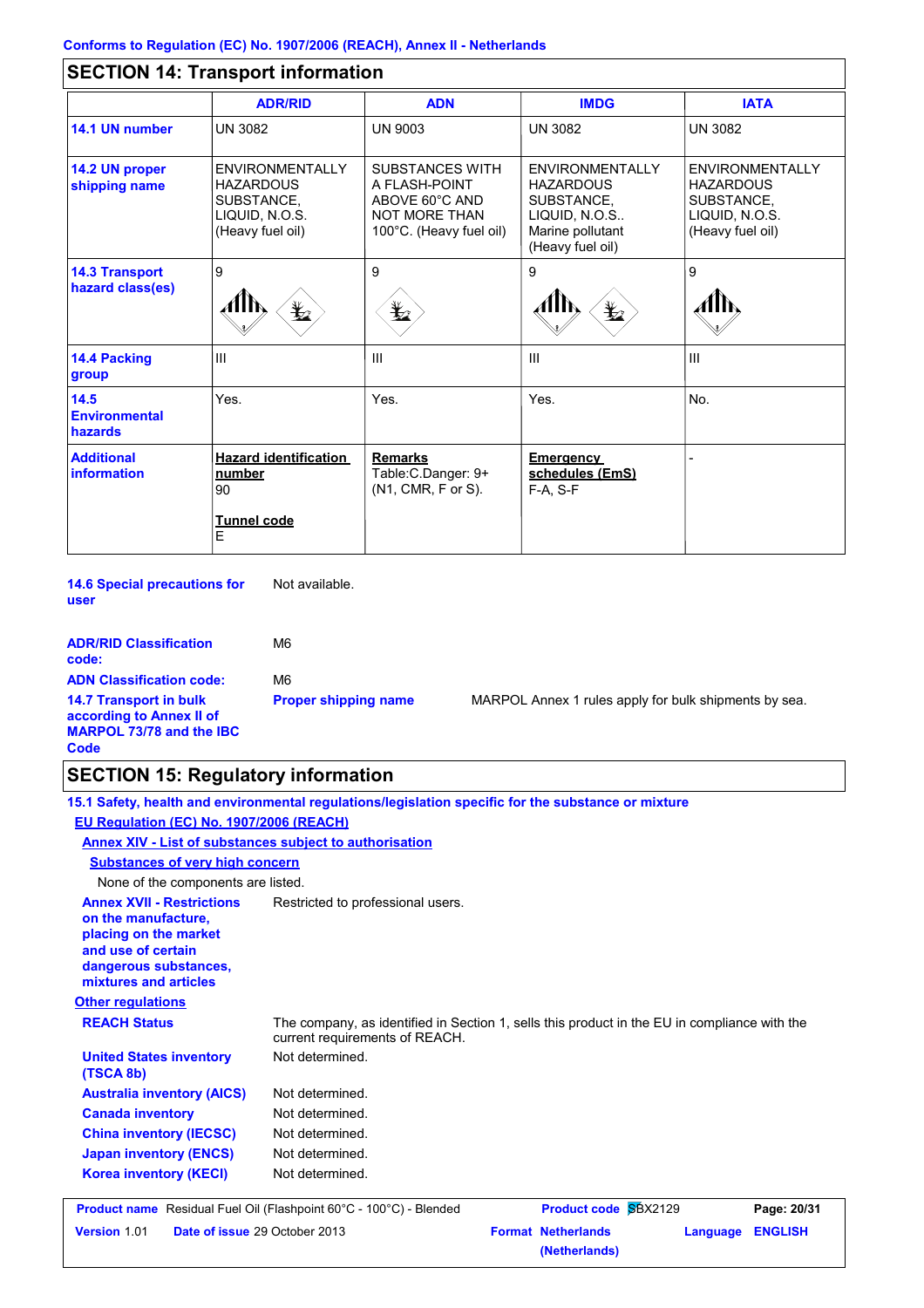# **SECTION 15: Regulatory information**

**National regulations Philippines inventory** Not determined. **(PICCS)**

**15.2 Chemical Safety Assessment**

Not applicable.

| <b>Abbreviations and acronyms</b>   | ADN = European Provisions concerning the International Carriage of Dangerous Goods by                                 |  |  |  |  |  |  |
|-------------------------------------|-----------------------------------------------------------------------------------------------------------------------|--|--|--|--|--|--|
|                                     | Inland Waterway                                                                                                       |  |  |  |  |  |  |
|                                     | ADR = The European Agreement concerning the International Carriage of Dangerous Goods by                              |  |  |  |  |  |  |
|                                     | Road                                                                                                                  |  |  |  |  |  |  |
|                                     | ATE = Acute Toxicity Estimate                                                                                         |  |  |  |  |  |  |
|                                     | BCF = Bioconcentration Factor                                                                                         |  |  |  |  |  |  |
|                                     | CAS = Chemical Abstracts Service                                                                                      |  |  |  |  |  |  |
|                                     | CLP = Classification, Labelling and Packaging Regulation [Regulation (EC) No. 1272/2008]                              |  |  |  |  |  |  |
|                                     | CSA = Chemical Safety Assessment                                                                                      |  |  |  |  |  |  |
|                                     | CSR = Chemical Safety Report                                                                                          |  |  |  |  |  |  |
|                                     | DMEL = Derived Minimal Effect Level                                                                                   |  |  |  |  |  |  |
|                                     | DNEL = Derived No Effect Level                                                                                        |  |  |  |  |  |  |
|                                     | DPD = Dangerous Preparations Directive [1999/45/EC]                                                                   |  |  |  |  |  |  |
|                                     | DSD = Dangerous Substances Directive [67/548/EEC]                                                                     |  |  |  |  |  |  |
|                                     | EINECS = European Inventory of Existing Commercial chemical Substances                                                |  |  |  |  |  |  |
|                                     | ES = Exposure Scenario                                                                                                |  |  |  |  |  |  |
|                                     | EUH statement = CLP-specific Hazard statement                                                                         |  |  |  |  |  |  |
|                                     | EWC = European Waste Catalogue                                                                                        |  |  |  |  |  |  |
|                                     | GHS = Globally Harmonized System of Classification and Labelling of Chemicals                                         |  |  |  |  |  |  |
|                                     | IATA = International Air Transport Association<br>IBC = Intermediate Bulk Container                                   |  |  |  |  |  |  |
|                                     |                                                                                                                       |  |  |  |  |  |  |
|                                     | <b>IMDG = International Maritime Dangerous Goods</b><br>LogPow = logarithm of the octanol/water partition coefficient |  |  |  |  |  |  |
|                                     | MARPOL 73/78 = International Convention for the Prevention of Pollution From Ships, 1973 as                           |  |  |  |  |  |  |
|                                     | modified by the Protocol of 1978. ("Marpol" = marine pollution)                                                       |  |  |  |  |  |  |
|                                     | OECD = Organisation for Economic Co-operation and Development                                                         |  |  |  |  |  |  |
|                                     | PBT = Persistent. Bioaccumulative and Toxic                                                                           |  |  |  |  |  |  |
|                                     | <b>PNEC = Predicted No Effect Concentration</b>                                                                       |  |  |  |  |  |  |
|                                     | RID = The Regulations concerning the International Carriage of Dangerous Goods by Rail                                |  |  |  |  |  |  |
|                                     | <b>RRN = REACH Registration Number</b>                                                                                |  |  |  |  |  |  |
|                                     | SADT = Self-Accelerating Decomposition Temperature                                                                    |  |  |  |  |  |  |
|                                     | SVHC = Substances of Very High Concern                                                                                |  |  |  |  |  |  |
|                                     | STOT-RE = Specific Target Organ Toxicity - Repeated Exposure                                                          |  |  |  |  |  |  |
|                                     | STOT-SE = Specific Target Organ Toxicity - Single Exposure                                                            |  |  |  |  |  |  |
|                                     | TWA = Time weighted average                                                                                           |  |  |  |  |  |  |
|                                     | UN = United Nations                                                                                                   |  |  |  |  |  |  |
|                                     | UVCB = Complex hydrocarbon substance                                                                                  |  |  |  |  |  |  |
|                                     | VOC = Volatile Organic Compound                                                                                       |  |  |  |  |  |  |
|                                     | vPvB = Very Persistent and Very Bioaccumulative                                                                       |  |  |  |  |  |  |
| <b>Full text of abbreviated H</b>   | H304<br>May be fatal if swallowed and enters airways.                                                                 |  |  |  |  |  |  |
| <b>statements</b>                   | H315<br>Causes skin irritation.                                                                                       |  |  |  |  |  |  |
|                                     | H332<br>Harmful if inhaled.                                                                                           |  |  |  |  |  |  |
|                                     | H350<br>May cause cancer.                                                                                             |  |  |  |  |  |  |
|                                     | Suspected of damaging the unborn child.<br>H361d                                                                      |  |  |  |  |  |  |
|                                     | H373<br>May cause damage to organs through prolonged or repeated exposure.                                            |  |  |  |  |  |  |
|                                     | H410<br>Very toxic to aquatic life with long lasting effects.                                                         |  |  |  |  |  |  |
| <b>Full text of classifications</b> | Acute Tox. 4, H332<br>ACUTE TOXICITY: INHALATION - Category 4                                                         |  |  |  |  |  |  |
| [CLP/GHS]                           | Aquatic Chronic 1, H410<br>LONG-TERM AQUATIC HAZARD - Category 1                                                      |  |  |  |  |  |  |
|                                     | Asp. Tox. 1, H304<br><b>ASPIRATION HAZARD - Category 1</b>                                                            |  |  |  |  |  |  |
|                                     | Carc. 1B, H350<br>CARCINOGENICITY - Category 1B                                                                       |  |  |  |  |  |  |
|                                     | Repr. 2, H361d<br>TOXIC TO REPRODUCTION [Unborn child] - Category 2                                                   |  |  |  |  |  |  |
|                                     | SKIN CORROSION/IRRITATION - Category 2<br>Skin Irrit. 2, H315                                                         |  |  |  |  |  |  |
|                                     | STOT RE 2, H373<br>SPECIFIC TARGET ORGAN TOXICITY (REPEATED                                                           |  |  |  |  |  |  |
|                                     | EXPOSURE) - Category 2                                                                                                |  |  |  |  |  |  |
|                                     | SPECIFIC TARGET ORGAN TOXICITY (REPEATED                                                                              |  |  |  |  |  |  |
|                                     | EXPOSURE) [blood system and liver] - Category 2                                                                       |  |  |  |  |  |  |

|                     | <b>Product name</b> Residual Fuel Oil (Flashpoint 60°C - 100°C) - Blended | <b>Product code SBX2129</b> |                  | Page: 21/31 |
|---------------------|---------------------------------------------------------------------------|-----------------------------|------------------|-------------|
| <b>Version 1.01</b> | <b>Date of issue 29 October 2013</b>                                      | <b>Format Netherlands</b>   | Language ENGLISH |             |
|                     |                                                                           | (Netherlands)               |                  |             |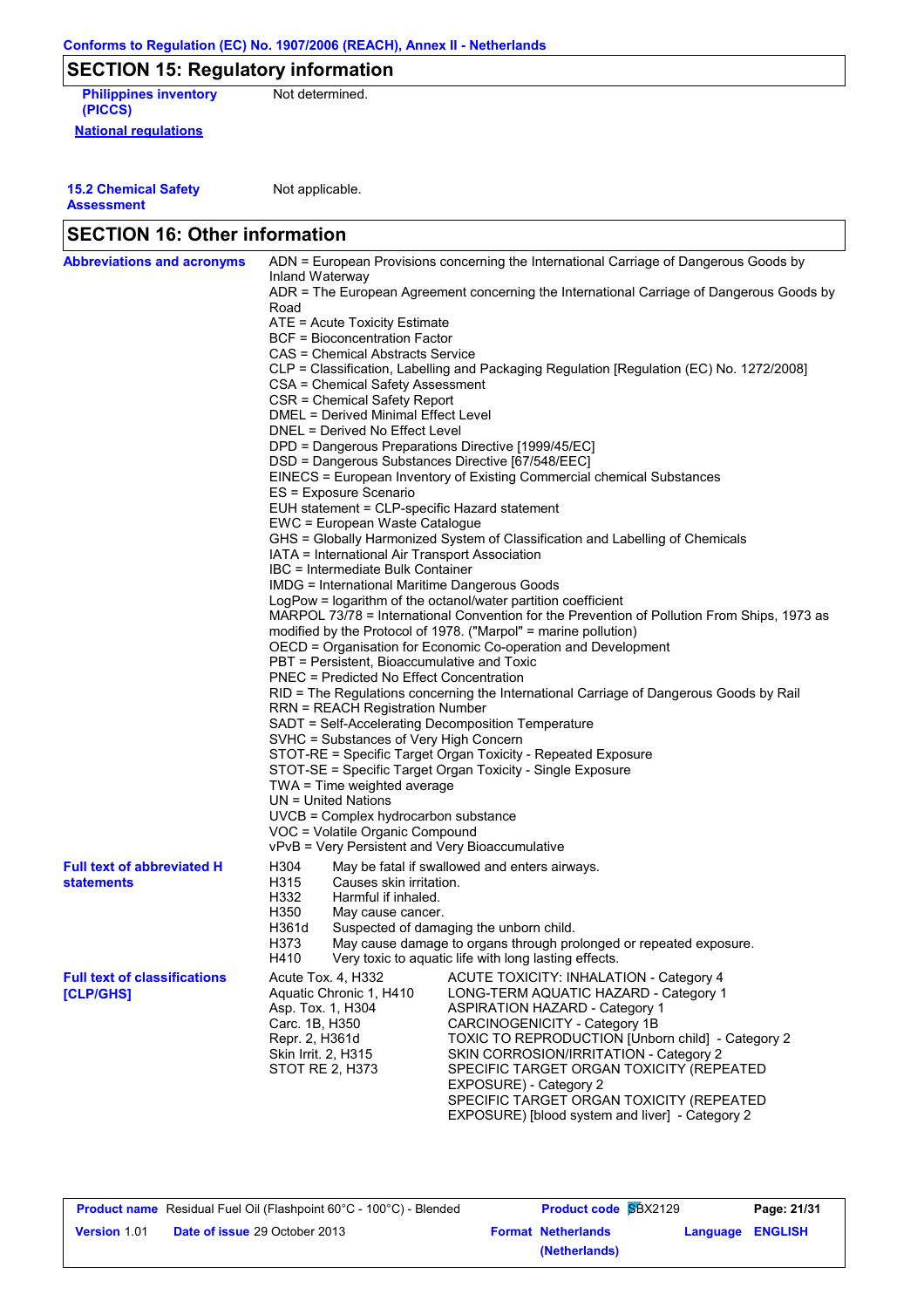### **SECTION 16: Other information**

| <b>Full text of abbreviated R</b>                | R45- May cause cancer.                                                                                      |  |  |
|--------------------------------------------------|-------------------------------------------------------------------------------------------------------------|--|--|
| phrases                                          | R63- Possible risk of harm to the unborn child.                                                             |  |  |
|                                                  | R20- Also harmful by inhalation.                                                                            |  |  |
|                                                  | R48/21- Also harmful: danger of serious damage to health by prolonged exposure in contact with<br>skin.     |  |  |
|                                                  | R65- Also harmful: may cause lung damage if swallowed.                                                      |  |  |
|                                                  | R38- Irritating to skin.                                                                                    |  |  |
|                                                  | R66- Repeated exposure may cause skin dryness or cracking.                                                  |  |  |
|                                                  | R50/53- Very toxic to aquatic organisms, may cause long-term adverse effects in the aquatic<br>environment. |  |  |
| <b>Full text of classifications</b><br>[DSD/DPD] | Carc. Cat. 2 - Carcinogen category 2<br>Repr. Cat. 3 - Toxic to reproduction category 3<br>Xn - Harmful     |  |  |
|                                                  | Xi - Irritant                                                                                               |  |  |
|                                                  | N - Dangerous for the environment                                                                           |  |  |
| <b>History</b>                                   |                                                                                                             |  |  |
| Date of issue/ Date of<br>revision               | 29/10/2013.                                                                                                 |  |  |
| Date of previous issue                           | 30/05/2013.                                                                                                 |  |  |
| <b>Prepared by</b>                               | <b>Product Stewardship</b>                                                                                  |  |  |
|                                                  |                                                                                                             |  |  |

#### **Indicates information that has changed from previously issued version.**

#### **Notice to reader**

All reasonably practicable steps have been taken to ensure this data sheet and the health, safety and environmental information contained in it is accurate as of the date specified below. No warranty or representation, express or implied is made as to the accuracy or completeness of the data and information in this data sheet.

The data and advice given apply when the product is sold for the stated application or applications. You should not use the product other than for the stated application or applications without seeking advice from BP Group.

It is the user's obligation to evaluate and use this product safely and to comply with all applicable laws and regulations. The BP Group shall not be responsible for any damage or injury resulting from use, other than the stated product use of the material, from any failure to adhere to recommendations, or from any hazards inherent in the nature of the material. Purchasers of the product for supply to a third party for use at work, have a duty to take all necessary steps to ensure that any person handling or using the product is provided with the information in this sheet. Employers have a duty to tell employees and others who may be affected of any hazards described in this sheet and of any precautions that should be taken. You can contact the BP Group to ensure that this document is the most current available. Alteration of this document is strictly prohibited.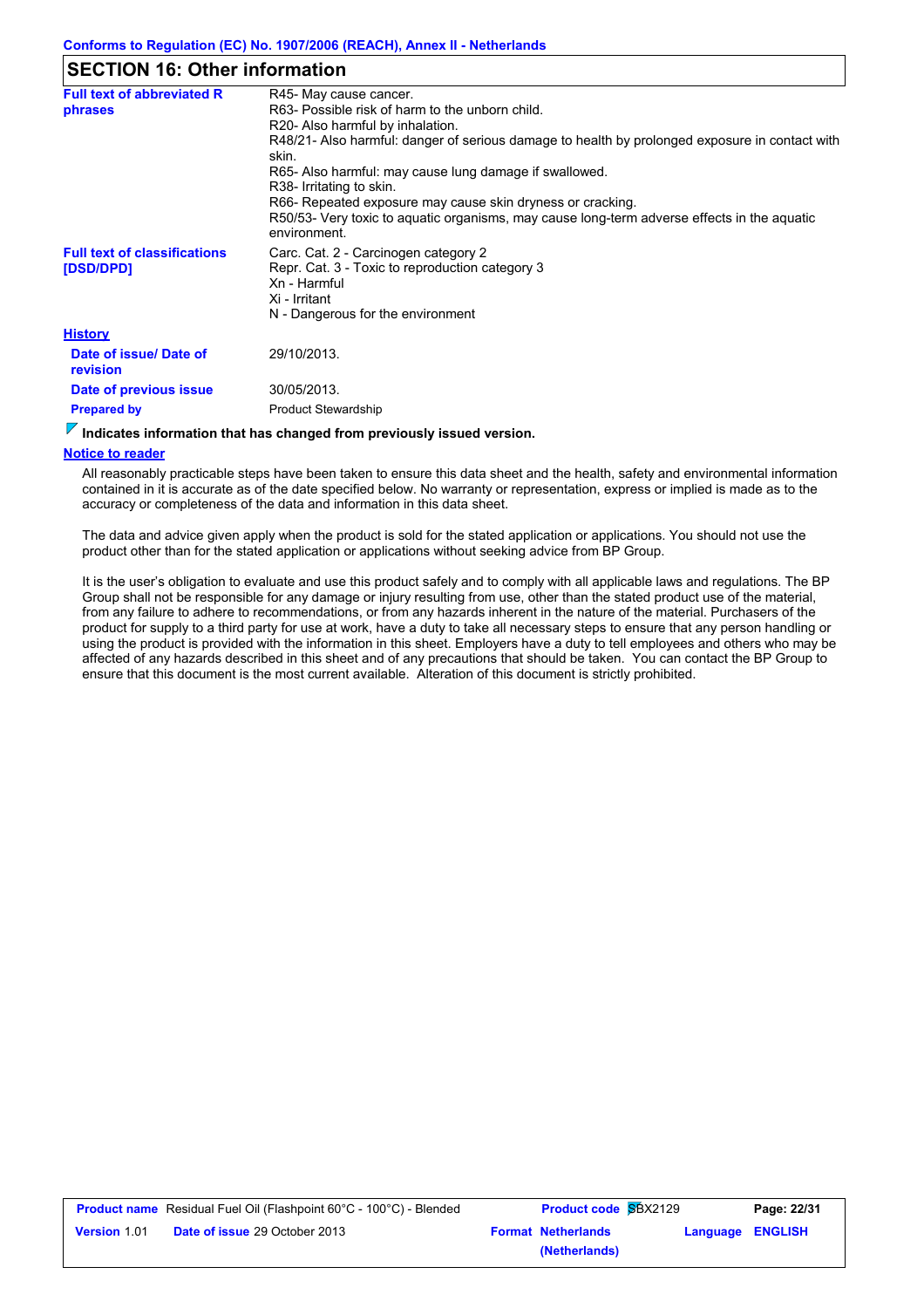

## **Annex to the extended Safety Data Sheet (eSDS)**

**Industrial**

| <b>Identification of the substance or mixture</b>                      |                                                                                                                                                                                                                                                                                                                                                                |
|------------------------------------------------------------------------|----------------------------------------------------------------------------------------------------------------------------------------------------------------------------------------------------------------------------------------------------------------------------------------------------------------------------------------------------------------|
| <b>Product definition</b>                                              | Mixture                                                                                                                                                                                                                                                                                                                                                        |
| Code                                                                   | <b>SBX2129</b>                                                                                                                                                                                                                                                                                                                                                 |
| <b>Product name</b>                                                    | Residual Fuel Oil (Flashpoint 60°C - 100°C) - Blended                                                                                                                                                                                                                                                                                                          |
| <b>Section 1:: Title</b>                                               |                                                                                                                                                                                                                                                                                                                                                                |
| <b>Short title of the exposure</b><br>scenario                         | Heavy Fuel Oil Formulation and (Re)packing of Substance - Industrial                                                                                                                                                                                                                                                                                           |
| List of use descriptors                                                | <b>Identified use name:</b> Formulation and (re)packing of substances and mixtures<br>Process Category: PROC01, PROC02, PROC03, PROC08a, PROC08b, PROC15<br>Sector of end use: SU03, SU10<br>Subsequent service life relevant for that use: No.<br><b>Environmental Release Category: ERC02</b><br>Specific Environmental Release Category: ESVOC SpERC 2.2.v1 |
| <b>Processes and activities</b><br>covered by the exposure<br>scenario | Formulation of the substance and its mixtures in batch or continuous operations<br>within closed or contained systems, including incidental exposures during storage,<br>materials transfers, mixing, maintenance, sampling and associated laboratory<br>activities                                                                                            |
| <b>Assessment Method</b>                                               | See Section 3                                                                                                                                                                                                                                                                                                                                                  |

#### **Section 2: Operational conditions and risk management measures**

| <b>Section 2.1: Control of worker exposure</b>                                     |                                                                                                                                                                     |  |
|------------------------------------------------------------------------------------|---------------------------------------------------------------------------------------------------------------------------------------------------------------------|--|
| <b>Product characteristics:</b>                                                    |                                                                                                                                                                     |  |
| <b>Physical state:</b>                                                             | Liquid, vapour pressure $< 0.5$ kPa at STP.                                                                                                                         |  |
| Concentration of substance in product:                                             | Covers percentage substance in the product up to 100% (unless<br>stated differently).                                                                               |  |
| <b>Frequency and duration of use:</b>                                              | Covers daily exposures up to 8 hours (unless stated differently).                                                                                                   |  |
| <b>Other given operational conditions affecting</b><br><b>workers exposure:</b>    | Assumes use at not more than 20°C above ambient temperature,<br>unless stated differently. Assumes a good basic standard of<br>occupational hygiene is implemented. |  |
| <b>Contributing scenarios: Operational conditions and risk management measures</b> |                                                                                                                                                                     |  |

General measures (carcinogens): Consider technical advances and process upgrades (including automation) for the elimination of releases.

Minimise exposure using measures such as closed systems, dedicated facilities and suitable general/local exhaust ventilation.

Drain down systems and clear transfer lines prior to breaking containment.

Clean/flush equipment, where possible, prior to maintenance.

Where there is potential for exposure: restrict access to authorised persons; provide specific activity training to operators to minimise exposures; wear suitable gloves and coveralls to prevent skin contamination; wear respiratory protection when its use is identified for certain contributing scenarios; clear up spills immediately and dispose of wastes safely.

Ensure safe systems of work or equivalent arrangements are in place to manage risks.

Regularly inspect, test and maintain all control measures.

Consider the need for risk-based health surveillance.

General exposures (closed systems) Process sampling: Handle substance within a closed system. Sample via a closed loop or other system to avoid exposure. Avoid carrying out activities involving exposure for more than 15 minutes. Wear chemical-resistant gloves (tested to EN374) in combination with 'basic' employee training.

General exposures (closed systems): Handle substance within a closed system. Sample via a closed loop or other system to avoid exposure. Avoid carrying out operation for more than 4 hours. Wear chemical-resistant gloves (tested to EN374) in combination with 'basic' employee training.

Bulk product storage: Store substance within a closed system. Avoid carrying out operation for more than 4 hours. Wear chemical-resistant gloves (tested to EN374) in combination with 'basic' employee training.

Product sampling: Sample via a closed loop or other system to avoid exposure. Avoid carrying out activities involving exposure for more than 15 minutes. Wear chemical-resistant gloves (tested to EN374) in combination with 'basic'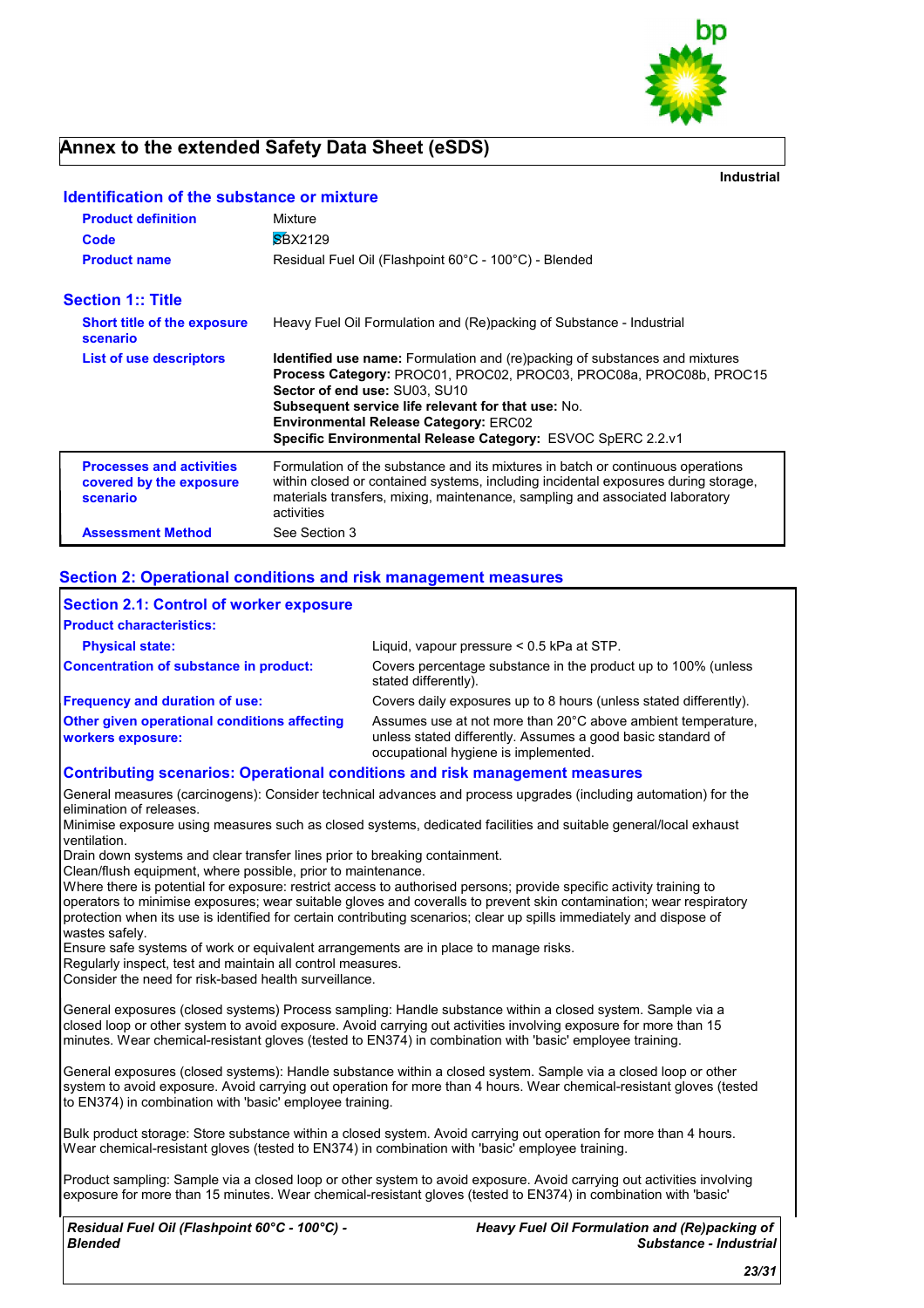employee training.

Laboratory activities: Handle within a fume cupboard or implement suitable equivalent methods to minimise exposure. Wear suitable gloves tested to EN374.

marine vessel/barge (un)loading: Transfer via enclosed lines. Avoid carrying out operation for more than 4 hours. Clear transfer lines prior to de-coupling. Retain drain-downs in sealed storage pending disposal or for subsequent recycle. Wear chemical-resistant gloves (tested to EN374) in combination with 'basic' employee training.

road tanker/rail car loading: Ensure material transfers are under containment or extract ventilation. Wear chemicalresistant gloves (tested to EN374) in combination with 'basic' employee training.

Drum/batch transfers: Ensure material transfers are under containment or extract ventilation. Provide a good standard of general ventilation (not less than 3 to 5 air changes per hour). or Ensure operation is undertaken outdoors. Avoid carrying out activities involving exposure for more than 1 hour. Wear chemical-resistant gloves (tested to EN374) in combination with 'basic' employee training.

Equipment cleaning and maintenance: Drain down and flush system prior to equipment break-in or maintenance. Wear chemical-resistant gloves (tested to EN374) in combination with specific activity training. Retain drain-downs in sealed storage pending disposal or for subsequent recycle.

| <b>Section 2.2:: Control of environmental exposure</b>                                                                              |                                                                                                                                                                                                                                                                                            |  |  |
|-------------------------------------------------------------------------------------------------------------------------------------|--------------------------------------------------------------------------------------------------------------------------------------------------------------------------------------------------------------------------------------------------------------------------------------------|--|--|
| <b>Product characteristics:</b>                                                                                                     | Substance is complex UVCB Predominantly hydrophobic                                                                                                                                                                                                                                        |  |  |
| <b>Amounts used:</b>                                                                                                                |                                                                                                                                                                                                                                                                                            |  |  |
| Fraction of EU tonnage used in region:                                                                                              | 0.1                                                                                                                                                                                                                                                                                        |  |  |
| Regional use tonnage (tonnes/year):                                                                                                 | 1.1e7                                                                                                                                                                                                                                                                                      |  |  |
| <b>Fraction of Regional tonnage used locally:</b>                                                                                   | $2.6e-3$                                                                                                                                                                                                                                                                                   |  |  |
| Annual site tonnage (tonnes/year):                                                                                                  | 3.0e4                                                                                                                                                                                                                                                                                      |  |  |
| Maximum daily site tonnage (kg/day):                                                                                                | 1.0e5                                                                                                                                                                                                                                                                                      |  |  |
| <b>Frequency and duration of use:</b>                                                                                               | Continuous release.                                                                                                                                                                                                                                                                        |  |  |
| <b>Emission Days (days/year):</b>                                                                                                   | 300                                                                                                                                                                                                                                                                                        |  |  |
| <b>Environment factors not influenced by risk</b><br>management:                                                                    |                                                                                                                                                                                                                                                                                            |  |  |
| <b>Local freshwater dilution factor:</b>                                                                                            | 10                                                                                                                                                                                                                                                                                         |  |  |
| Local marine water dilution factor:                                                                                                 | 100                                                                                                                                                                                                                                                                                        |  |  |
| Release fraction to air from process (initial<br>release prior to RMM):                                                             | $2.2e-3$                                                                                                                                                                                                                                                                                   |  |  |
| Release fraction to soil from process (initial 0.0001<br>release prior to RMM):                                                     |                                                                                                                                                                                                                                                                                            |  |  |
| Release fraction to wastewater from process 5.0e-6<br>(initial release prior to RMM):                                               |                                                                                                                                                                                                                                                                                            |  |  |
| <b>Technical conditions and measures at</b><br>process level (source) to prevent release:                                           | Common practices vary across sites thus conservative process<br>release estimates used.                                                                                                                                                                                                    |  |  |
| <b>Technical on-site conditions and measures</b><br>to reduce or limit discharges, air emissions<br>and releases to soil:           | Risk from environmental exposure is driven by humans via indirect<br>exposure (primarily ingestion). If discharging to domestic sewage<br>treatment plant, no onsite wastewater treatment required. Prevent<br>discharge of undissolved substance to or recover from onsite<br>wastewater. |  |  |
| Treat air emission to provide a typical<br>removal efficiency of (%):                                                               | 0                                                                                                                                                                                                                                                                                          |  |  |
| Treat on-site wastewater (prior to receiving<br>water discharge) to provide the required<br>removal efficiency of <sup>3</sup> (%): | 54.0                                                                                                                                                                                                                                                                                       |  |  |
| If discharging to domestic sewage treatment 0<br>plant, provide the required onsite<br>wastewater removal efficiency of 3 (%):      |                                                                                                                                                                                                                                                                                            |  |  |
| <b>Organisational measures to prevent/limit</b><br>release from site:                                                               | Do not apply industrial sludge to natural soils. Sludge should be<br>incinerated, contained or reclaimed.                                                                                                                                                                                  |  |  |
| <b>Conditions and measures related to</b><br>municipal sewage treatment plant:                                                      |                                                                                                                                                                                                                                                                                            |  |  |
| <b>Estimated substance removal from</b><br>wastewater via on-site sewage treatment (%):                                             | 88.8                                                                                                                                                                                                                                                                                       |  |  |
| Total efficiency of removal from wastewater 88.8<br>after on-site and off-site (domestic treatment<br>plant) RMMs (%):              |                                                                                                                                                                                                                                                                                            |  |  |
| Residual Fuel Oil (Flashpoint 60°C - 100°C) -<br><b>Blended</b>                                                                     | Heavy Fuel Oil Formulation and (Re)packing of<br>Substance - Industrial                                                                                                                                                                                                                    |  |  |

*24/31*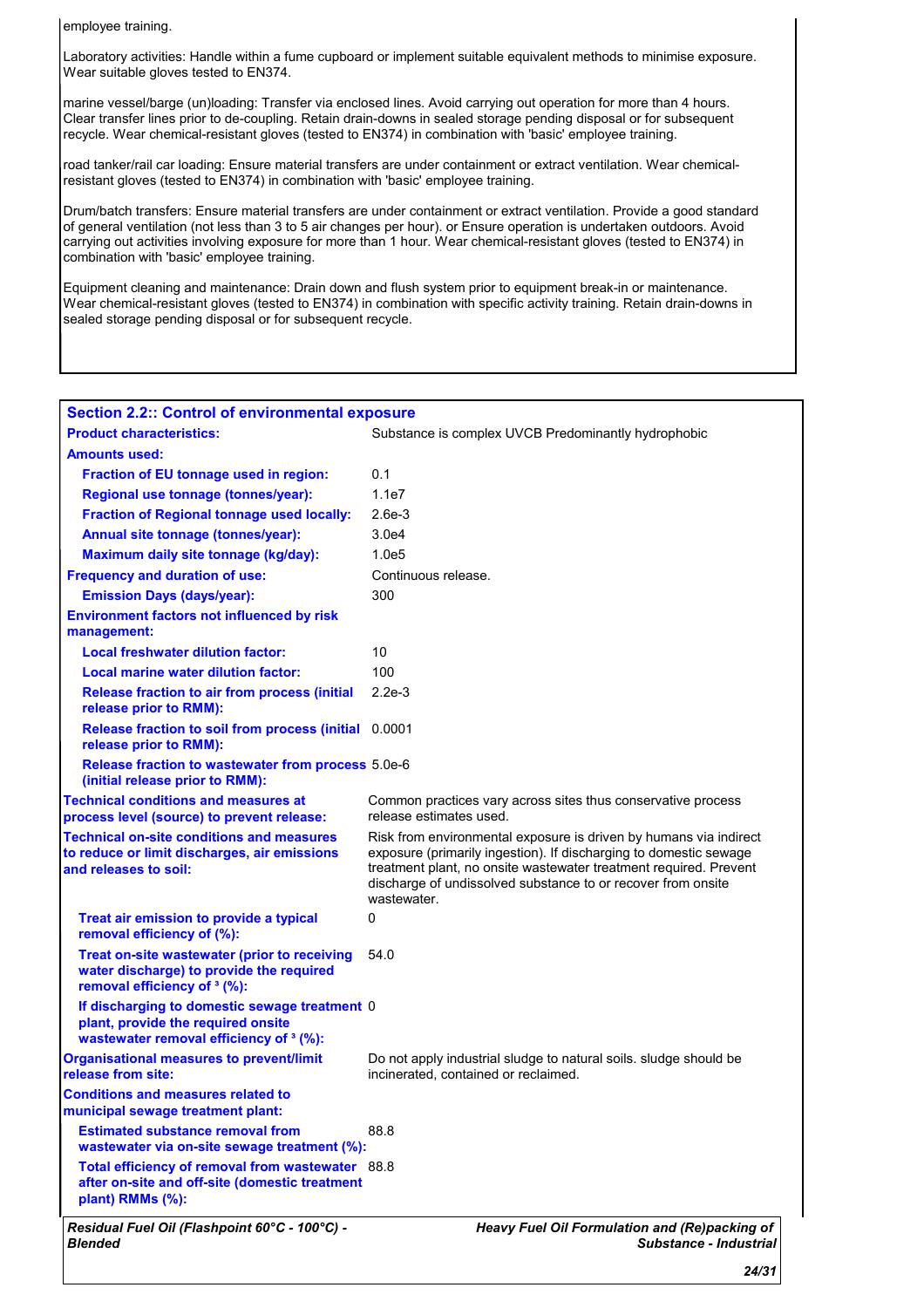| Maximum allowable site tonnage (Msafe)<br>based on release following total wastewater<br>treatment removal (kg/d): | 1.1e5                                                                                                        |
|--------------------------------------------------------------------------------------------------------------------|--------------------------------------------------------------------------------------------------------------|
| Assumed on-site sewage treatment plant<br>flow $(m^3/d)$ :                                                         | 2000                                                                                                         |
| Conditions and measures related to external<br>treatment of waste for disposal:                                    | External treatment and disposal of waste should comply with<br>applicable local and/or national regulations. |
| <b>Conditions and measures related to external</b><br>recovery of waste:                                           | External recovery and recycling of waste should comply with<br>applicable local and/or national regulations. |
| <b>RCR - Air Compartment Driven:</b>                                                                               | 7.19E-01                                                                                                     |
| <b>RCR - Water Compartment Driven:</b>                                                                             | 2.43E-01                                                                                                     |
|                                                                                                                    |                                                                                                              |
|                                                                                                                    |                                                                                                              |

### **Section 3:: Exposure estimation**

| <b>Exposure estimation and reference to its source - Environment</b> |                                                                                                             |  |
|----------------------------------------------------------------------|-------------------------------------------------------------------------------------------------------------|--|
| <b>Exposure assessment (environment):</b>                            | The Hydrocarbon Block Method has been used to calculate<br>environmental exposure with the Petrorisk model. |  |
|                                                                      |                                                                                                             |  |
| <b>Exposure estimation and reference to its source - Workers</b>     |                                                                                                             |  |

### **Section 4:: Guidance to check compliance with the exposure scenario**

| <b>Environment</b> | Guidance is based on assumed operating conditions which may not<br>be applicable to all sites; thus, scaling may be necessary to define<br>appropriate site-specific risk management measures. Required<br>removal efficiency for wastewater can be achieved using onsite/<br>offsite technologies, either alone or in combination. Required removal<br>efficiency for air can be achieved using on-site technologies, either<br>alone or in combination. Further details on scaling and control<br>technologies are provided in SpERC factsheet. |
|--------------------|---------------------------------------------------------------------------------------------------------------------------------------------------------------------------------------------------------------------------------------------------------------------------------------------------------------------------------------------------------------------------------------------------------------------------------------------------------------------------------------------------------------------------------------------------|
| <b>Health</b>      | Predicted exposures are not expected to exceed the DN(M)EL when<br>the Risk Management Measures/Operational Conditions outlined in<br>Section 2 are implemented.                                                                                                                                                                                                                                                                                                                                                                                  |
|                    | Where other Risk Management Measures/Operational Conditions are<br>adopted, then users should ensure that risks are managed to at least<br>equivalent levels.                                                                                                                                                                                                                                                                                                                                                                                     |
|                    | Available hazard data do not enable the derivation of a DNEL for<br>carcinogenic effects. Available hazard data do not support the need<br>for a DNEL to be established for other health effects. Risk<br>Management Measures are based on qualitative risk characterisation.                                                                                                                                                                                                                                                                     |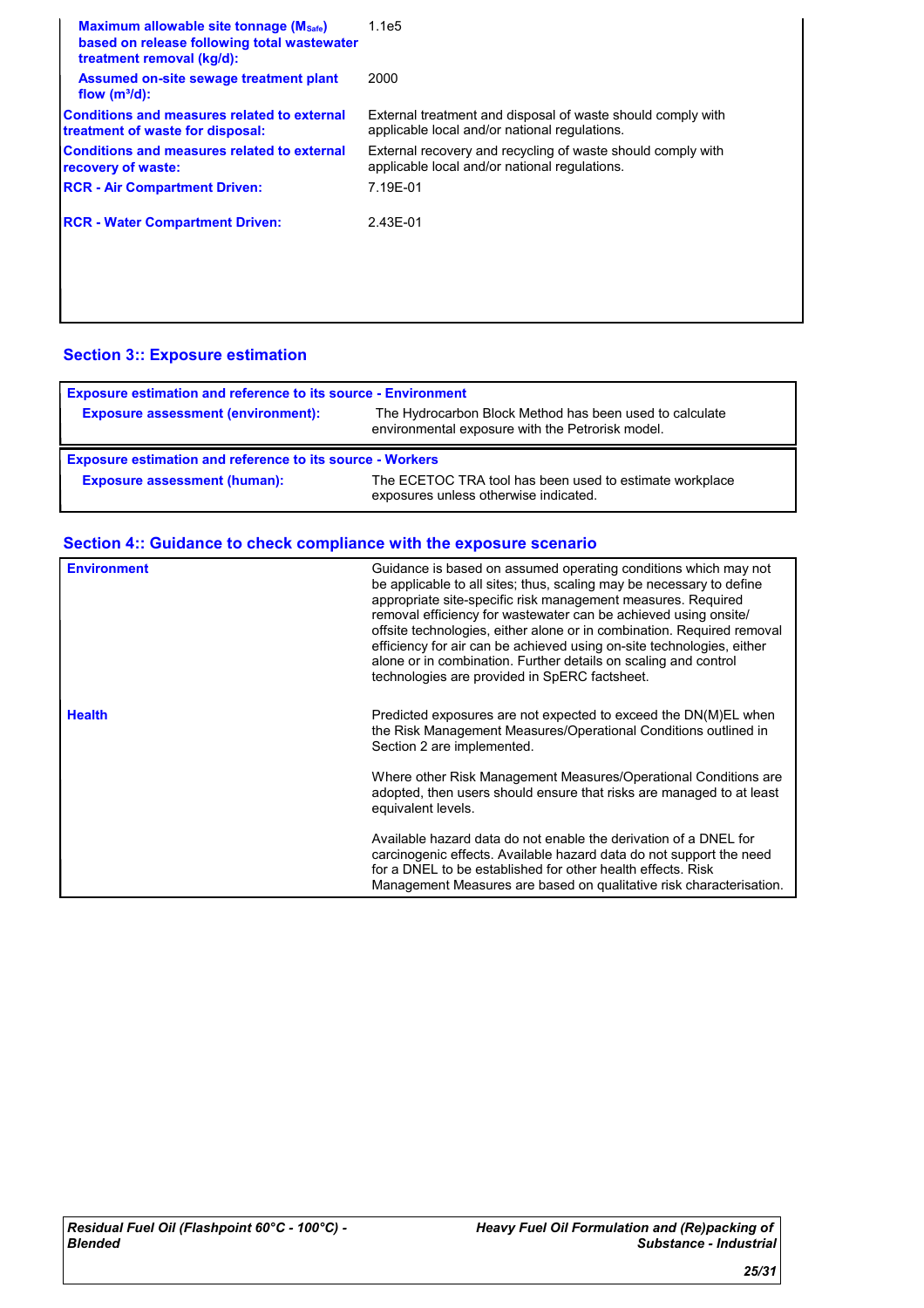

## **Annex to the extended Safety Data Sheet (eSDS)**

**Identification of the substance or mixture**

**Industrial**

| <b>Product definition</b><br>Code                                      | Mixture<br><b>SBX2129</b>                                                                                                                                                                                                                                                                                                             |
|------------------------------------------------------------------------|---------------------------------------------------------------------------------------------------------------------------------------------------------------------------------------------------------------------------------------------------------------------------------------------------------------------------------------|
| <b>Product name</b>                                                    | Residual Fuel Oil (Flashpoint 60°C - 100°C) - Blended                                                                                                                                                                                                                                                                                 |
| <b>Section 1:: Title</b>                                               |                                                                                                                                                                                                                                                                                                                                       |
| <b>Short title of the exposure</b><br>scenario                         | Heavy Fuel Oil Use of Substance as a Fuel - Industrial                                                                                                                                                                                                                                                                                |
| <b>List of use descriptors</b>                                         | <b>Identified use name:</b> Use as a fuel - Industrial<br>Process Category: PROC01, PROC02, PROC03, PROC08a, PROC08b, PROC16<br>Sector of end use: SU03<br><b>Subsequent service life relevant for that use: No.</b><br><b>Environmental Release Category: ERC07</b><br>Specific Environmental Release Category: ESVOC SpERC 7.12a.v1 |
| <b>Processes and activities</b><br>covered by the exposure<br>scenario | Covers the use as a fuel (or fuel additives and additive components) within closed or<br>contained systems, including incidental exposures during activities associated with<br>its transfer, use, equipment maintenance and handling of waste.                                                                                       |
| <b>Assessment Method</b>                                               | See Section 3                                                                                                                                                                                                                                                                                                                         |

#### **Section 2: Operational conditions and risk management measures**

| <b>Section 2.1: Control of worker exposure</b><br><b>Product characteristics:</b>                               |                                                                                                                                                                     |  |
|-----------------------------------------------------------------------------------------------------------------|---------------------------------------------------------------------------------------------------------------------------------------------------------------------|--|
| <b>Physical state:</b>                                                                                          | Liquid, vapour pressure $< 0.5$ kPa at STP.                                                                                                                         |  |
| <b>Concentration of substance in product:</b>                                                                   | Covers percentage substance in the product up to 100% (unless<br>stated differently).                                                                               |  |
| <b>Frequency and duration of use:</b>                                                                           | Covers daily exposures up to 8 hours (unless stated differently).                                                                                                   |  |
| <b>Other given operational conditions affecting</b><br>workers exposure:                                        | Assumes use at not more than 20°C above ambient temperature.<br>unless stated differently. Assumes a good basic standard of<br>occupational hygiene is implemented. |  |
| <b>Contributing scenarios: Operational conditions and risk management measures</b>                              |                                                                                                                                                                     |  |
| General measures (carcinogens): Consider technical advances and process upgrades (including automation) for the |                                                                                                                                                                     |  |

elimination of releases. Minimise exposure using measures such as closed systems, dedicated facilities and suitable general/local exhaust ventilation.

Drain down systems and clear transfer lines prior to breaking containment.

Clean/flush equipment, where possible, prior to maintenance.

Where there is potential for exposure: restrict access to authorised persons; provide specific activity training to operators to minimise exposures; wear suitable gloves and coveralls to prevent skin contamination; wear respiratory protection when its use is identified for certain contributing scenarios; clear up spills immediately and dispose of wastes safely.

Ensure safe systems of work or equivalent arrangements are in place to manage risks.

Regularly inspect, test and maintain all control measures.

Consider the need for risk-based health surveillance.

General exposures (closed systems): Handle substance within a closed system. Sample via a closed loop or other system to avoid exposure. Avoid carrying out operation for more than 4 hours. Wear chemical-resistant gloves (tested to EN374) in combination with 'basic' employee training.

General exposures (closed systems) Product sampling: Handle substance within a closed system. Sample via a closed loop or other system to avoid exposure. Avoid carrying out activities involving exposure for more than 1 hour. Provide a good standard of controlled ventilation (10 to 15 air changes per hour). Wear chemical-resistant gloves (tested to EN374) in combination with 'basic' employee training.

bulk closed unloading Outdoor.: Transfer via enclosed lines. Avoid carrying out operation for more than 4 hours. Wear chemical-resistant gloves (tested to EN374) in combination with 'basic' employee training.

Drum/batch transfers: Ensure material transfers are under containment or extract ventilation. or Provide a good standard of general ventilation (not less than 3 to 5 air changes per hour). Avoid carrying out activities involving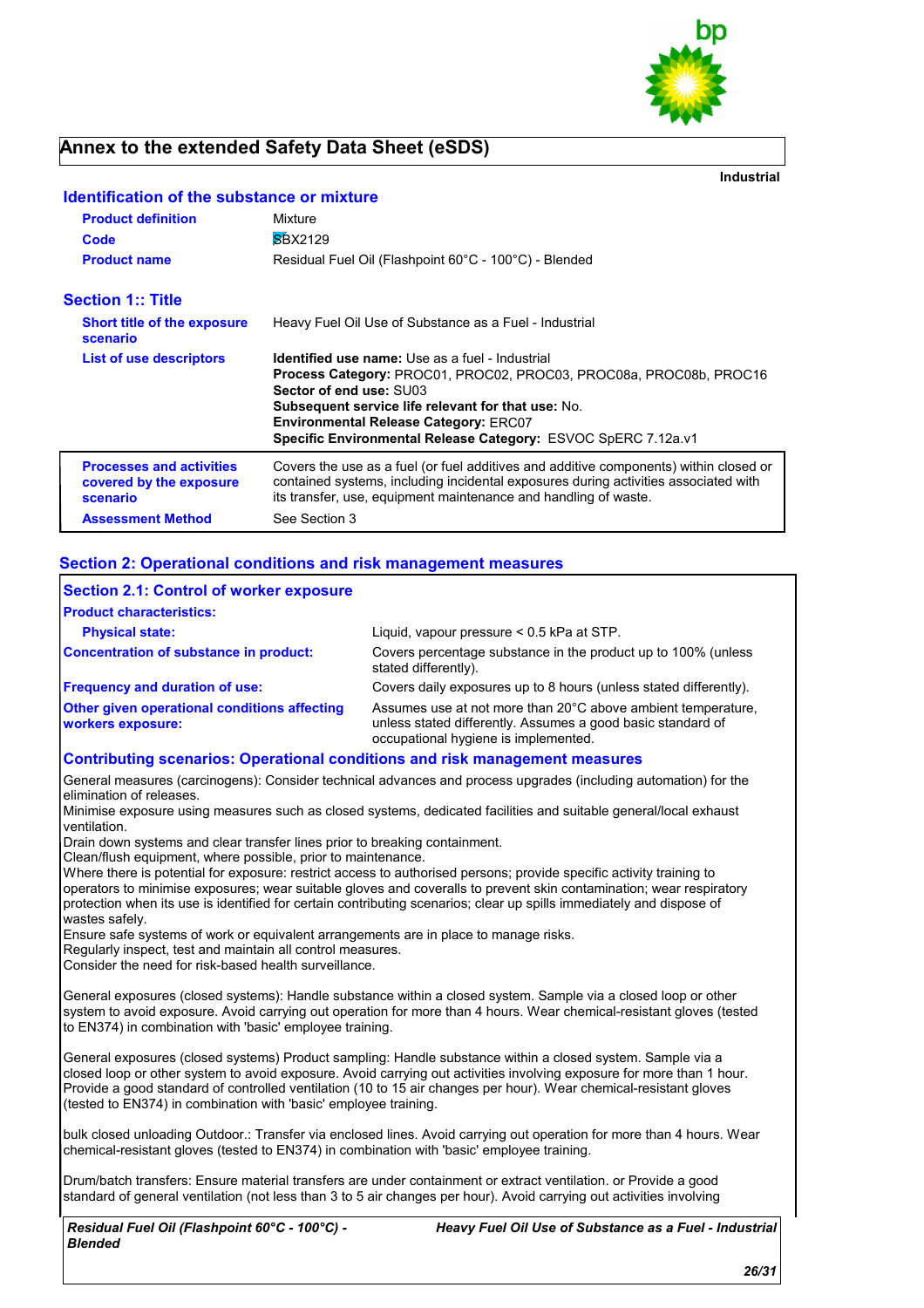exposure for more than 1 hour. Wear chemical-resistant gloves (tested to EN374) in combination with 'basic' employee training.

Operation of solids filtering equipment: Provide a good standard of general ventilation (not less than 3 to 5 air changes per hour). Avoid carrying out operation for more than 4 hours. Wear chemical-resistant gloves (tested to EN374) in combination with 'basic' employee training.

Bulk product storage: Store substance within a closed system. Provide a good standard of general ventilation (not less than 3 to 5 air changes per hour). Avoid carrying out operation for more than 4 hours. Wear chemical-resistant gloves (tested to EN374) in combination with 'basic' employee training.

Use as a fuel (closed systems): Wear chemical-resistant gloves (tested to EN374) in combination with 'basic' employee training.

Equipment cleaning and maintenance: Drain down system prior to equipment break-in or maintenance. Wear chemical-resistant gloves (tested to EN374) in combination with specific activity training. Retain drain-downs in sealed storage pending disposal or for subsequent recycle.

| <b>Section 2.2:: Control of environmental exposure</b>                                                                              |                                                                                                                                                                                                  |  |  |
|-------------------------------------------------------------------------------------------------------------------------------------|--------------------------------------------------------------------------------------------------------------------------------------------------------------------------------------------------|--|--|
| <b>Product characteristics:</b>                                                                                                     | Substance is complex UVCB Predominantly hydrophobic                                                                                                                                              |  |  |
| <b>Amounts used:</b>                                                                                                                |                                                                                                                                                                                                  |  |  |
| Fraction of EU tonnage used in region:                                                                                              | 0.1                                                                                                                                                                                              |  |  |
| Regional use tonnage (tonnes/year):                                                                                                 | 1.1e7                                                                                                                                                                                            |  |  |
| <b>Fraction of Regional tonnage used locally:</b>                                                                                   | $1.4e-1$                                                                                                                                                                                         |  |  |
| Annual site tonnage (tonnes/year):                                                                                                  | 1.5e6                                                                                                                                                                                            |  |  |
| Maximum daily site tonnage (kg/day):                                                                                                | 5.0e6                                                                                                                                                                                            |  |  |
| <b>Frequency and duration of use:</b>                                                                                               | Continuous release.                                                                                                                                                                              |  |  |
| <b>Emission Days (days/year):</b>                                                                                                   | 300                                                                                                                                                                                              |  |  |
| <b>Environment factors not influenced by risk</b><br>management:                                                                    |                                                                                                                                                                                                  |  |  |
| <b>Local freshwater dilution factor:</b>                                                                                            | 10                                                                                                                                                                                               |  |  |
| Local marine water dilution factor:                                                                                                 | 100                                                                                                                                                                                              |  |  |
| Release fraction to air from process (initial<br>release prior to RMM):                                                             | $7.0e-4$                                                                                                                                                                                         |  |  |
| Release fraction to soil from process (initial 0<br>release prior to RMM):                                                          |                                                                                                                                                                                                  |  |  |
| Release fraction to wastewater from process 4.4e-7<br>(initial release prior to RMM):                                               |                                                                                                                                                                                                  |  |  |
| <b>Technical conditions and measures at</b><br>process level (source) to prevent release:                                           | Common practices vary across sites thus conservative process<br>release estimates used.                                                                                                          |  |  |
| <b>Technical on-site conditions and measures</b><br>to reduce or limit discharges, air emissions<br>and releases to soil:           | Risk from environmental exposure is driven by freshwater sediment.<br>On-site wastewater treatment required. Prevent discharge of<br>undissolved substance to or recover from onsite wastewater. |  |  |
| Treat air emission to provide a typical<br>removal efficiency of (%):                                                               | 95                                                                                                                                                                                               |  |  |
| Treat on-site wastewater (prior to receiving<br>water discharge) to provide the required<br>removal efficiency of <sup>3</sup> (%): | 87.7                                                                                                                                                                                             |  |  |
| If discharging to domestic sewage treatment 0<br>plant, provide the required onsite<br>wastewater removal efficiency of 3 (%):      |                                                                                                                                                                                                  |  |  |
| <b>Organisational measures to prevent/limit</b><br>release from site:                                                               | Do not apply industrial sludge to natural soils, sludge should be<br>incinerated, contained or reclaimed.                                                                                        |  |  |
| <b>Conditions and measures related to</b><br>municipal sewage treatment plant:                                                      |                                                                                                                                                                                                  |  |  |
| <b>Estimated substance removal from</b><br>wastewater via on-site sewage treatment (%):                                             | 88.8                                                                                                                                                                                             |  |  |
| Total efficiency of removal from wastewater 88.8<br>after on-site and off-site (domestic treatment<br>plant) RMMs (%):              |                                                                                                                                                                                                  |  |  |
| Maximum allowable site tonnage (Msafe)<br>based on release following total wastewater<br>treatment removal (kg/d):                  | 5.2e6                                                                                                                                                                                            |  |  |
| Residual Fuel Oil (Flashpoint 60°C - 100°C) -<br><b>Blended</b>                                                                     | Heavy Fuel Oil Use of Substance as a Fuel - Industrial                                                                                                                                           |  |  |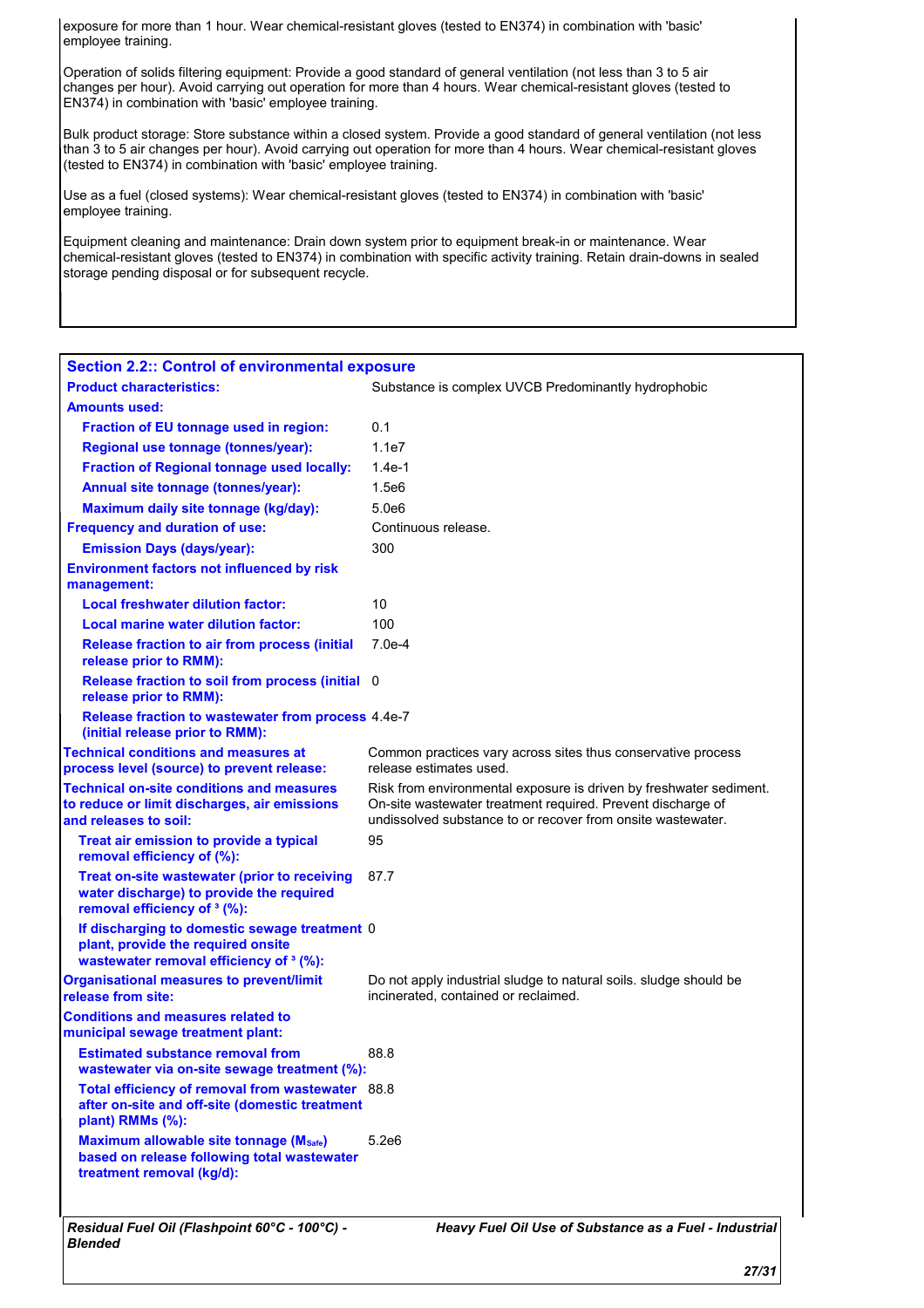| Assumed on-site sewage treatment plant<br>flow $(m^3/d)$ :                             | 2000                                                                                                                                    |
|----------------------------------------------------------------------------------------|-----------------------------------------------------------------------------------------------------------------------------------------|
| <b>Conditions and measures related to external</b><br>treatment of waste for disposal: | Combustion emissions limited by required exhaust emission controls.<br>Combustion emissions considered in regional exposure assessment. |
| <b>Conditions and measures related to external</b><br>recovery of waste:               | This substance is consumed during use and no waste from the<br>substance is generated.                                                  |
| <b>RCR - Air Compartment Driven:</b>                                                   | 5.73E-01                                                                                                                                |
| <b>RCR - Water Compartment Driven:</b>                                                 | 9.09E-01                                                                                                                                |
|                                                                                        |                                                                                                                                         |
|                                                                                        |                                                                                                                                         |

### **Section 3:: Exposure estimation**

| <b>Exposure estimation and reference to its source - Environment</b> |                                                                                                             |  |
|----------------------------------------------------------------------|-------------------------------------------------------------------------------------------------------------|--|
| <b>Exposure assessment (environment):</b>                            | The Hydrocarbon Block Method has been used to calculate<br>environmental exposure with the Petrorisk model. |  |
| <b>Exposure estimation and reference to its source - Workers</b>     |                                                                                                             |  |
| <b>Exposure assessment (human):</b>                                  | Not available.                                                                                              |  |

# **Section 4:: Guidance to check compliance with the exposure scenario**

| <b>Environment</b> | Guidance is based on assumed operating conditions which may not<br>be applicable to all sites; thus, scaling may be necessary to define<br>appropriate site-specific risk management measures. Required<br>removal efficiency for wastewater can be achieved using onsite/<br>offsite technologies, either alone or in combination. Required removal<br>efficiency for air can be achieved using on-site technologies, either<br>alone or in combination. Further details on scaling and control<br>technologies are provided in SpERC factsheet. |
|--------------------|---------------------------------------------------------------------------------------------------------------------------------------------------------------------------------------------------------------------------------------------------------------------------------------------------------------------------------------------------------------------------------------------------------------------------------------------------------------------------------------------------------------------------------------------------|
| <b>Health</b>      | Predicted exposures are not expected to exceed the DN(M)EL when<br>the Risk Management Measures/Operational Conditions outlined in<br>Section 2 are implemented.                                                                                                                                                                                                                                                                                                                                                                                  |
|                    | Where other Risk Management Measures/Operational Conditions are<br>adopted, then users should ensure that risks are managed to at least<br>equivalent levels.                                                                                                                                                                                                                                                                                                                                                                                     |
|                    | Available hazard data do not enable the derivation of a DNEL for<br>carcinogenic effects. Available hazard data do not support the need<br>for a DNEL to be established for other health effects. Risk<br>Management Measures are based on qualitative risk characterisation.                                                                                                                                                                                                                                                                     |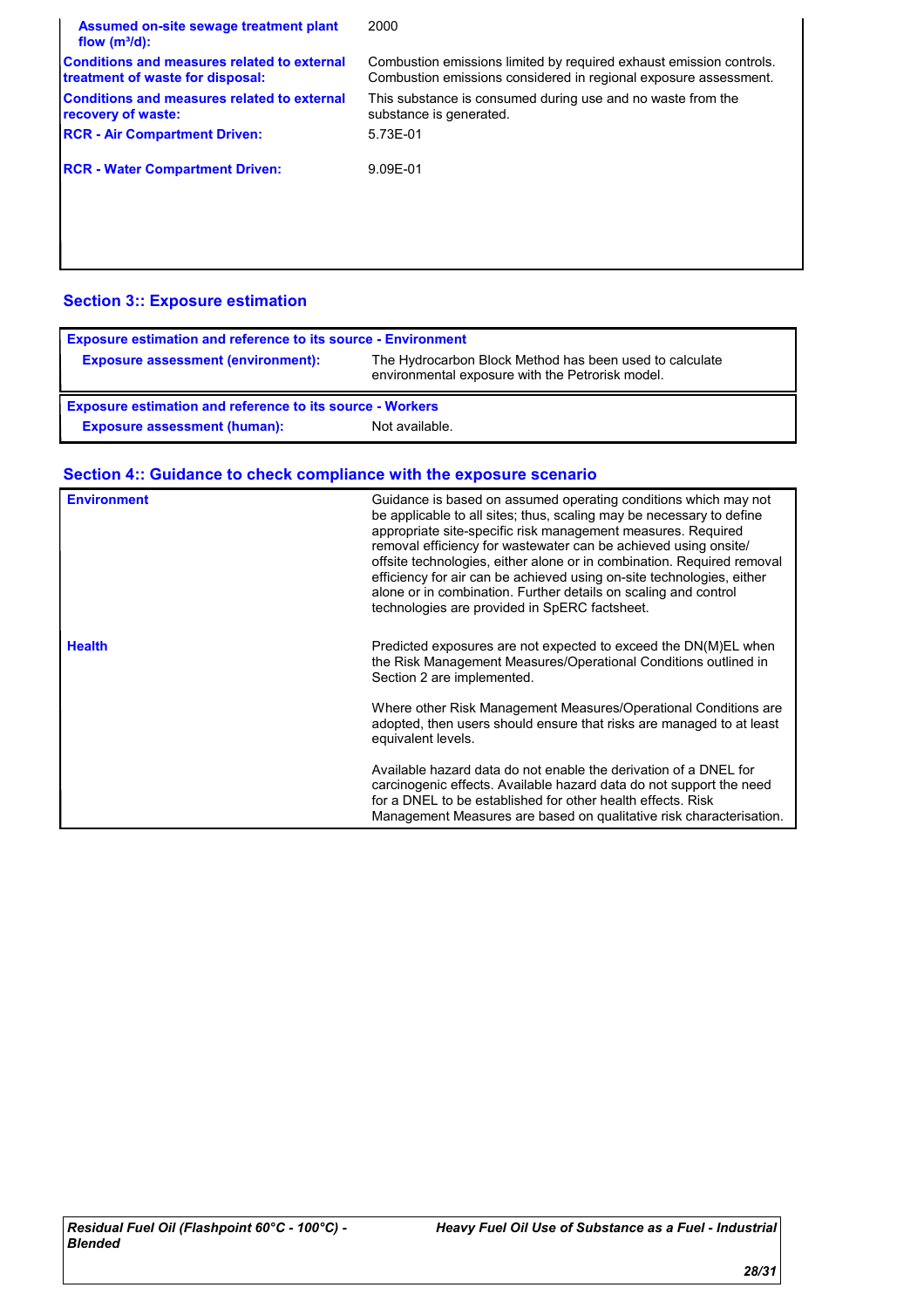

## **Annex to the extended Safety Data Sheet (eSDS)**

**Identification of the substance or mixture**

**Professional**

| <b>Product definition</b><br>Code                                      | Mixture<br><b>SBX2129</b>                                                                                                                                                                                                                                                                                                                        |
|------------------------------------------------------------------------|--------------------------------------------------------------------------------------------------------------------------------------------------------------------------------------------------------------------------------------------------------------------------------------------------------------------------------------------------|
| <b>Product name</b>                                                    | Residual Fuel Oil (Flashpoint 60°C - 100°C) - Blended                                                                                                                                                                                                                                                                                            |
| <b>Section 1:: Title</b>                                               |                                                                                                                                                                                                                                                                                                                                                  |
| <b>Short title of the exposure</b><br>scenario                         | Heavy Fuel Oil Use of Substance as a Fuel - Professional                                                                                                                                                                                                                                                                                         |
| List of use descriptors                                                | <b>Identified use name:</b> Use as a fuel - Professional<br>Process Category: PROC01, PROC02, PROC03, PROC08a, PROC08b, PROC16<br>Sector of end use: SU22<br><b>Subsequent service life relevant for that use: No.</b><br><b>Environmental Release Category: ERC09a, ERC09b</b><br>Specific Environmental Release Category: ESVOC SpERC 9.12b.v1 |
| <b>Processes and activities</b><br>covered by the exposure<br>scenario | Covers the use as a fuel (or fuel additives and additive components) within closed or<br>contained systems, including incidental exposures during activities associated with<br>its transfer, use, equipment maintenance and handling of waste.                                                                                                  |
| <b>Assessment Method</b>                                               | See Section 3                                                                                                                                                                                                                                                                                                                                    |

#### **Section 2: Operational conditions and risk management measures**

| <b>Section 2.1: Control of worker exposure</b><br><b>Product characteristics:</b>  |                                                                                                                                                                     |
|------------------------------------------------------------------------------------|---------------------------------------------------------------------------------------------------------------------------------------------------------------------|
| <b>Physical state:</b>                                                             | Liquid, vapour pressure < 0.5 kPa at STP.                                                                                                                           |
| Concentration of substance in product:                                             | Covers percentage substance in the product up to 100% (unless<br>stated differently).                                                                               |
| <b>Frequency and duration of use:</b>                                              | Covers daily exposures up to 8 hours (unless stated differently).                                                                                                   |
| <b>Other given operational conditions affecting</b><br><b>workers exposure:</b>    | Assumes use at not more than 20°C above ambient temperature,<br>unless stated differently. Assumes a good basic standard of<br>occupational hygiene is implemented. |
| <b>Contributing scenarios: Operational conditions and risk management measures</b> |                                                                                                                                                                     |

General measures (carcinogens): Consider technical advances and process upgrades (including automation) for the elimination of releases.

Minimise exposure using measures such as closed systems, dedicated facilities and suitable general/local exhaust ventilation.

Drain down systems and clear transfer lines prior to breaking containment.

Clean/flush equipment, where possible, prior to maintenance.

Where there is potential for exposure: restrict access to authorised persons; provide specific activity training to operators to minimise exposures; wear suitable gloves and coveralls to prevent skin contamination; wear respiratory protection when its use is identified for certain contributing scenarios; clear up spills immediately and dispose of wastes safely.

Ensure safe systems of work or equivalent arrangements are in place to manage risks.

Regularly inspect, test and maintain all control measures.

Consider the need for risk-based health surveillance.

General exposures (closed systems) Product sampling: Handle substance within a closed system. Sample via a closed loop or other system to avoid exposure. Avoid carrying out activities involving exposure for more than 1 hour. Provide a good standard of controlled ventilation (10 to 15 air changes per hour). Wear chemical-resistant gloves (tested to EN374) in combination with specific activity training.

General exposures (closed systems): Handle substance within a closed system. Sample via a closed loop or other system to avoid exposure. Avoid carrying out activities involving exposure for more than 1 hour. Provide a good standard of controlled ventilation (10 to 15 air changes per hour). Wear chemical-resistant gloves (tested to EN374) in combination with 'basic' employee training.

bulk closed unloading: Provide a good standard of controlled ventilation (10 to 15 air changes per hour). Wear chemical-resistant gloves (tested to EN374) in combination with 'basic' employee training. Avoid carrying out activities involving exposure for more than 1 hour. or Ensure material transfers are under containment or extract ventilation.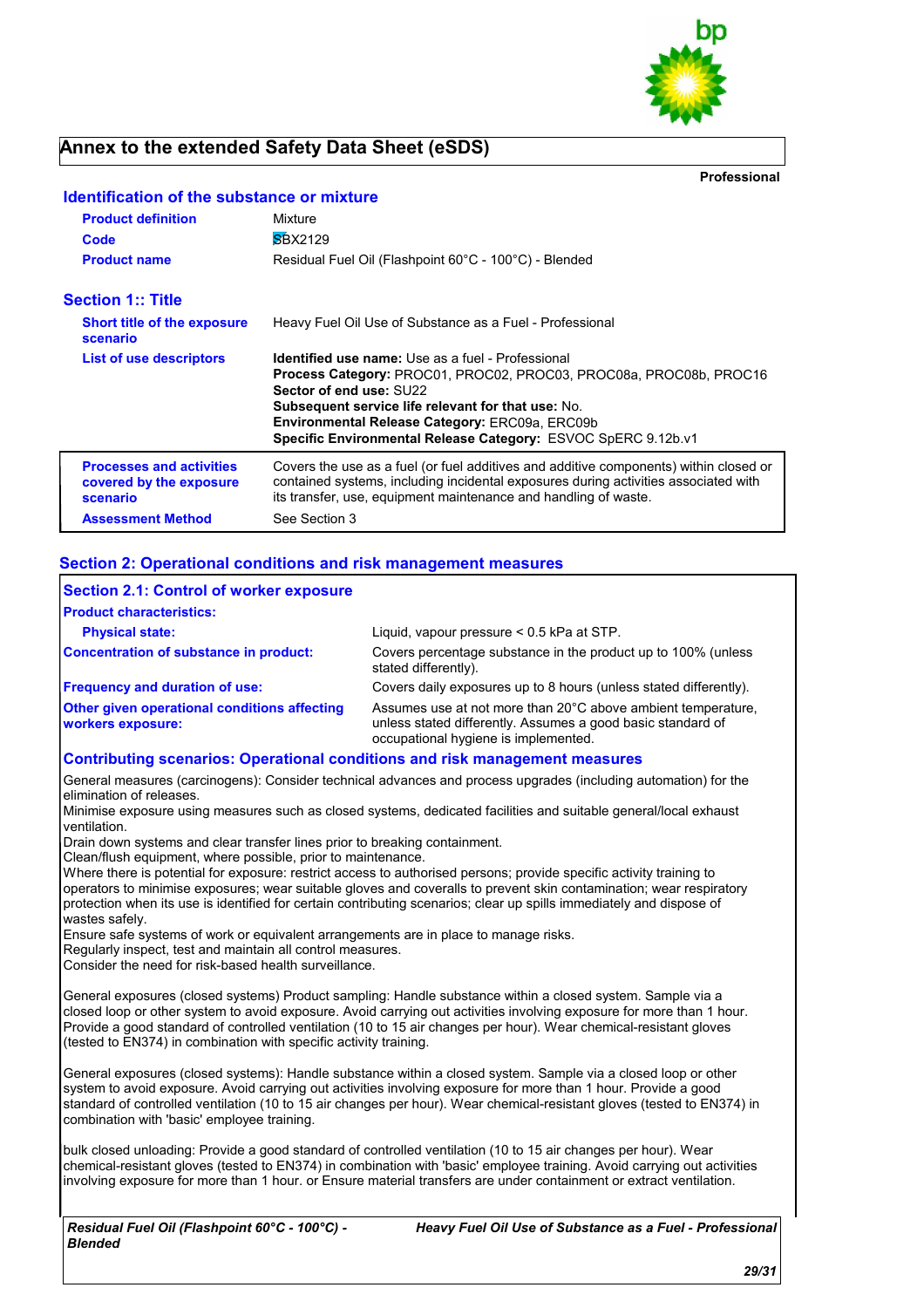Drum/batch transfers: Provide a good standard of controlled ventilation (10 to 15 air changes per hour). Wear chemical-resistant gloves (tested to EN374) in combination with 'basic' employee training. Avoid carrying out activities involving exposure for more than 1 hour. or Ensure material transfers are under containment or extract ventilation.

refuelling: Ensure material transfers are under containment or extract ventilation. Wear chemical-resistant gloves (tested to EN374) in combination with 'basic' employee training. Avoid carrying out activities involving exposure for more than 1 hour.

Use as a fuel (closed systems): Wear chemical-resistant gloves (tested to EN374) in combination with 'basic' employee training.

Equipment cleaning and maintenance: Provide a good standard of general ventilation (not less than 3 to 5 air changes per hour). Wear chemical-resistant gloves (tested to EN374) in combination with specific activity training. Drain down system prior to equipment break-in or maintenance. Retain drain-downs in sealed storage pending disposal or for subsequent recycle. Clear spills immediately.

| <b>Section 2.2:: Control of environmental exposure</b>                                                                              |                                                                                                                                         |  |
|-------------------------------------------------------------------------------------------------------------------------------------|-----------------------------------------------------------------------------------------------------------------------------------------|--|
| <b>Product characteristics:</b>                                                                                                     | Substance is complex UVCB Predominantly hydrophobic                                                                                     |  |
| <b>Amounts used:</b>                                                                                                                |                                                                                                                                         |  |
| Fraction of EU tonnage used in region:                                                                                              | 0.1                                                                                                                                     |  |
| Regional use tonnage (tonnes/year):                                                                                                 | 3.3e <sub>5</sub>                                                                                                                       |  |
| <b>Fraction of Regional tonnage used locally:</b>                                                                                   | $5.0e-4$                                                                                                                                |  |
| Annual site tonnage (tonnes/year):                                                                                                  | 1.7e2                                                                                                                                   |  |
| Maximum daily site tonnage (kg/day):                                                                                                | 4.6e2                                                                                                                                   |  |
| <b>Frequency and duration of use:</b>                                                                                               | Continuous release.                                                                                                                     |  |
| <b>Emission Days (days/year):</b>                                                                                                   | 365                                                                                                                                     |  |
| <b>Environment factors not influenced by risk</b><br>management:                                                                    |                                                                                                                                         |  |
| <b>Local freshwater dilution factor:</b>                                                                                            | 10                                                                                                                                      |  |
| Local marine water dilution factor:                                                                                                 | 100                                                                                                                                     |  |
| <b>Technical conditions and measures at</b><br>process level (source) to prevent release:                                           | Common practices vary across sites thus conservative process<br>release estimates used.                                                 |  |
| <b>Technical on-site conditions and measures</b><br>to reduce or limit discharges, air emissions<br>and releases to soil:           | Risk from environmental exposure is driven by humans via indirect<br>exposure (primarily ingestion). No wastewater treatment required.  |  |
| Treat air emission to provide a typical<br>removal efficiency of (%):                                                               | Not applicable.                                                                                                                         |  |
| Treat on-site wastewater (prior to receiving<br>water discharge) to provide the required<br>removal efficiency of <sup>3</sup> (%): | 0                                                                                                                                       |  |
| If discharging to domestic sewage treatment 0<br>plant, provide the required onsite<br>wastewater removal efficiency of 3 (%):      |                                                                                                                                         |  |
| <b>Organisational measures to prevent/limit</b><br>release from site:                                                               | Do not apply industrial sludge to natural soils. sludge should be<br>incinerated, contained or reclaimed.                               |  |
| <b>Conditions and measures related to</b><br>municipal sewage treatment plant:                                                      |                                                                                                                                         |  |
| <b>Estimated substance removal from</b><br>wastewater via on-site sewage treatment (%):                                             | 88.8                                                                                                                                    |  |
| Total efficiency of removal from wastewater 88.8<br>after on-site and off-site (domestic treatment<br>plant) RMMs (%):              |                                                                                                                                         |  |
| Maximum allowable site tonnage (Msafe)<br>based on release following total wastewater<br>treatment removal (kg/d):                  | 2.3 <sub>e</sub> 3                                                                                                                      |  |
| Assumed on-site sewage treatment plant<br>flow $(m^3/d)$ :                                                                          | 2000                                                                                                                                    |  |
| <b>Conditions and measures related to external</b><br>treatment of waste for disposal:                                              | Combustion emissions limited by required exhaust emission controls.<br>Combustion emissions considered in regional exposure assessment. |  |
| <b>Conditions and measures related to external</b><br>recovery of waste:                                                            | This substance is consumed during use and no waste from the<br>substance is generated.                                                  |  |
| <b>RCR - Air Compartment Driven:</b>                                                                                                | 2.67E-02                                                                                                                                |  |
|                                                                                                                                     |                                                                                                                                         |  |